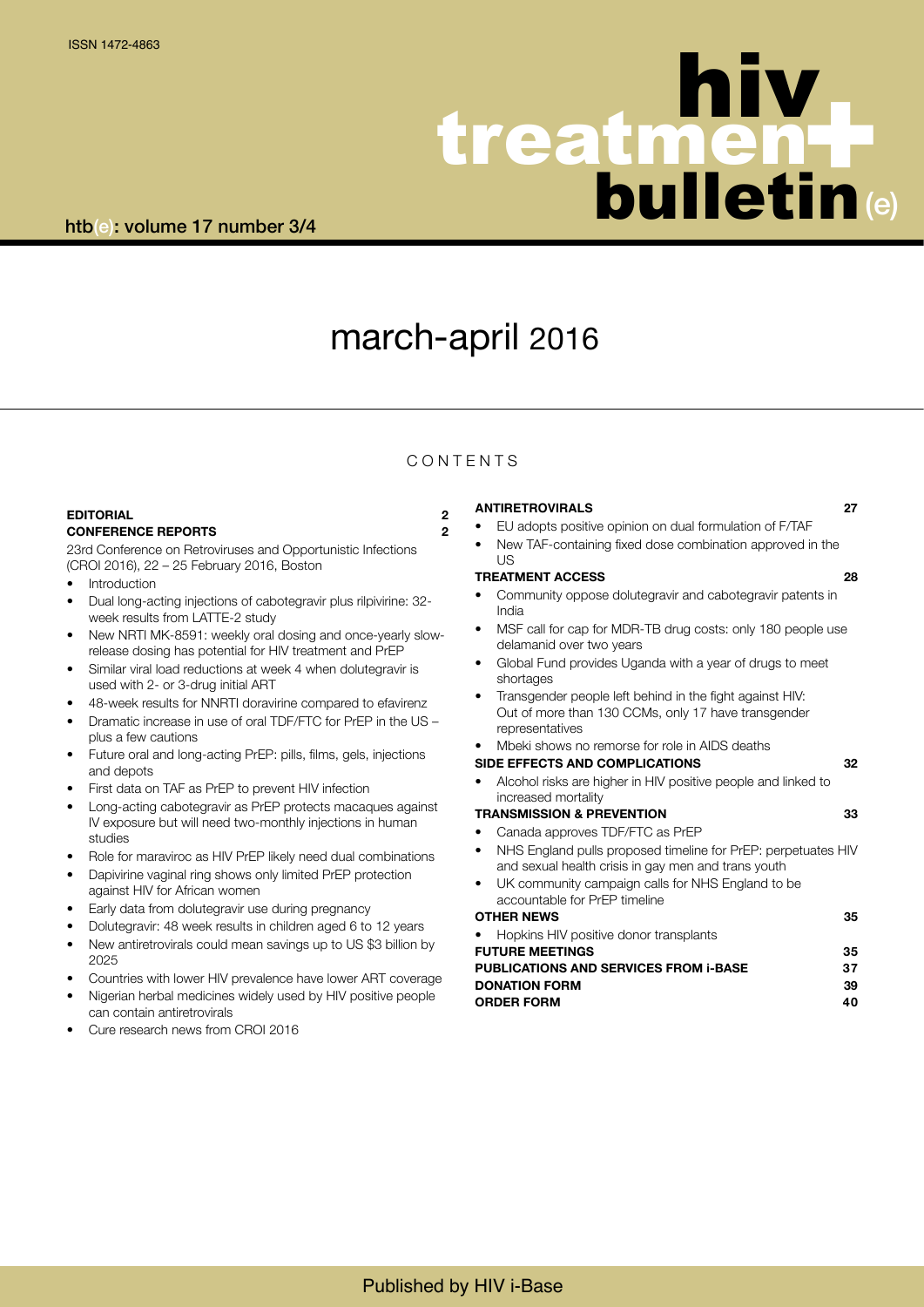## EDITORIAL

## **This edition of HTB mainly features our first reports from the 23rd Conference on Retroviruses and Opportunistic Infections (CROI 2016), which took place in Boston.**

Research into new drugs included long-acting/extended release formulations with the potential for much longer dosing intervals than the current oral antiretrovirals, some of which might be useful as both treatment and PrEP.

Promising 32-week results were presented from the LATTE-2 study of dual long-acting injections of cabotegravir plus rilpivirine. And – one of the conference surprises – the first virological data from a new investigational NRTI, MK-8591 that has the potential for weekly oral dosing or even annual injections.

PrEP was a focus throughout the conference. We report the dramatic increase in use of oral TDF/FTC for PrEP in the US (with a few cautions), the first data on TAF, the possible roles for maraviroc and cabotegravir and only limited protection from the dapivirine vaginal ring. We also look to future formulations: "pills, films, gels, injections and depots".

Dolutegravir remains an important potential option for all countries and we report promising 48-week results in children, early data in pregnancy, and that similar viral load reductions were seen at week 4 when dolutegravir was used with 2- or 3-drug initial ART.

We also report that global uptake of generic versions of this drug in low- and middle-income countries, together with TAF and reduced dose efavirenz could mean savings of up to US \$3 billion by 2025.

Other news includes a positive opinion on dual formulation of F/TAF adopted by the EU and new TAF-containing fixed dose combination (with FTC and rilpivirine) approved in the US.

Treatment access includes community opposition to dolutegravir and cabotegravir patents in India; transgender people are being left behind in the fight against HIV and South Africa's Mbeki still shows no remorse for his role in AIDS deaths.

Returning to PrEP, now established as a cornestone to global programmes to reduce HIV incidence in the highest risk groups, we contrast approval in Canada with the decision by NHS England to not only block access to PrEP but to block even public discussion about PrEP.

This decision will help ensure at least 500 people continue to test HIV positive each month and that incidence rates next year will likely remain above 6000.

This is a sexual health crisis for those who are most vulnerable, especially those from the gay and trans communities.

## CONFERENCE REPORTS

## **23rd Conference on Retroviruses and Opportunistic Infections (CROI 2016)**

## **22 – 25 February 2016, Boston**

## **Introduction**

**Every year, CROI brings more than 5000 researchers, doctors, community activists and other health workers to meet for one of the most scientifically important HIV conferences.** 

This year the meeting was in Boston and with over 1000 studies presented, there is far more to report than the key studies that make headline news.

At CROI 2016, major studies presented research on basic and clinical science relating to prevention, new treatment and global access.

The programme and abstracts are posted to the conference website, with many posters also available as PDF files.

Webcasts from all oral presentations are also online.

http://www.croiconference.org/electronic-materials

http://www.croiconference.org/abstracts/search-abstracts/

http://www.croiconference.org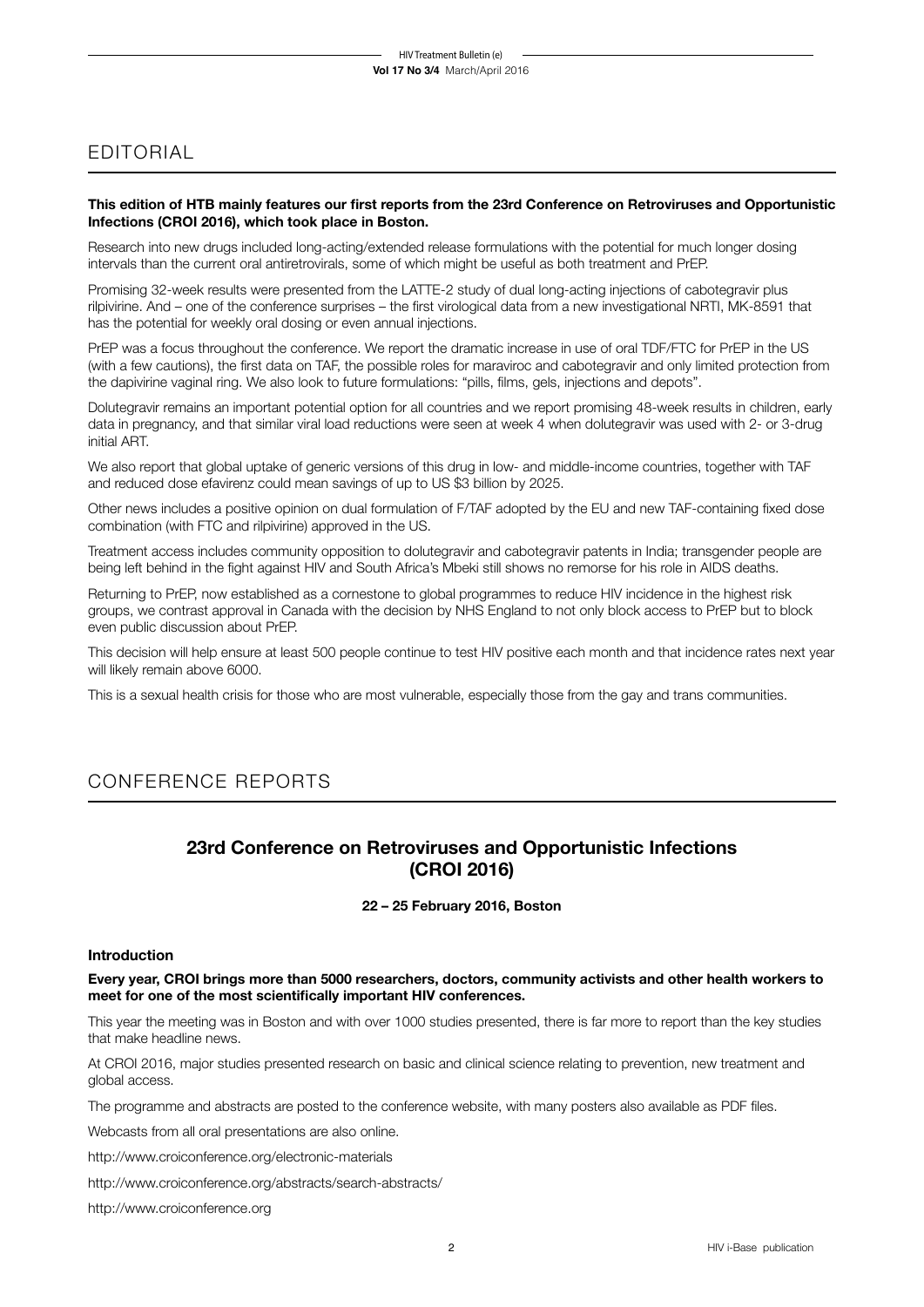Reports in this issue of HTB are:

- Dual long-acting injections of cabotegravir plus rilpivirine: 32-week results from LATTE-2 study
- New NRTI MK-8591: weekly oral dosing and once-yearly slow-release dosing has potential for HIV treatment and PrEP
- Similar viral load reductions at week 4 when dolutegravir is used with 2- or 3-drug initial ART
- 48-week results for NNRTI doravirine compared to efavirenz
- Dramatic increase in use of oral TDF/FTC for PrEP in the US plus a few cautions
- Future oral and long-acting PrEP: pills, films, gels, injections and depots
- First data on TAF as PrEP to prevent HIV infection
- Long-acting cabotegravir as PrEP protects macaques against IV exposure but will need two-monthly injections in human studies
- Role for maraviroc as HIV PrEP likely need dual combinations
- Dapivirine vaginal ring shows only limited PrEP protection against HIV for African women
- Early data from dolutegravir use during pregnancy
- Dolutegravir: 48 week results in children aged 6 to 12 years
- New antiretrovirals could mean savings up to US \$3 billion by 2025
- Countries with lower HIV prevalence have lower ART coverage
- Nigerian herbal medicines widely used by HIV positive people can contain antiretrovirals
- Cure research news from CROI 2016

CROI 2016: ANTIRETROVIRALS

## **Dual long-acting injections of cabotegravir plus rilpivirine: 32-week results from LATTE-2 study**

## **Simon Collins, HIV i-Base**

**The idea of injections every few months as an alternative to daily oral drugs has always been popular. Although current ART is safe, effective and tolerable, some people hope for alternatives to pills.**

The preference appears to persist – at least based on results from a late-breaking phase 2b study presented at CROI – even when the injections involve relatively large volumes into gluteal muscle.

David Margolis from ViiV Healthcare presented 32-week results from the LATTE-2 study, using a dual long-acting (LA) formulation of the integrase inhibitor cabotegravir (CAB) and the NNRTI rilpivirine (RPV). [1] Safety and efficacy of oral versions of these two drugs were previously established over 96 weeks in the LATTE-1 study.

LATTE-2 enrolled 309 treatment naive participants into a 20-week oral drug induction phase (CAB 30 mg + abacavir/3TC). Oral rilpivirine was added for the final four weeks and people with undetectable viral load from week 16 to 20 (91%, n=286) were randomised 2:2:1 to one of three open label arms: 4-weekly (4W) injections (n=115), 8-weekly (8W) injections (n=115) or a control arm continuing with oral CAB plus abacavir/3TC (n=56).

Baseline CD4 and viral load were 489 cells/mm3 and 4.3 log copies/mL (with 18% >5 logs). Only 8% of participants were women and 15% were African American.

At week 32, viral suppression to <50 copies/mL was achieved in 94%, 95% and 91% of the 4W, 8W and oral arms respectively, which met prespecificed criteria for showing each intramuscular injection (IM) arm was not worse than the oral treatment group. Virologic non-response rates were slightly lower in the 4W arm (<1% v 4% in the other arms) with lower non-virologic reasons for discontinuation in the 8W arm (vs 5% in each of the other two arms).

There were two protocol defined virologic failures (confirmed viral load >200 copies/mL), one in each of the 8W and oral arms, none with evidence of drug resistance.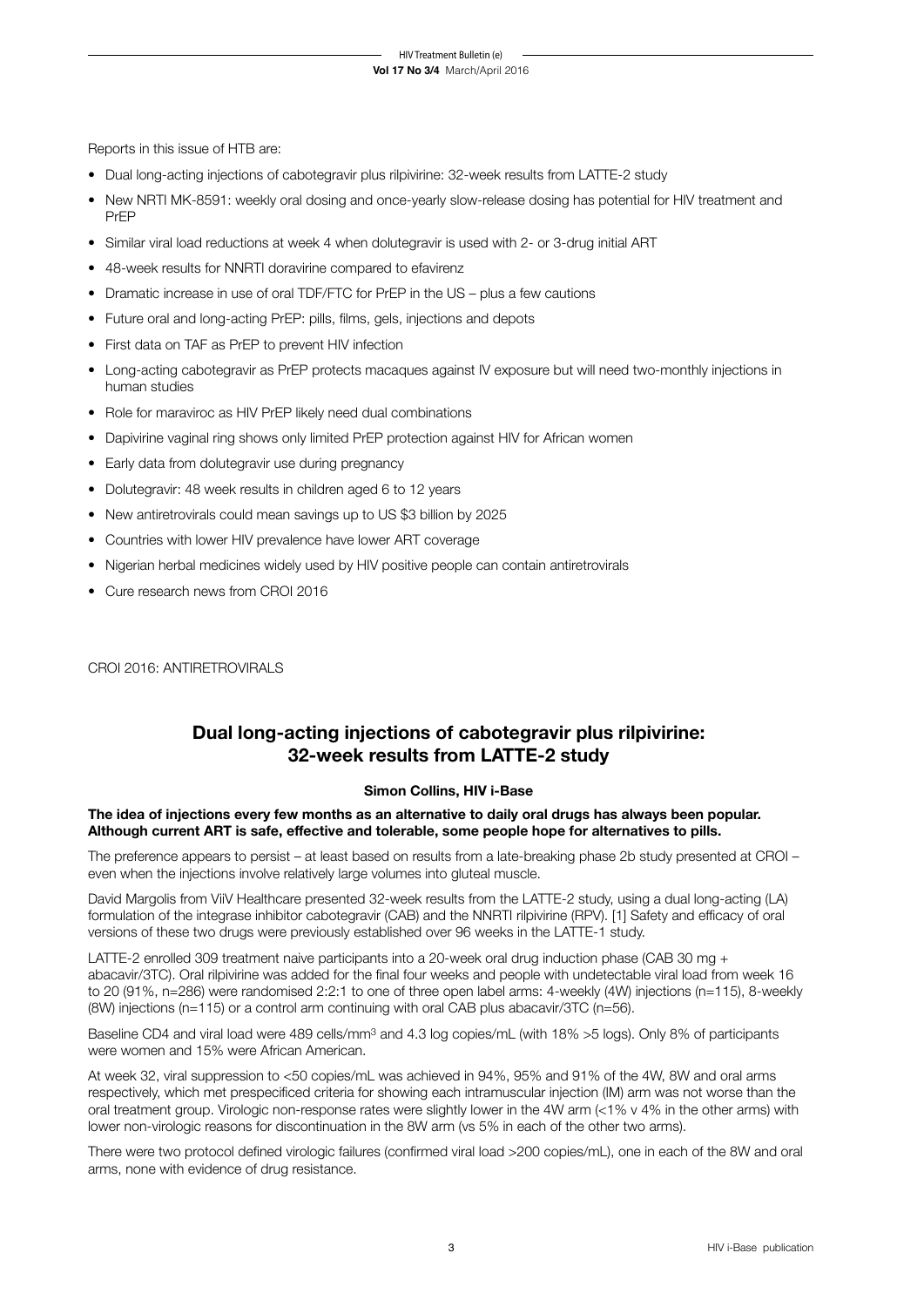Excluding injection site reactions (ISRs), tolerability was good, but with higher rates of fever (3%), fatigue (3%) and flu-like illness (2%) in the combined injection arm compared to a single report of fatigue in the oral arm. None of the grade 3/4 side effects were judged related to study drug, including the single death related to epilepsy.

ISRs were very commonly reported but reduced from 86% of participants at day 1 to 33% at week 32. Most were grade 1 (80%) or grade 2 (19%). Median duration of ISR was 3 days with 90% lasting less than 7 days. Most common reactions were pain (67%), swelling (7%) and nodules (6%). Only two participants stopped due to ISRs.

In a patient satisfaction survey >95% of participants reported injections were preferable to daily oral induction phase and that they would be willing to continue injection in the future.

In the PK analysis, cabotegravir stayed between the 10 to 30 mg target concentrations established in LATTE-1, with troughs well above the protein adjusted IC90. Although rilpvirine levels also remained well above the PA IC90, levels were lower over the first 16 weeks than achieved with 25 mg oral dose, and this was highlighted as an area that will need further study.

### **c o m m e n t**

**The translation of long-acting injectables from research studies to the real world may bring additional concerns, for example, how to withdraw drug when adverse events and drug reactions occur?** 

**With the move to annual CD4 and viral load monitoring, undetected viral rebounds risk accumulating resistance over months of replication in the face of ongoing drug pressure? A related question is the impact of not being able to remove drug pressure on resistant virus once it is detected? Both these issues might be especially important for rilpivirine, which as an NNRTI is more vulnerable to drug resistance.**

**It is unclear whether cabotegravir will have the same resilience to drug resistance as dolutegravir in naive patients, or have the same vulnerability in people with previous integrase experience.**

#### References

Margolis DA et al. Cabotegravir+rilpivirine as long-acting maintenance therapy: LATTE-2 week 32 results. 23rd CROI, 22-25 February 2016, Boston. Oral late breaker abstract 31LB.

http://www.croiconference.org/sessions/cabotegravirrilpivirine-long-acting-maintenance-therapy-latte-2-week-32-results (Abstract)

http://www.croiwebcasts.org/console/player/29459 (Webcast)

## **New NRTI MK-8591 (EFdA): weekly oral dosing and once-yearly slow-release dosing has potential for HIV treatment and PrEP**

## **Simon Collins, HIV i-Base**

### **One of the surprises at CROI 2016 was the first virological data from a new highly potent NRTI that in a slowrelease formulation has the potential for annual dosing and that is undergoing research as both treatment and PrEP.**

In an oral late-breaker, Jay Grobler from Merck presented results from a dose-ranging study in macaques to develop a model for phase 1 studies with MK-8591 (EFdA). [1]

Baseline SHIV viral load ranged from 6 to 8 log copies/mL and following single doses that ranged from 3.9 to 18.2 mg/kg viral load dropped by approximately 1.5 logs and was sustained for seven days.

PK data from a phase 1 multiple-dose study in HIV negative adults (using 10 mg, 30 mg and 100 mg) once-weekly for three weeks showed that with the 10 mg dose target intracellular target drug concentrations were exceeded for more than seven days.

A slightly cheeky slide was shown from the phase 1b study showing that EFdA produced more rapid viral suppressions compared to historical data for TDF and TAF.

Early data on a solid-state slow release parenteral injection formulation that has an option for removability, showed sustained release for more than 180 days in rat studies, with the potential for cover to be extended to a year.

The poster detailing the phase 1 study results in six HIV positive men reported a mean viral load reduction of 1.67 log (95%CI: 1.47 to 1.87) was seen at day 7, following a single 10 mg dose, after which ART was started. Baseline CD4 count was >400 cells/mm3 and viral load ranged from 10,000 to > 430,000 copies/mL. Although there were no serious safety concerns, there were six cases of headache. There was no detection of drug resistance. [2]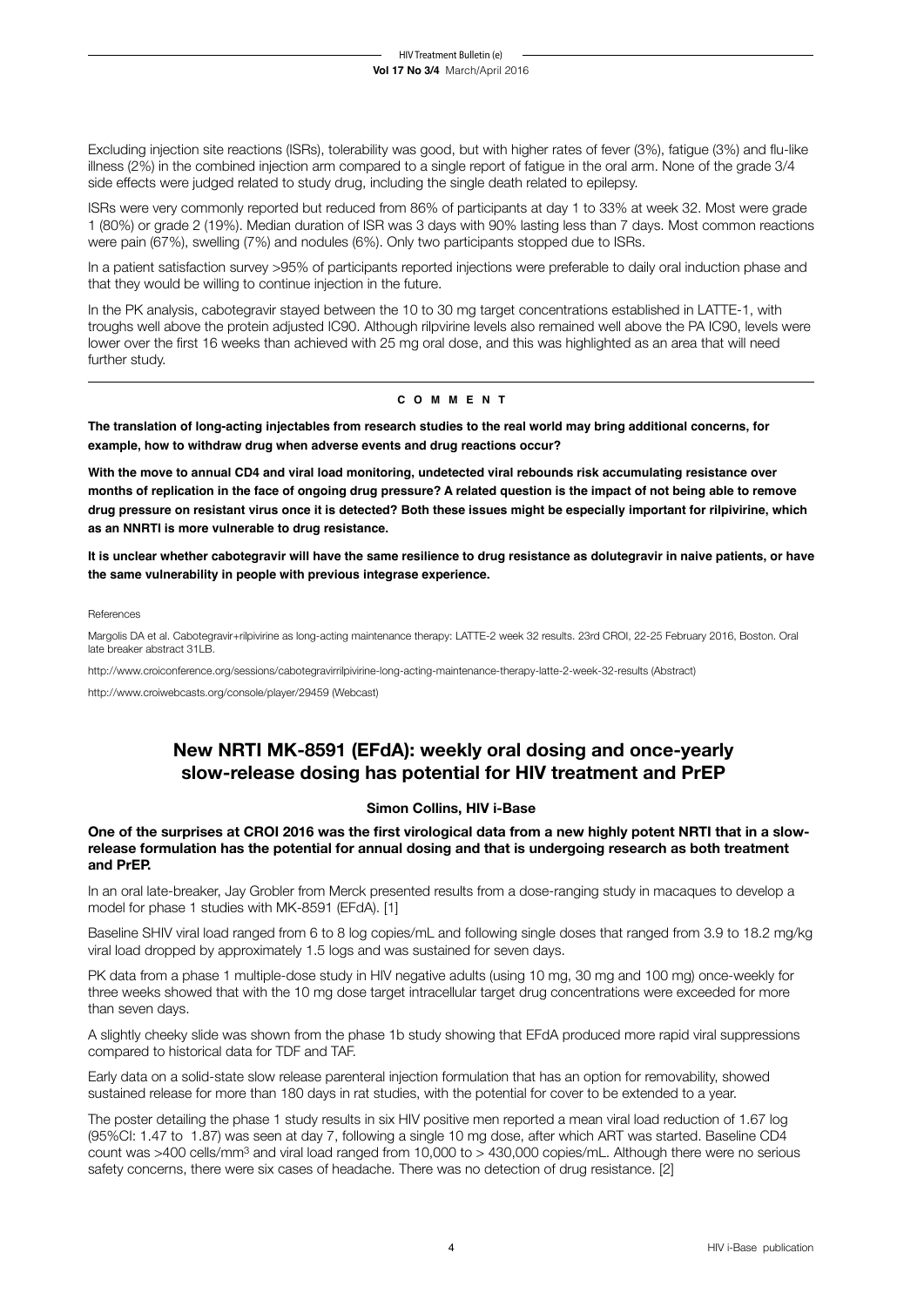EFdA is active against wild-type and MDR variants of HIV-1 and HIV-2 (including with K65R) and has an EC50 in PBMCs of 0.2 nM and half life for the intracellular triphosphate in PBMCs of approximately 100 hours. It is modestly sensitive to M184V (3-5 fold) suggesting a higher dose might be appropriate given high potency and good safety data, although dose for development has not yet been selected. Preclinical studies have not shown concern for mitochondrial toxicity.

Previous reports about this compound have highlighted a similar structure to a flavour enhancement for soy sauce. Yamasa originally developed the compound before Merck acquired development rights in 2012.

## **c o m m e n t**

**The new NRTI from Merck has the potential to change everything dramatically for treatment and PrEP - with removable slow release once-yearly dosing.**

**This shows the real potential for pushing drug development over the next 5-10 years - and why advocacy for continued pipeline research is important.**

### **This is very early days but animal safety data has so far been good.**

References

1. Grobler J et al. Long-acting oral and parenteral dosing of MK-8591 for HIV treatment or prophylaxis. 23rd CROI, 22-25 February 2016, Boston. Oral late breaker abstract 98.

http://www.croiconference.org/sessions/long-acting-oral-and-parenteral-dosing-mk-8591-hiv-treatment-or-prophylaxis (Abstract) http://www.croiwebcasts.org/console/player/29624 (Webcast)

2. Friedman E et al. A single monotherapy dose of MK-8591, a novel NRTI, suppresses HIV for 10 days. 23rd CROI, 22-25 February 2016, Boston. Late breaker poster 437LB

http://www.croiconference.org/sessions/single-monotherapy-dose-mk-8591-novel-nrti-suppresses-hiv-for%C2%A010-days (Abstract) http://www.croiconference.org/sites/default/files/posters-2016/437LB.pdf (PDF poster)

## **Similar viral load reductions at week 4 when dolutegravir is used with 2- or 3-drug initial ART**

## **Simon Collins, HIV i-Base**

## **Given the number of independent groups reporting data from studies using dolutegravir monotherapy at the EACS conference in October 2015 [1], it was strange to see no further updates from these groups at CROI 2016.**

One related study that managed to slip into CROI as poster was an analysis from the PADDLE study that at EACS reported rapid viral suppression sustained to 24 weeks from using initial therapy with dolutegravir plus lamivudine (DTG+3TC) dual therapy. [2]

In order to look at early viral dynamics from this strategy Omar Sued from the Fundación Huésped, Buenos Aires and colleagues compared viral load results in PADDLE to historical data from the SPRING and SINGLE studies where dolutegravir was started with two NRTIs.

Although PADDLE included more intensive monitoring, data was only calculated in this analysis for time-points that were shared by all three studies, ie at weeks 2, 4, 8, 12 and 24.

Viral load changes were similar after a dual therapy regimen DTG/3TC compared to two DTG-based triple therapy regimens. Two-way ANOVA revealed significant effects for treatment (F2,1605=30.3 p<0.001) and time (F4,1605=22.8 p<0.001), without significant interactions. (See Table 1).

#### **Table 1: Viral load reductions with dolutegravir in 2 vs 3 drug combinations**

|                             | <b>PADDLE</b>        | SINGLE               | SPRING-1          |
|-----------------------------|----------------------|----------------------|-------------------|
| BL pVL (mean+SD)            | 4.43 (0.50)          | 4.30 (0.45)          | 4.31(0.52)        |
| Av. effects (mean $\pm$ SD) | $-2.75 \ (\pm 0.45)$ | $-2.53 \ (\pm 0.49)$ | $-2.61(\pm 0.48)$ |

#### **c o m m e n t**

**These results, albeit encouraging, should be interpreted with caution, as the analysis is based on a cross-study comparison of mean values and PADDLE is a small pilot study.** 

**Comparitive viral dynamics really require looking at very early time points over the first few hours and days. Of interest, the PADDLE study did collect this early data.**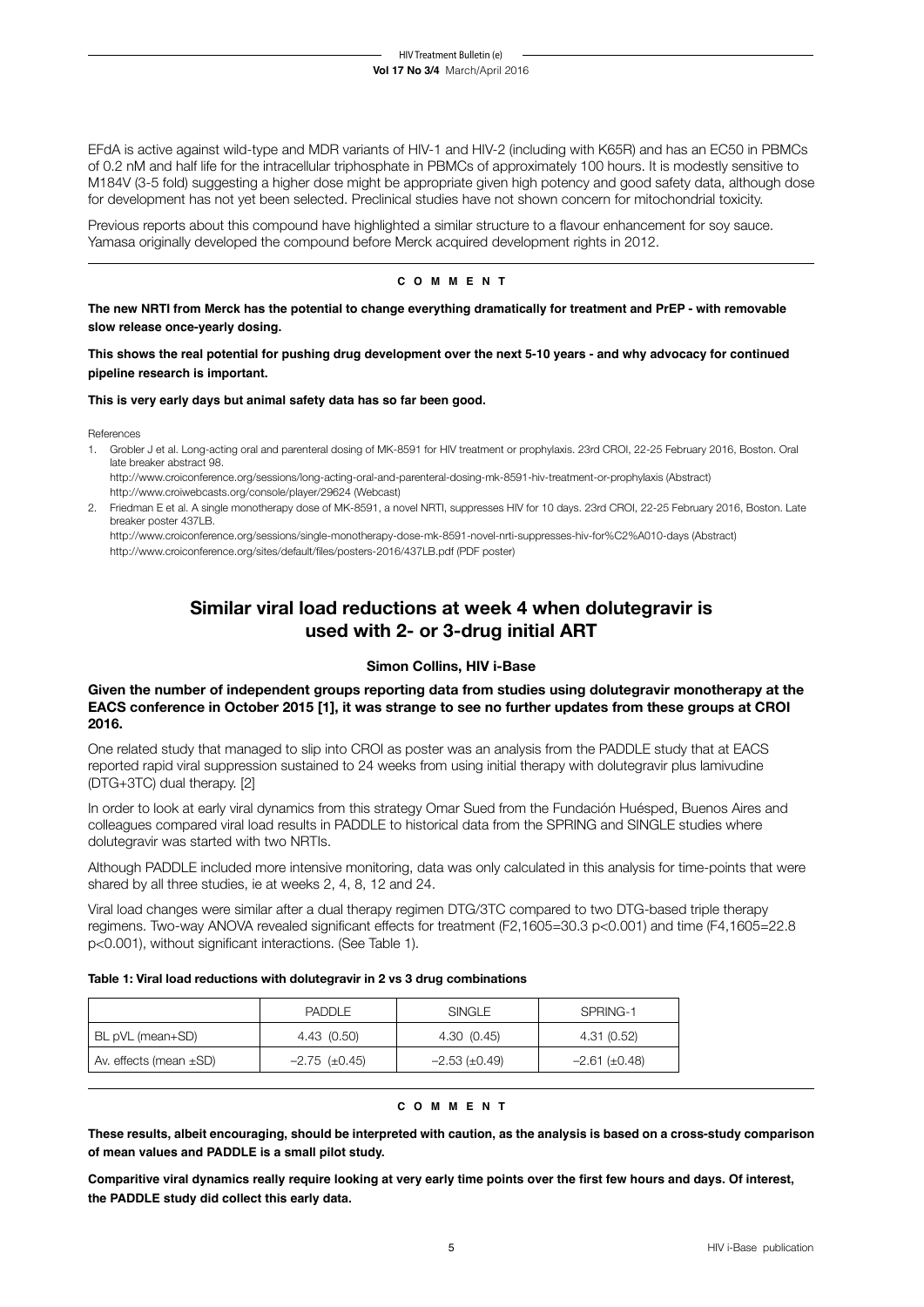References

- 1. Collins S. Why dolutegravir might get us closer to ending AIDS: next step, further research, Reports for EACS conference. HIV Treatment Bulletin, November/December 2015. http://i-base.info/htb/29326
- 2. Sued OG et al. Comparable viral decay in dual and triple dolutegravir-based antiretroviral therapy. 23rd CROI, 22-25 February 2016, Boston. Poster abstract 947.

http://www.croiconference.org/sessions/comparable-viral-decay-dual-and-triple-dolutegravir-based-antiretroviral-therapy (Abstract) http://www.croiconference.org/sites/default/files/posters-2016/947.pdf (PDF poster)

## **48-week results for NNRTI doravirine compared to efavirenz**

## **Simon Collins, HIV i-Base**

## **Phase 2 results in treatment naive patients using doravirine (MK-1439) – an NNRTI in development with Merck – were presented in a poster from José Gatell from Barcelona Hospital and colleagues. [1]**

This was a randomised, double-blind, placebo controlled phase 2 dose finding study in two parts. In part 2, new patients started using the selected 100 mg doravirine dose. All participants were treatment naive and used tenofovir DF/FTC as background NRTIs.

Combined 48 week data included 42 people randomised to the 100 mg once-daily dose in part one of the study plus 66 participants who were added in part two (n=108), compared with 109 control patients randomised to efavirenz.

Baseline demographics included ~90% men, 75% white, with mean age 35 (range 19-67) years and median CD4 count and viral load of approximately 425 cells/mm3 (range 92 to 1121) and 2.6 log copies/mL (range 2.6 to 6.7).

At week 48, viral suppression to <40 copies/mL was reported for 77.8% vs 78.7% of the doravirine vs efavirenz groups respectively, (difference –1.1%; 95%CI –12.2 to +10.0). There were slightly fewer discontinuations in the doravirine group (12% vs 14.7%) which included fewer discontinuations related to side effects (2.8% vs 5.5%).

In patients with baseline viral load <100,000 copies/mL approximately 87% in each group reached <40 copies/mL at week 48 but greater suppression was reported for the efavirenz group for those starting with viral load >100,000 copies/ mL (74% vs 84%). Both groups reported 91% rates using a <200 copies/mL test.

There were few laboratory abnormalities greater than grade 2 but lipids, liver enzymes and lipase generally favoured the doravirine group and abnormal glucose fasted occurred slightly more in the doravirine group (3.2 % va 1.1%).

Ongoing studies include as part of a single tablet, fixed dose combination with generic NRTIs: doravirine/ tenofovirDF/3TC. [2]

References

1. Gatell JM et al. Doravirine 100mg QD vs efavirenz +TDF/FTC in ART-naive HIV+ patients: week 48 results. 23rd CROI, 22 - 25 February 2016, Boston. Poster abstract 470.

http://www.croiconference.org/sessions/doravirine-100mg-qd-vs-efavirenz-tdfftc-art-naive-hiv-patients-week-48-results (Abstract) http://www.croiconference.org/sites/default/files/posters-2016/470.pdf (PDF poster)

2. Clinicaltrials.gov listing. Effects of Switching From ATRIPLA^TM (Efavirenz, Tenofovir, Emtricitabine) to MK-1439A (Doravirine, Tenofovir, Lamivudine) in Virologically-Suppressed Participants (MK-1439A-028) https://clinicaltrials.gov/ct2/results?term=doravirine&Search=Search

CROI 2016: PREVENTION

## **Dramatic increase in use of oral TDF/FTC for PrEP in the US - plus a few cautions**

## **Simon Collins, HIV i-Base**

## **Dozens of studies at CROI 2016 reported an overwhelmingly positive impact of TDF/FTC, which is currently the only FDA-approved HIV medicine with a PrEP indication.**

The most optimistic of these studies covered scale up programmes that are transforming approaches to HIV prevention. When taken daily, oral TDF/FTC works, preventing infections with a close to 100% efficacy.

Event-driven or "as needed" dosing - although not approved - is also an increasingly widely used approach but requires doses both before and after sex (as in the IPERGAY study).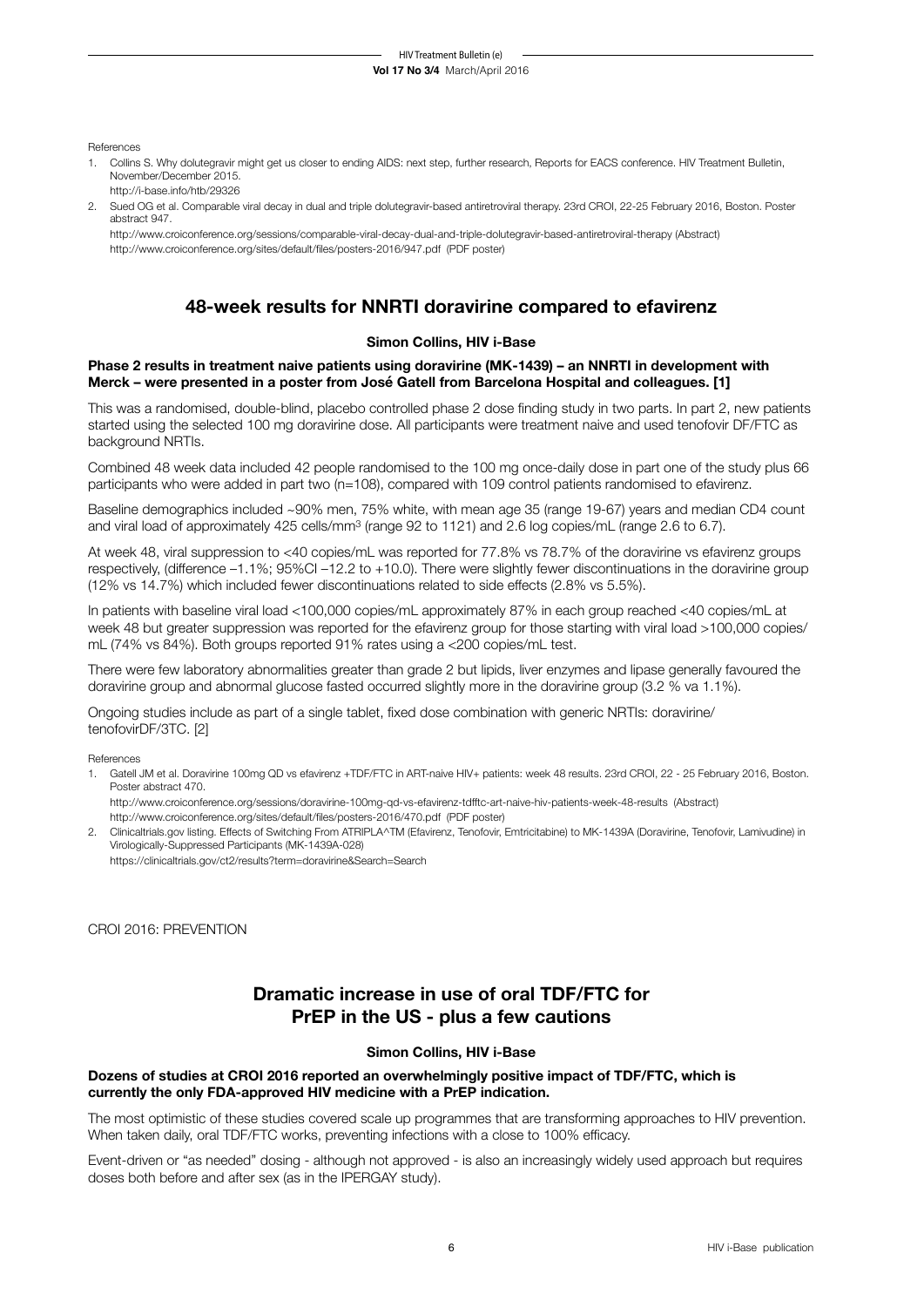## **Uptake and roll out**

Many of the studies are from the US, where TDF/FTC has been approved as PrEP since 2012 - including uptake in high incidence urban settings including San Francisco, Boston, New York and Washington. [1, 2, 3, 4, 5]

Although US uptake was originally slow, the most rapid increase in use has been in the last two years to more than 40,000 people - but this is still early days in terms of potential use. Many of these US studies include problems of drug access even with assistance programmes that provide PrEP free.

Many presentations emphasised community initiatives, including an impressive overview by long-term prevention activist Jim Pickett using global examples including from programmes in Chicago. Many of these approaches normalise PrEP similar to sun-lotion – some not even mentioning HIV. Essential viewing. [6]

Other studies highlighted cautions, generally minor compared to the achievement of prevention and the goal of cutting HIV incidence. Higher STI rates were sometimes reported - but these studies were often uncontrolled and ignored the increasing incidence that predated PrEP. Increased reporting of STIs is balanced, including by higher rates of detection and treatment, including in the UK, because of more frequent routine monitoring. [7]

Many US studies recommended more frequent STI monitoring – from every 6 months in current US CDC guidelines to every 3 months that has been standard in European studies. [8, 9]

Other studies looking at practical issues relating to deliver of PrEP included the use of rapid tests to confirm initial negative status, but also the increased chance of detecting recent infections using 4th generation HIV tests and perhaps viral load in cases of recent high risk. [10, 11, 12]

## **Case report of HIV infection on PrEP due to drug resistance**

It has always been known that PrEP only works when the drugs are sensitive to HIV. PrEP failure due to drug resistance, even in the context of good adherence, was always possible – and the first case was reported at CROI 2106.

In this example, a gay man was unfortunately infected with multidrug resistant HIV, including to TDF/FTC - and the case was widely reported as one of the leading news stories. Baseline resistance testing shown multiple NRTI, NNRTI and integrase associated mutations. [13]

This case is important for being reported on a community PrEP discussion group and for becoming the first welldocumented example. Estimating the resulting impact this has on overall PrEP efficacy is difficult, but the denominator would be based both on number of overall PrEP exposures (rather than number of people using PrEP), together with the background incidence of drug resistance in that setting.

Taken together, these cases are likely to continue to be very rare, especially in the context of the overwhelmingly positive effect PrEP is having on reducing HIV infections and improving quality of life.

Luckily the prevalence of drug resistance to TDF/FTC is currently very low in countries with high rates of viral load suppression on ART and where viral load monitoring is routine.

In the UK for example, low-level resistance to either drug was <1% in newly diagnosed individuals. High-level resistance to tenofovir with K65R was only reported in 10 people from 2010-2013 (0.06%). [14]

## **Safety issues with TDF/FTC**

Safety results are holding up surprisingly well with TDF/FTC, with low incidence of serious side effects, but this is again dependent on routine monitoring.

When side effects occur, the plausible association with both adherence and dose/absorption was highlighted in several studies. For example, incidence of side effects is underestimated in many PrEP studies by low adherence and two poster reported greater reductions in renal function, with drug levels.

Monica Gandhi from UCSF reported that tenofovir levels in hair samples correlated with the risk of reduced eGFR in a subset of 200 men from the open label phase of the IPrEX study. Over 18 months, the mean percentage reduction in eGFR from baseline was 2.6 mL/min (SE 0.8) vs 5.6 (SE 0.7), for those with tenofovir levels in the first vs fourth quartiles [OR 4.4 (95%CI: 1.1 to 17.4), with  $p = 0.045$  for trend]. Reduced eGFR was also associated with lower CrCl <90 mL/min and older age (>40 years). [15]

A similar dose relationship was reported from the US Demo Project with greater decline in CrCl associated with drug levels linked to >4 doses a week (approximately 5% over the first 12 weeks and stable thereafter). [16]

In the heterosexual African Partners PrEP study, proximal tubulopathy was rare and occurred at similar rates in the active and placebo groups, although one case of Fanconi's syndrome related to TDF was reported in a person using other nephrotoxic drugs. [17]

Reductions in bone density in a sub-group of participants in the iPrEX study were also significantly greater in participants with tenofovir diphosphate levels associated with taking four or more doses a week (>16 fmol/mL), compared to people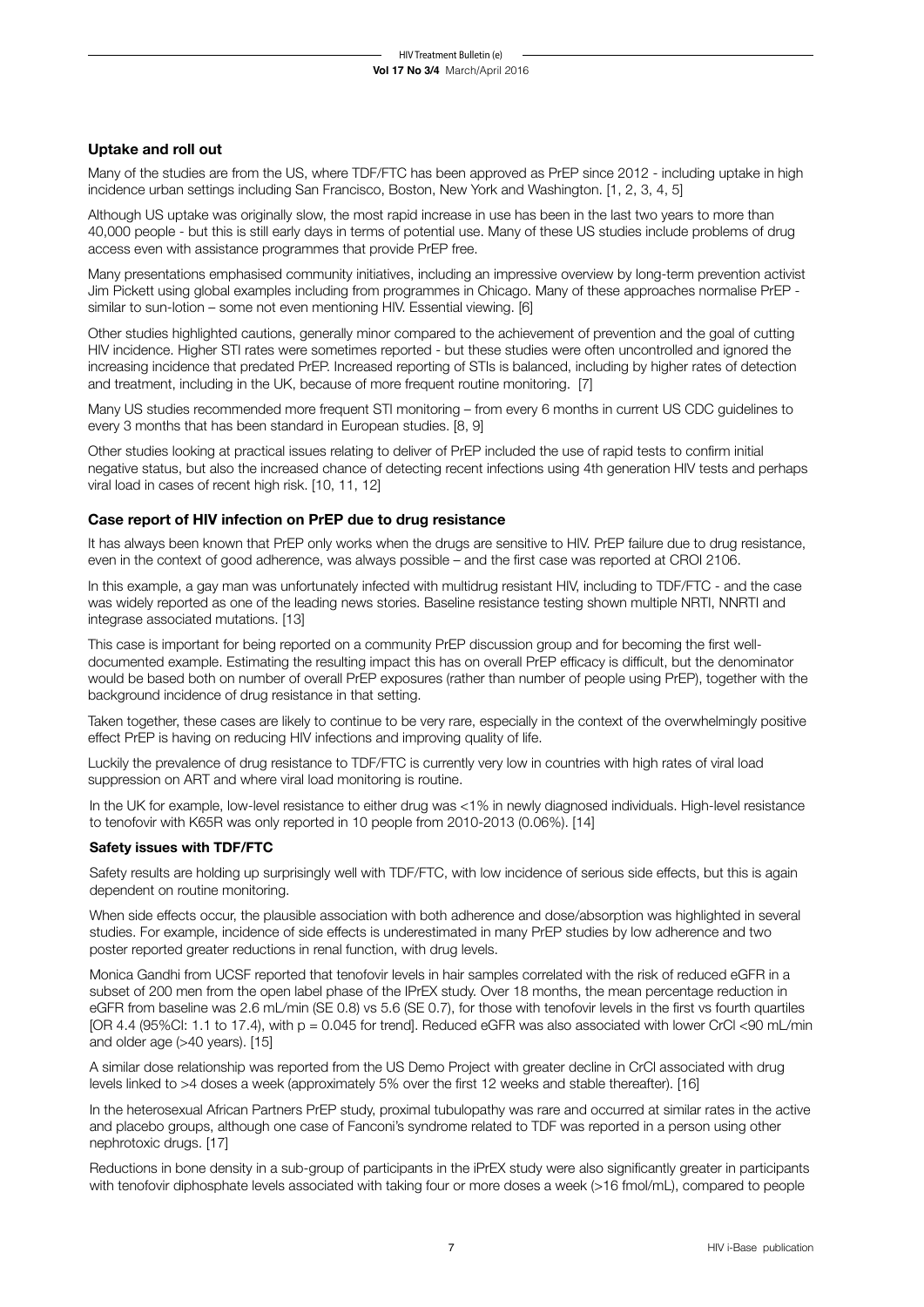in the placebo group. In the subset of participants with multiple DEXA results, these changes reversed during the interruption in PrEP between the end of the main study and access in the open label phase. [18]

While overall tolerability was good, the dose relationship of both kidney and bone toxicity with TDF/FTC levels suggests benefits of event-based dosing strategies such as the IPERGAY study. [19, 20]

It also suggests advantages for tenofovir alafenamide (TAF) if it is proven to have PrEP activity. This is not yet clear because while a macaque study was exciting for showing 100% protection against repeated rectal exposure, a singledose PK study in HIV negative women reported either low or undetectable levels of tenofovir diphosphate in vaginal and rectal tissue. [21, 22]

These two results are difficult to reconcile unless levels in tissue are not directly related to the protective mechanism for PrEP, with the intracellular levels in lymph cells being crucial.

## **c o m m e n t**

#### **The regulatory decision for TDF/FTC for PrEP in Europe is still being reviewed.**

#### **A decision about NHS access in the UK is not expected until June 2016.**

References

Unless stated otherwise, all references are to the Programme and Abstracts of the Conference on Retroviruses and Opportunistic Infections, 22-25 February 2016, Boston, USA.

- 1. Hare C et al. Delivery of PrEP: from evidence to practice. 23rd CROI 2016, Boston. Oral abstract 68. http://www.croiwebcasts.org/console/player/29560 (Webcast)
- 2. Scanlin KK et al. Increasing PrEP use among men who have sex with men, New York City, 2013-2015. 23rd CROI 2016, Boston. Poster abstract 888. http://www.croiconference.org/sessions/increasing-prep-use-among-men-who-have-sex-men-new-york-city-2013-2015
- 3. Delaney KP et al. Awareness and use of PrEP appear to be increasing among internet samples of US MSM . 23rd CROI 2016, Boston. Poster abstract 880
- http://www.croiconference.org/sessions/awareness-and-use-prep-appear-be-increasing-among-internet-samples-us-msm 4. Mayer KM et al. Increasing HIV suppression, PrEP use, and STDs in Boston MSM accessing primary care . 23rd CROI 2016, Boston. Poster abstract 889.

http://www.croiconference.org/sessions/increasing-hiv-suppression-prep-use-and-stds-boston-msm-accessing-primary-care

- 5. Levy ME et al. Correlates of uptake of HIV prevention interventions among black MSM in DC, 2013-2014. 23rd CROI 2016, Boston. Poster abstract 893.
- http://www.croiconference.org/sessions/correlates-uptake-hiv-prevention-interventions-among-black-msm-dc-2013-2014

6. Pickett J. PrEP-4-Love: transmitting desire across Chicago. 23rd CROI 2016, Boston. Oral abstract 70.

http://www.croiwebcasts.org/console/player/29562 (Webcast)

- 7. McCormack S et al, Sexually transmitted infection control in the era of PrEP. 23rd CROI 2016, Boston. Oral abstract 69. http://www.croiwebcasts.org/console/player/29561
- 8. Cohen S et al. Quarterly STI screening optimizes STI detection among PrEP users in the Demo Project. 23rd CROI 2016, Boston. Poster abstract 70. http://www.croiconference.org/sessions/quarterly-sti-screening-optimizes-sti-detection-among-prep-users-demo-project-0
- 9. Golub SA et al. STI data from community-based PrEP implementation suggest changes to CDC guidelines. 23rd CROI 2016, Boston. Poster abstract 869.

http://www.croiconference.org/sessions/sti-data-community-based-prep-implementation-suggest-changes-cdc-guidelines-0

10. Delaugerre C et al, Usefulness of rapid tests for HIV diagnosis in the ANRS IPERGAY PrEP trial. 23rd CROI 2016, Boston. Poster abstract 522.

http://www.croiconference.org/sessions/usefulness-rapid-tests-hiv-diagnosis-anrs-ipergay-prep-trial

- 11. Livant et al. 4th generation rapid tests improve detection of acute infection in MTN-003 (VOICE). 23rd CROI 2016, Boston. Poster abstract 521. http://www.croiconference.org/sessions/4th-generation-rapid-tests-improve-detection-acute-infection-mtn-003-voice
- 12. Bacon et al. HIV Testing in the US PrEP Demonstration Project: rEIA vs antigen/antibody vs RNA. 23rd CROI 2016, Boston. Poster abstract 524. http://www.croiconference.org/sessions/hiv-testing-us-prep-demonstration-project-reia-vs-antigenantibody-vs-rna
- 13. Knox C et al. HIV-1 infection with multiclass resistance despite preexposure prophylaxis (PrEP). 23rd CROI 2016, Boston. Late-breaker poster abstract 479aLB.

http://www.croiconference.org/sessions/hiv-1-infection-multiclass-resistance-despite-preexposure-prophylaxis-prep

14. Tostevin A et al. Trends in transmitted drug resistance to HIV-1 in the UK since 2010. BHIVA annual conference, 21-24 April 2015, Brighton. In press, HIV Medicine, 2016.

http://www.bhiva.org/documents/Conferences/2015Brighton/Presentations/150423/AnnaTostevin.pdf (PDF)

- 15. Gandhi M et al. Higher cumulative TFV/FTC levels in PrEP associated with decline in renal function. 23rd CROI 2016, Boston. Poster abstract 866. http://www.croiconference.org/sessions/higher-cumulative-tfvftc-levels-prep-associated-decline-renal-function
- 16. Liu AY et al. Changes in renal function associated with TDF/FTC PrEP use in the US Demo Project. 23rd CROI 2016, Boston. Poster abstract 867. http://www.croiconference.org/sessions/changes-renal-function-associated-tdfftc-prep-use-us-demo-project
- 17. Mugwanya KK et al. Rare incidence of proximal tubular dysfunction with tenofovir-based chemoprophylaxis. 23rd CROI 2016, Boston. Poster abstract 886.
- http://www.croiconference.org/sessions/rare-incidence-proximal-tubular-dysfunction-tenofovir-based-chemoprophylaxis 18. Grant R et al. Recovery of bone mineral density after stopping oral HIV preexposure prophylaxis. 23rd CROI 2016, Boston. Late breaker oral abstract 48LB.

http://www.croiwebcasts.org/console/player/29449 (Webcast)

- 19. Molina JM et al. On demand PrEP with oral TDF-FTC in MSM: results of the ANRS IPERGAY trial. 23rd CROI 2016, Boston. Oral abstract 22LB. http://www.croiwebcasts.org/console/player/25540 (Webcast)
- 20. Molina JM et al. On demand PrEP with oral TDF-FTC in the open-label phase of the ANRS IPERGAY trial. 23rd CROI 2016, Boston. Poster abstract 886.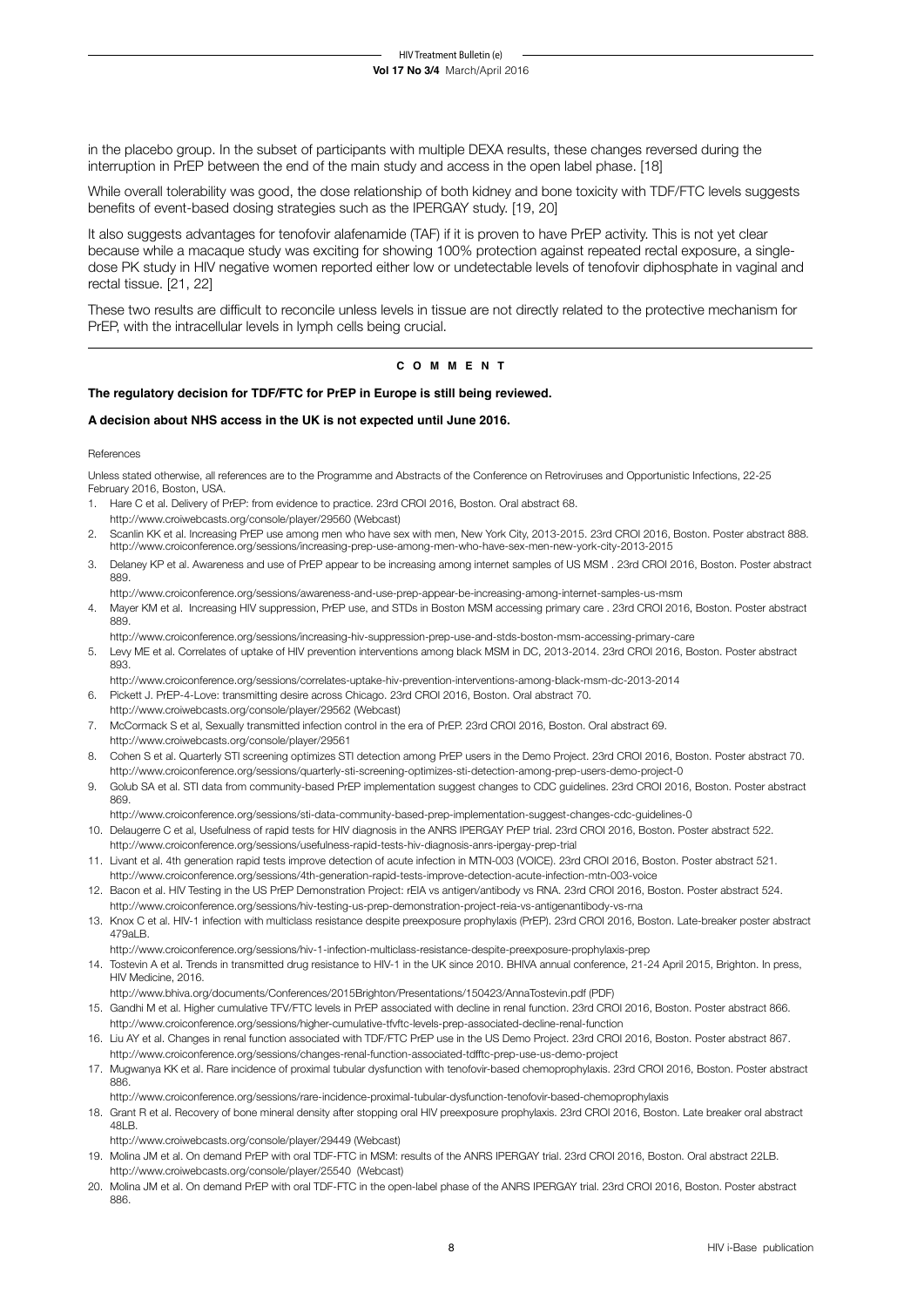http://www.croiconference.org/sessions/demand-prep-oral-tdf-ftc-open-label-phase-anrs-ipergay-trial

- 21. Massud I et al. Chemoprophylaxis with oral FTC/TAF protects macaques from rectal SHIV infection. 23rd CROI 2016, Boston. Oral abstract 107. http://www.croiwebcasts.org/console/player/29582 (Webcast)
- 22. Garrett KL et al. TFV and TFVdp in female mucosal tissues after a single dose of TAF. 23rd CROI 2016, Boston. Oral late breaker abstract 102LB. http://www.croiwebcasts.org/console/player/29628 (Webcast)

## **Future oral and long-acting formulations for PrEP : pills, films, gels, injections and depots**

## **Simon Collins, HIV i-Base**

**Just as the term PrEP has started to gain awareness and recognition as a generic word for a pill to prevent HIV infection, CROI 2016 included potential PrEP alternatives to daily or event-driven oral tenofovir DF plus emtricitabine (TDF/FTC).**

Many of these studies are at an early stage of research but others could potentially become options within 2-3 years.

Other formulations include injectable compounds, long-acting implants, gels and a microbicide vaginal ring.

Two key issues with potential PrEP drugs were repeated concerns in these studies. Firstly, the difficulty of running efficacy studies without good models of efficacy - whether in animal or ex vivo studies; and secondly, the lack of surrogate markers for PrEP efficacy that would help select the best compounds for future studies. Interpreting PK drug levels is complex with many studies reporting differences between levels in similar sites - for example in vaginal or rectal fluid compared to in vaginal or rectal tissue.

The strategy for future studies is also discussed in a comment at the end of this article, driven by the need for a wider range of effective PrEP together with the increasing challenge to prove efficacy in high-risk populations now that oral TDF/FTC (with good adherence) is associated with such high rates of protection.

## **TAF, the new tenofovir: first PrEP data**

Two studies on the new TAF formulation of tenofovir presented results that at first seem contradictory.

In animals studies all six monkeys receiving TAF effectively were protected from rectal exposure compared to all six monkeys receiving placebo that became quickly infected. This is exciting. [1]

In contrast, measuring drug levels in a small group of eight HIV negative women following a single dose of TAF (two women received placebo), showed lower active drug levels in genital and rectal tissue - even though these were expected to be higher. [2]

Further studies need to determine whether these lower levels are going to affect PrEP efficacy.

## **LA injections: cabotegravir and rilpivirine**

The second PrEP compound with exciting results was the long-acting (LA) slow-release formulation of cabotegravir, which is given by intramuscular injection (into the buttocks). Again there were results from both animal and human studies.

The animal studies were exciting for showing that cabotegravir LA protected against HIV transmission directly into blood - rather than just against sexual exposure. This is remarkable because the risk of infection by blood exposure is so much higher. If similar protection it seen in human studies, this means that injections every two months might protect people vulnerable to HIV infection through shared injecting drug use. [3]

The human cabotegravir study mainly reported on tolerability of the injections. Although side effects were significantly higher with the active injections (compared to people who received saline) overall patient satisfaction still remained pretty high.

This study also found that injections are needed every two months, rather than every three months as initially hoped. Unfortunately, one person in each of the active and placebo groups became HIV positive during this study. [4]

Although rilpivirine LA was also an early candidate for PrEP it seems unlikely that research will continue for this indication. This decision is because the protection in rectal tissue does not seem likely in vaginal tissue, based both on drug level and test tube studies. [5, 6]

## **Maraviroc as PrEP: better to study in combination?**

Maraviroc was approved an HIV drug in 2007 but was never widely used in first-line ART because it was not quite as good as other options. Although it was well tolerated it needs a separate test before it can be used as treatment and has significant interactions with some other HIV meds. However, because it blocks HIV from entering CD4 cells, many researchers were interested in whether it might have a role as PrEP.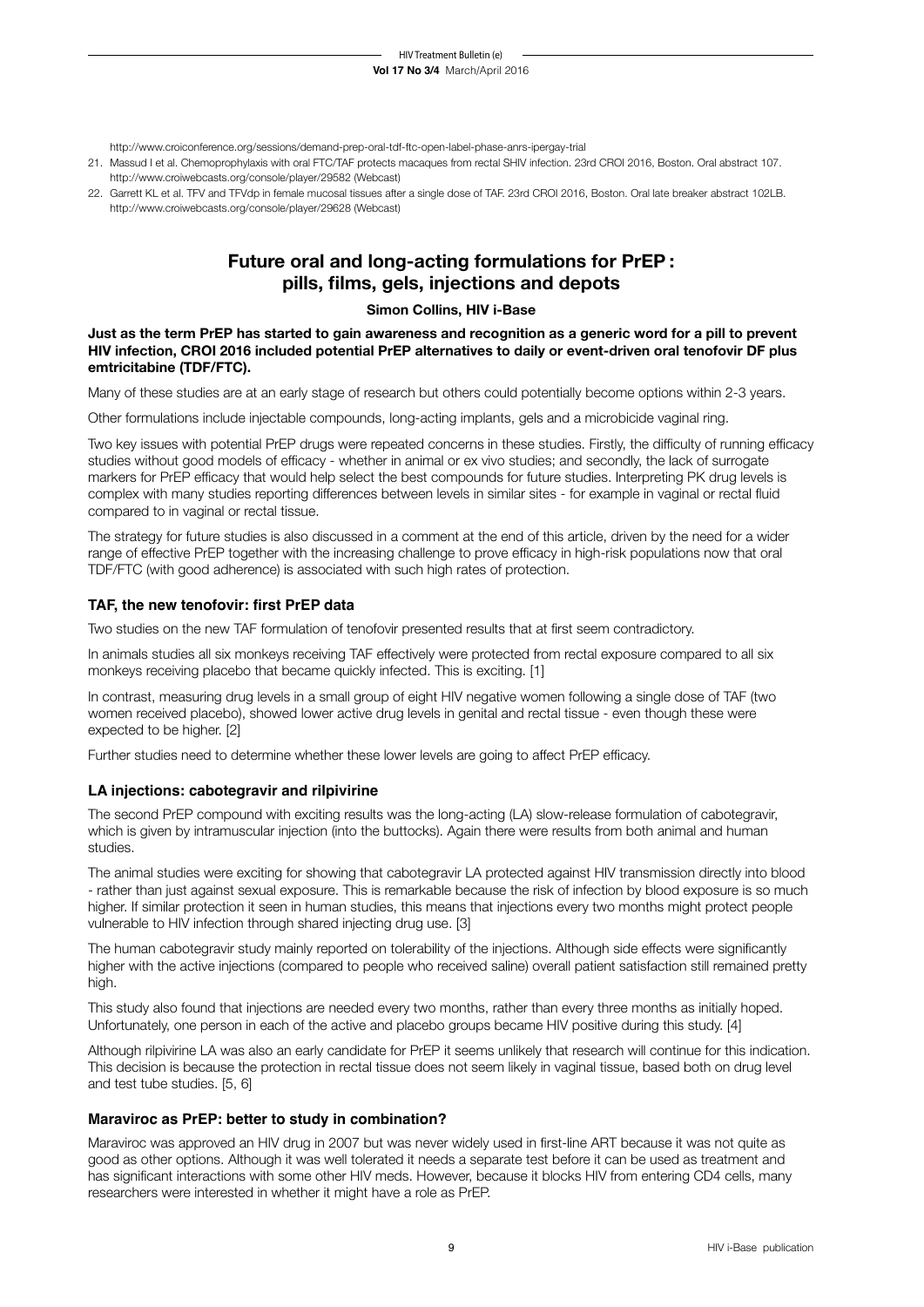Results of a phase 2 study presented at CROI 2016 hinted that maraviroc might work as PrEP but test tube studies suggested this might be better in combination with either tenofovir or FTC. [7, 8]

## **Dapivirine: first efficacy results of a vaginal ring**

Another PrEP compound that was widely reported at CROI 2016 involved the use of a monthly vaginal ring that slowly released an NNRTI called dapivirine.

Two very large studies in African women reported reductions in HIV transmission that were statistically better than a placebo ring, and that protection was higher when the ring was used. As with several other large PrEP studies, low adherence complicated interpretation of the results. Most disappointing, was that the ring produced no protection for women under 21, in whom HIV risk is the highest. [9, 10]

The need for alternative formulations for different risk groups is clear, but even in the context of good adherence, dapivirine appears to be less effective than oral tenofovir/FTC.

A more difficult question to answer is whether efficacy would be improved to a more acceptable level if the ring coformulated davipirine with a second slow release antiviral.

## **Tenofovir: implants, gels and rings**

Unlike long-acting injections that are permanent, some researchers are looking at slow release implants that would be able to be removed - similar to a contraceptive implant.

A small silicon tube containing tenofovir alafenamide (TAF) reported good pharmacokinetics in a dog study. Modelling TAF for human protection suggests that a 50 mg dose might only be needed to provide protection for a year. [5]

Another formulation, also using TAF, is being studied in a three-monthly biodegradable implant that would not need to be removed if it was used for the full period. [11]

Use of implants might also help overcome the issue of the extremely long half-life of long-acting injections, which with rilpivirine LA have included NNRTI drug resistance when infections occur.

An oral presentation reported from a six-month international phase 2 study on the acceptability of a 1% tenofovir rectal gel, administered with an applicator. This was an open label cross over study with three groups: (i) daily use of the gel; (ii) event-based use with a pre- and post-sex dose; and (iii) a control group using oral TDF/FTC. [12]

Adherence measures included daily SMS text messaging and real-time PK evaluations. Overall, average age was 30 (though lower in the South African sites), with 80% of participants having some level of college education. Of 195 participants, most identified as male (71%), transgender (10%), female (2%), not stated/declined (15%).

Tolerability was similar in all three groups with approximately 30% in each arm reporting side effects that were grade 2 or higher. All interventions were acceptable (>70% said they liked each option) even though overall there was a greater preference for oral PrEP compared to gel. PK sampling showed approximately 90% use with both daily oral and daily rectal doses. Event-based gel was preferable to daily gel.

Several posters presented early results on other tenofovir formulations, including a 2" x 2" quick dissolving film (for vaginal use) [13], a gel that could be used vaginally or rectally [14] and a vaginal ring that identified cervical tissue as the source of infection in a macaque study. [15]

## **PC-1005 gel**

PC-1005 is the development name for a gel formulation of the NNRTI MIV-150 and zinc acetate that is being studied as a way to provide dual protection against both HIV-1 and HSV-2. [16, 17]

Although MIV-150 has shown efficacy in macaque studies following rectal exposure, two studies at CROI 2016 on vaginal gels looked at acceptability and efficacy in test tube studies. Another slow release ring formulation has been developed that protects against HIV-1, HVS-2, HPV and pregnancy. [18]

## **MK-8591: an ARV with potential for annual dosing**

Although only in early stages of development, two studies reported data on EFdA (MK-8591), a new NRTI in development by Merck that, due to a very long half-life and potency that requires very low dosing, is being studied both for treatment and prevention. [19]

This compound has a PK profile that with an intracellular half-life of >24 hours might allow once-weekly oral dosing with a 10 mg dose and has the potential for very extended dose parenteral formulations. In a rat study, a single dose solid state slow release formulation provided drug coverage for longer than six months, with data suggesting that this might be extended in humans to longer than one year. [20]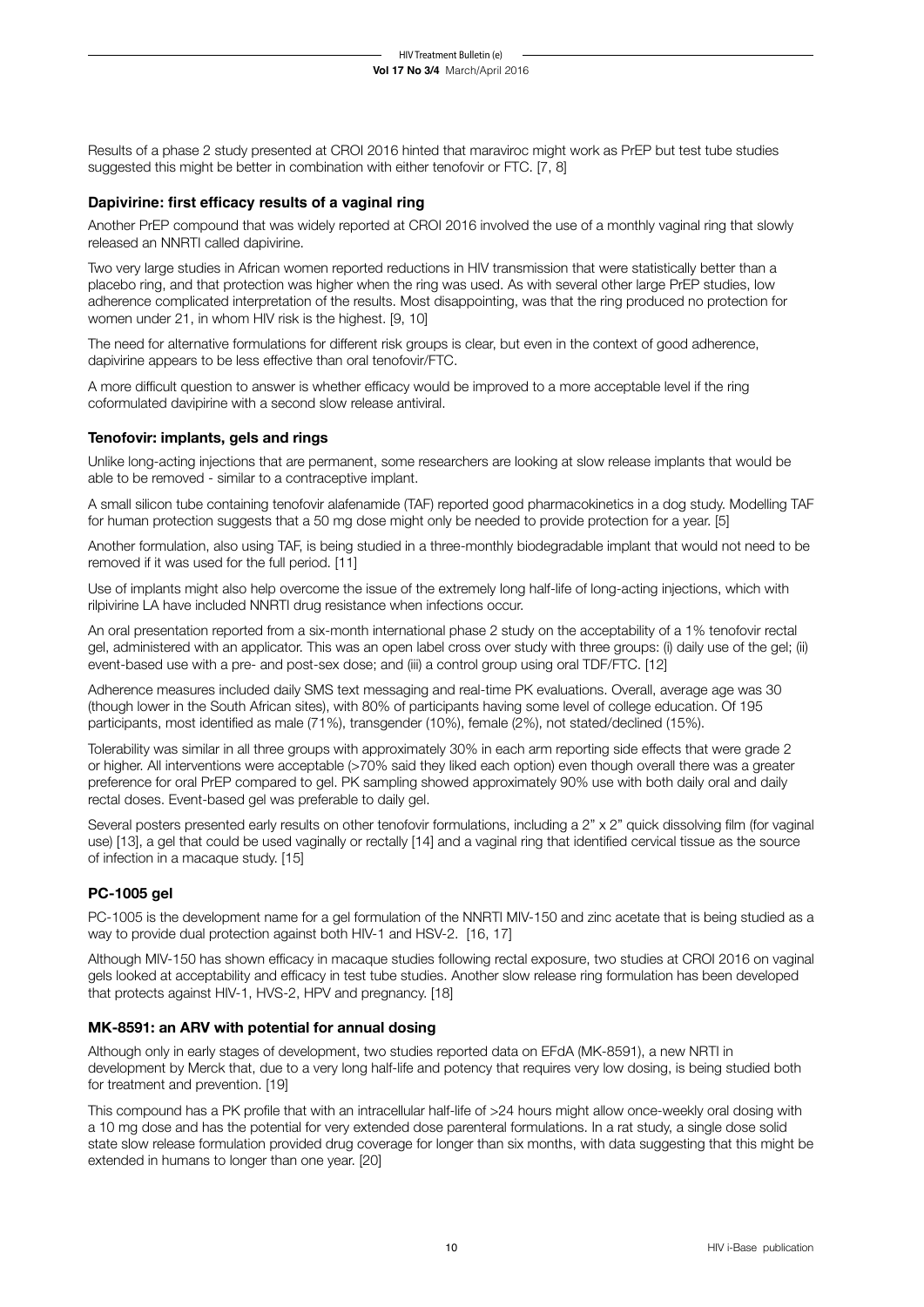While no specific data were presented on use as PrEP it is notable that the company are already highlighting a potential interest in prevention research. If this compound does show PrEP efficacy, it would allow radically different approaches to the design for PrEP studies, for example, allowing randomised cluster approaches (similar to the PopArt study).

## **VRC01: using monoclonal antibodies for PrEP**

Finally, in a plenary talk at the start of the conference, John Mascola from the US National Institute of Health provided an overview of using broadly neutralising monoclonal antibodies (mAbs) both for prevention and treatment. [21]

Animal studies using the monoclonal antibody (mAb) VRC01 have shown proof-of-concept for PrEP use and have been used to determine optimal dose, with the hope that dosing might only need to be every two months.

Two large phase 2 studies using 2-month dosing schedule are planned by HPTN to start by mid-2016. One of these aims to enrol 2400 gay men and transgender women in North and South America and the other is enrolling 1500 women in sub-Sahara Africa.

Not addressed in the talk, but a concern for all new PrEP studies, is the ethical issue that both these studies plan to use an inactive placebo-control.

Also, as VRC01 misses 13% of viruses, and more potent antibodies are expected shortly, this raises questions about whether it would be better to wait until two or more mAbs are combined in order to provide full coverage.

### **c o m m e n t**

**With so many new compounds and formulations with potential role for PrEP, the research and approval pathway for rapidly evaluating the most promising drugs is unclear.**

**Oral TDF/FTC works so well that in the context of good adherence, it is difficult for another compound to show better than near 100% efficacy. However, other drugs could easily show better tolerability, convenience and easier adherence that might show differences, especially long-lived slow release formulations.**

**New compounds also ideally need to be able to demonstrate efficacy in smaller studies before enrolling much larger and longer studies. Some PrEP compounds do not have non-human primate efficacy models - which with TDF/FTC supported dramatic and perhaps 100% early efficacy.**

**Traditional phase 3 studies enrolling thousands of participants for many years are costly, for a final intervention that needs by definition to be low cost and affordable. New approvals for PrEP are likely to depend on independent and publicly funded research that perhaps tests multiple new candidates in a single study.**

**Progress is only likely to be practical if efficacy studies can enrol populations with both very high incidence and a commitment to adherence. But even the designs for the recent PROUD and IPERGAY studies might not be acceptable today. PROUD included a control arm that deferred access to PrEP and IPERGAY used a placebo design that limited recruitment when participants already knew that TDF/FTC worked.**

**As for long-acting injectable treatment, long-acting PrEP will need to overcome issues relating to the extremely long half life that currently - in research studies - are suggesting oral dosing for a year is a requirement for people that want to stop long-acting PrEP.**

## **CROI 2016 provided exciting tentative results but the next stages will be critical to whether and how quickly these can become real world options.**

#### References

Unless stated otherwise, all references are to the Programme and Abstracts of the Conference on Retroviruses and Opportunistic Infections, 22-25 February 2016, Boston, USA.

- 1. Garcia-Lerma GJ et al. Chemoprophylaxis with oral FTC/TAF protects macaques from rectal SHIV infection . CROI 2016, Boston. Oral abstract 107. http://www.croiwebcasts.org/console/player/29582 (Webcast) http://www.croiconference.org/sessions/chemoprophylaxis-oral-ftctaf-protects-macaques-rectal-shiv-infection (Abstract)
- 2. Garrett KL et al. TFV and TFVdp in female mucosal tissues after a single dose of TAF. CROI 2016, Boston. Oral late breaker abstract 102LB. http://www.croiwebcasts.org/console/player/29628 (Webcast)
- http://www.croiconference.org/sessions/concentrations-tfv-and-tfvdp-female-mucosal-tissues-after-single-dose-taf (Abstract) 3. Andrews CD et al. Cabotegravir Long-acting injection protects macaques against intravenous challenge. CROI 2016, Boston. Oral abstract 105. http://www.croiwebcasts.org/console/player/29580 (Webcast)
- 4. Markowitz M et al. ÉCLAIR: phase 2A safety and PK study of cabotegravir LA in HIV-uninfected men. CROI 2016, Boston. Oral abstract 106. http://www.croiwebcasts.org/console/player/29581 (Webcast)
- 5. McGowan I. The promise and challenges of sustained delivery of PrEP. CROI 2016, Boston. Oral abstract 71. http://www.croiwebcasts.org/console/player/29563 (Webcast) http://www.croiconference.org/sessions/promise-and-challenges-sustained-delivery-prep (Abstract)
- 6. Dezzutti C et al. Distinct pharmacodynamic activity of rilpivirine in mucosal explant tissue. CROI 2016, Boston. Poster abstract 874. http://www.croiconference.org/sessions/distinct-pharmacodynamic-activity-rilpivirine-mucosal-explant-tissue (Abstract)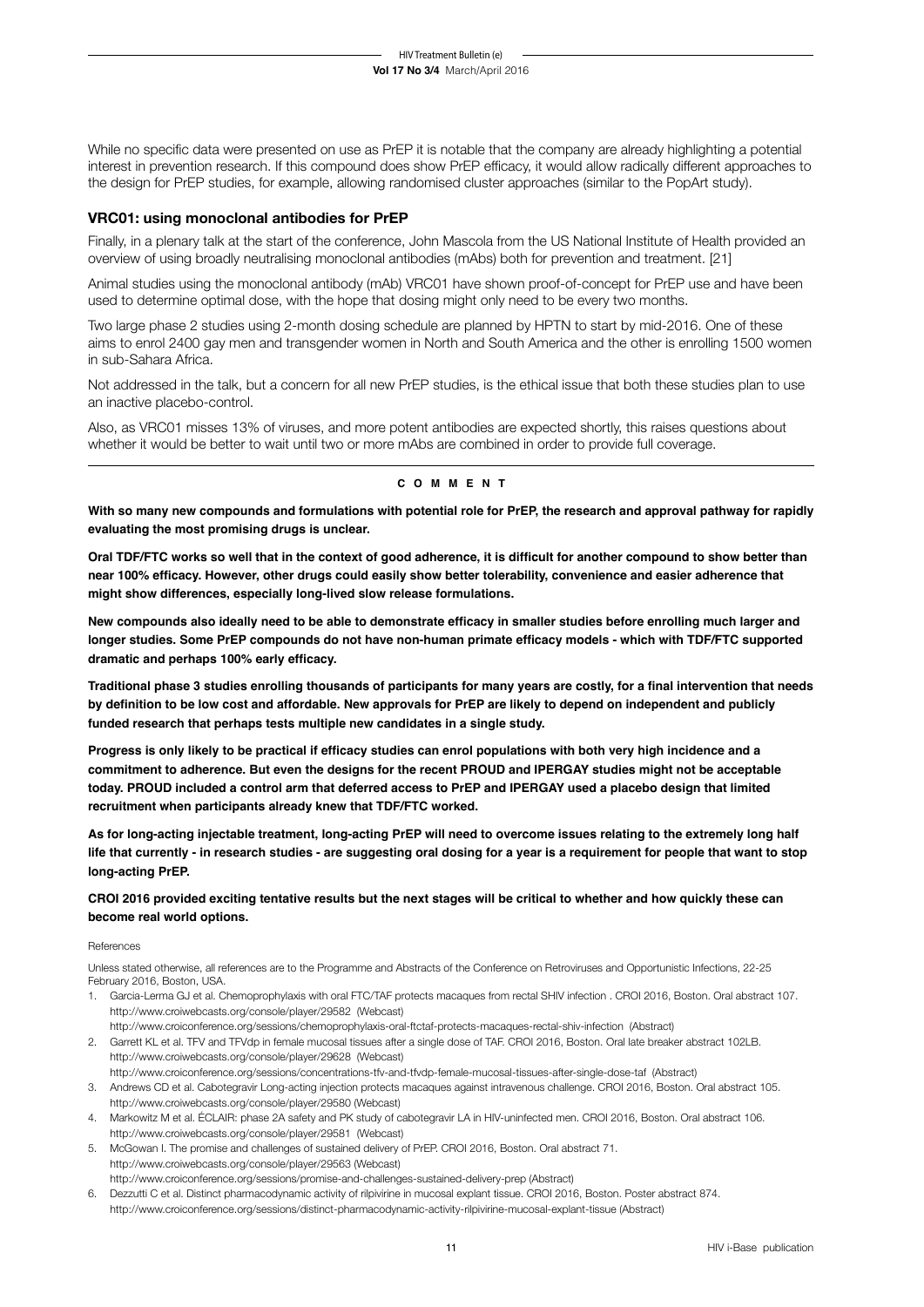http://www.croiconference.org/sites/default/files/posters-2016/874.pdf (PRD poster)

- 7. Gulick R et al. HPTN 069/ACTG 5305: phase II study of maraviroc-based regimens for HIV PrEP in MSM. CROI 2016, Boston. Oral abstract 103. http://www.croiwebcasts.org/console/player/29578 (Webcast)
- http://www.croiconference.org/sessions/hptn-069actg-5305-phase-ii-study-maraviroc-based-regimens-hiv-prep-msm (Abstract) 8. McGowan I et al. PrEP impact on T-cell activation and explant infection: HPTN 069/ACTG 5305 substudy. CROI 2016, Boston. Oral abstract 104. http://www.croiwebcasts.org/console/player/29579 (Webcast)
- http://www.croiconference.org/sessions/prep-impact-t-cell-activation-and-explant-infection-hptn-069actg-5305-substudy (Abstract) 9. Baeten JM et al for the MTN-020/ASPIRE Study Team. A phase III trial of the dapivirine vaginal ring for HIV-1 prevention in women . CROI 2016, Boston. Oral abstract 109LB.
- http://www.croiwebcasts.org/console/player/29584 (Webcast) 10. Nel A et al for the IPM 027/Ring study research center Teams. Safety and efficacy of dapivirine vaginal ring for HIV-1 prevention in African women . CROI 2016, Boston. Oral abstract 110LB.
- http://www.croiwebcasts.org/console/player/29585 (Webcast)
- 11. Schlesinger EB et al. A Long-Acting Biodegradable Subcutaneous Implant for Tenofovir HIV PrEP. CROI 2016, Boston. Poster abstract 879. http://www.croiconference.org/sessions/long-acting-biodegradable-subcutaneous-implant-tenofovir-hiv-prep (Abstract) http://www.croiconference.org/sites/default/files/posters-2016/879.pdf (PDF poster)
- 12. Cranston R et al. MTN-017: Rectal phase 2 extended safety and acceptability study of 1% tenofovir gel . CROI 2016, Boston. Oral abstract 108LB. http://www.croiwebcasts.org/console/player/29583
- 13. Bunge KE et al. Phase I trial to assess safety, PK, and PD of film and gel formulations of tenofovir. CROI 2016, Boston. Poster abstract 871. http://www.croiconference.org/sessions/phase-i-trial-assess-safety-pk-and-pd-film-and-gel-formulations-tenofovir (Abstract) http://www.croiconference.org/sites/default/files/posters-2016/871.pdf (PDF poster)
- 14. Cameron M et al. Assessing formulations of tenofovir 1% gel in HIV seronegative adults via RNA-Seq. CROI 2016, Boston. Oral abstract 880. http://www.croiconference.org/sessions/assessing-formulations-tenofovir-1-gel-hiv-seronegative-adults-rna-seq (Abstract)
- 15. Ott AK et al. Transport of Drug and Virus in FRTs of Macaques 922 Treated With a TDF Intravaginal Ring. CROI 2016, Boston. Oral abstract 877. http://www.croiconference.org/sessions/transport-drug-and-virus-frts-macaques-treated-tdf-intravaginal-ring (Abstract) http://www.croiconference.org/sites/default/files/posters-2016/877.pdf (PDF poster)
- 16. Friedland BA et al. A First-in-Human Trial of PC-1005 (MIV-150 and Zinc Acetate in a Carrageenan Gel).CROI 2016, Boston. Oral abstract 875. http://www.croiconference.org/sessions/first-human-trial-pc-1005-miv-150-and-zinc-acetate-carrageenan-gel (Abstract)
- 17. Villegas G et al. CVLs From Women Vaginally Dosed With PC-1005 Inhibit Mucosal HIV-1 and HSV-2 Ex Vivo. CROI 2016, Boston. Oral abstract 876. http://www.croiconference.org/sessions/cvls-women-vaginally-dosed-pc-1005-inhibit-mucosal-hiv-1-and-hsv-2-ex-vivo (Abstract)
- 18. Ugaonkar SR et al A novel intravaginal ring to prevent HIV-1, HSV-2, HPV, and unintended pregnancy. J Control Release. 2015 Jun 17;213:57-68. doi: 10.1016/j.jconrel.2015.06.018. [Epub ahead of print http://www.ncbi.nlm.nih.gov/pubmed/26091920
- 19. Grobbler J et al. Long-acting oral and parenteral dosing of MK-8591 for HIV treatment or prophylaxis . CROI 2016, Boston. Oral abstract 98. http://www.croiwebcasts.org/console/player/29624 (Webcast)
	- http://www.croiconference.org/sessions/long-acting-oral-and-parenteral-dosing-mk-8591-hiv-treatment-or-prophylaxis (Abstract)
- 20. Friedman E et al. A single monotherapy dose of MK-8591, a novel NRTI, suppresses HIV for 10 days. CROI 2016, Boston. Oral late breaker abstract 437LB.

http://www.croiconference.org/sessions/single-monotherapy-dose-mk-8591-novel-nrti-suppresses-hiv-for%C2%A010-days (Abstract)

21. Mascola JR. Harnessing Antibodies for HIV-1 Prevention and Treatment. Plenary talk, CROI 2106, Boston. Oral abstract 15. http://www.croiwebcasts.org/console/player/29438

## **First data on TAF as PrEP to prevent HIV infection**

#### **Simon Collins, HIV i-Base**

## **Of the studies at CROI 2016 of new compounds with potential for development as PrEP, data on the new version of tenofovir - called TAF - were amongst the most awaited and the most difficult to interpret.**

One of the reasons that many activists and doctors challenged Gilead's initial decision to only develop TAF as a component of fixed dose combinations, was that in addition to the need for TAF for treatment, there was also the potential use for PrEP.

Somewhat reluctantly, the company conceded by developing TAF/FTC as a separate dual formulation. Although this was a later priority in the development programme, the dual formulation is now filed with the FDA and EMA. Based on early results at CROI 2016, including two orals representation on Wednesday morning, this insight for the potential for TAF as PrEP might prove important.

In the first presentation, Gerado Garcia-Lerma from the US CDC in Atlanta reported results on the effectiveness of oral TAF and FTC following rectal exposure to simian HIV.

The animal dose of 1.5 mg/kg was selected to approximate to human drug levels using 25 mg TAF, based on a previous macaque study show similar levels of tenofovir diphosphate (TFV-DP) in cells (PBMCs) to previous animal studies with tenofovir DF but lower than expected exposure in rectal tissue.

TAF/FTC was dosed 24 hours before and two hours after weekly rectal exposure for 19 weeks, with six animals in the active arm and six receiving placebo.

All the control animals became infected within 1 to 10 exposures and seroconverted with high viral loads compared to none of the animals receiving TAF/FTC.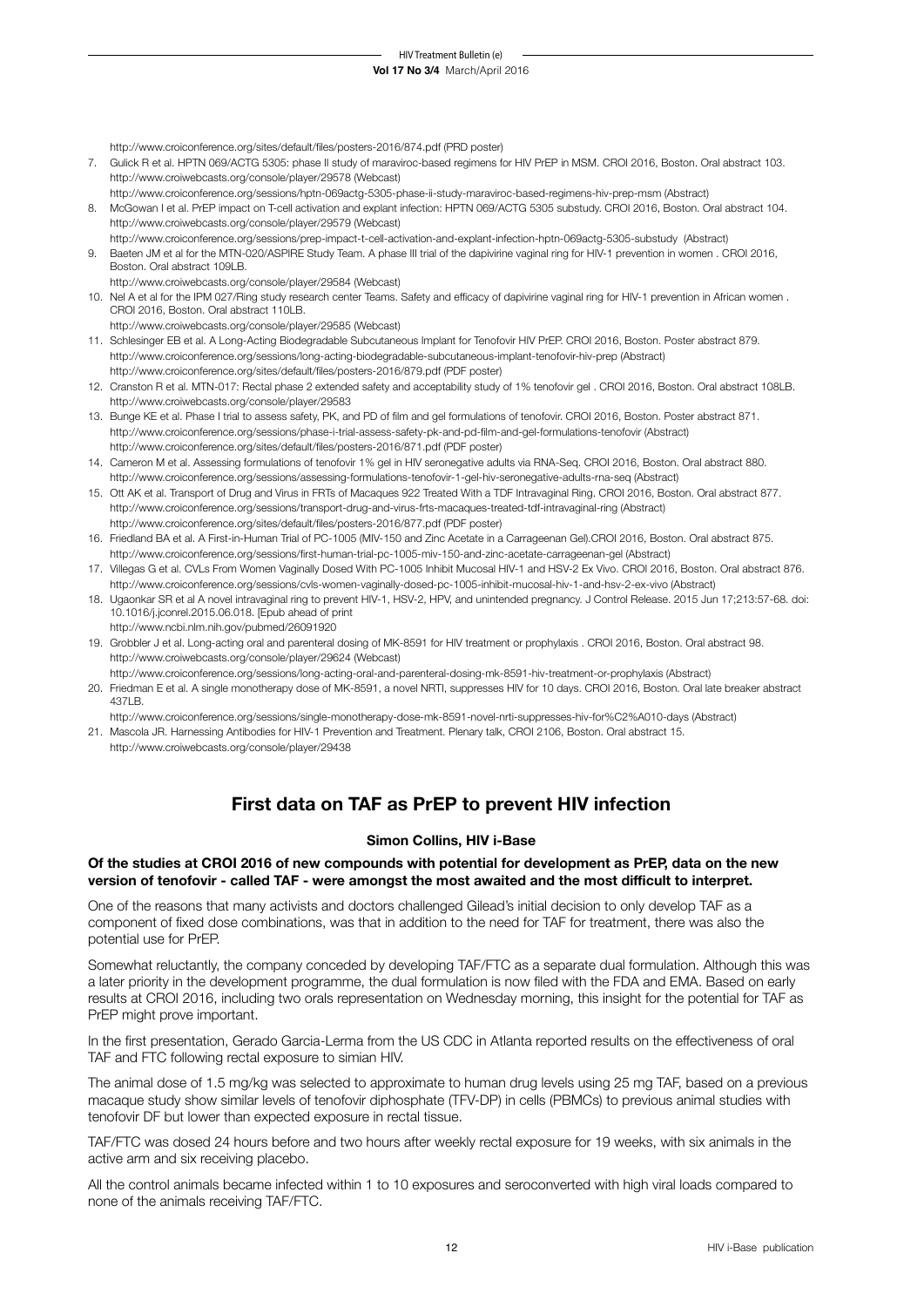These results are very exciting, but came with a caution for a need for human efficacy studies before TAF is used for PrEP.

The second study, presented by Katy Garrett from the University of North Carolina, reported on levels of tenofovir and TFV-DP following a single oral 25 mg dose of TAF.

This study included eight HIV negative women, median age 27 years, who had drug levels measured in plasma, cervical fluid and vaginal and rectal tissue for 14 days after the single oral dose, with results compared to historical results in a similar TDF study.

In plasma and genital fluid, TFV concentrations peaked at 1 hour and were undetectable by day 7.

Levels of TFV-DP in PBMCs peaked at 12 hours in plasma, were still detectable at 10 days and were undetectable by day 14; however, TFV-DP levels in the genital tract were variable and largely undetectable.

In rectal tissue, TFV levels peaked at 3 days and were detectable throughout, but TFV-DP also peaked at 3 days but was undetectable by day 7.

When comparing these results to previous data with TDF, TAF resulted in the expected lower plasma and higher PBMC exposure. TAF levels in cervical fluid were 11-fold lower, with 58% undetectable (vs 23% with TDF). TFV exposure was 2-fold lower in genital tissue and TFV-DP was 1-fold lower (with 75% undetectable vs 25% with TDF).

In rectal tissue, instead of the expected increase compared to TDF, TFV levels were 10-fold lower, and TFV-DP were 13 fold lower (with 63% undetectable vs 0% with TDF).

The results from both studies need to be interpreted together before efficacy studies in humans. The high level of protection in the macaque study suggests that previous use of tissue concentrations as a surrogate marker for PrEP efficacy with TDF might not be appropriate for the mechanism of action with TAF.

#### References

Unless stated otherwise, all references are to the Programme and Abstracts of the Conference on Retroviruses and Opportunistic Infections, 22-25 February 2016, Boston, USA.

- 1. Garcia-Lerma GJ et al. Chemoprophylaxis with oral FTC/TAF protects macaques from rectal SHIV infection. 23rd CROI, Boston. Oral abstract 107. http://www.croiwebcasts.org/console/player/29582 (Webcast)
- http://www.croiconference.org/sessions/chemoprophylaxis-oral-ftctaf-protects-macaques-rectal-shiv-infection (Abstract) 2. Garrett KL et al. TFV and TFVdp in female mucosal tissues after a single dose of TAF. 23rd CROI, Boston, 2016. Oral late breaker abstract 102LB. http://www.croiwebcasts.org/console/player/29628 (Webcast)

http://www.croiconference.org/sessions/concentrations-tfv-and-tfvdp-female-mucosal-tissues-after-single-dose-taf (Abstract)

## **Long-acting cabotegravir as PrEP protects macaques against IV exposure but will need two-monthly injections**

## **Simon Collins, HIV i-Base**

## **Slow release, long-acting formulations have the potential to overcome difficulties with adherence to oral PrEP, even with reduced event-driven dosing.**

A long-acting (LA) injection of cabotegravir (an analogue of dolutegravir) is being developed as HIV treatment and also being studied for PrEP.

Cabotegravir LA has a very long half life (approximately 50 days), with therapeutic drug levels sustained for at least three months and detectable drug from a single dose recoverable a year later. Animal studies have already reported high protection in models that mimic sexual transmission.

Two oral presentations on the use of cabotegravir LA (CAB) for PrEP were included at CROI 2016.

In the first, Chastity Andrew from Aaron Diamond Centre reported remarkable results in several macaque studies that cabotegravir protected against intravenous (IV) SHIV challenge - a much higher risk than sexual transmission and closer to human risk from blood transfusion or shared injecting drug use. The first of these reported results from 13 animals (5 were placebo controls) who were give a single dose of cabotegravir (50 mg/kg, equivalent to human 800 mg dose) at baseline and week 4, followed by a single IV challenge with an SHIV dose high enough to expect infection. While all placebo animals became infected within one week of exposure, only one of the animals receiving CAB became infected - with 7/8 being protected out to 24 weeks. Plasma concentrations in the single infection were above the 4 x protein adiusted (PA) IC90 target.

When this study was repeated using only a single 50 mg/kg CAB injection, all 5 control animals became infected, but this time all 8/8 animals receiving CAB were protected (p=0.0008), showing that the second dose was not required for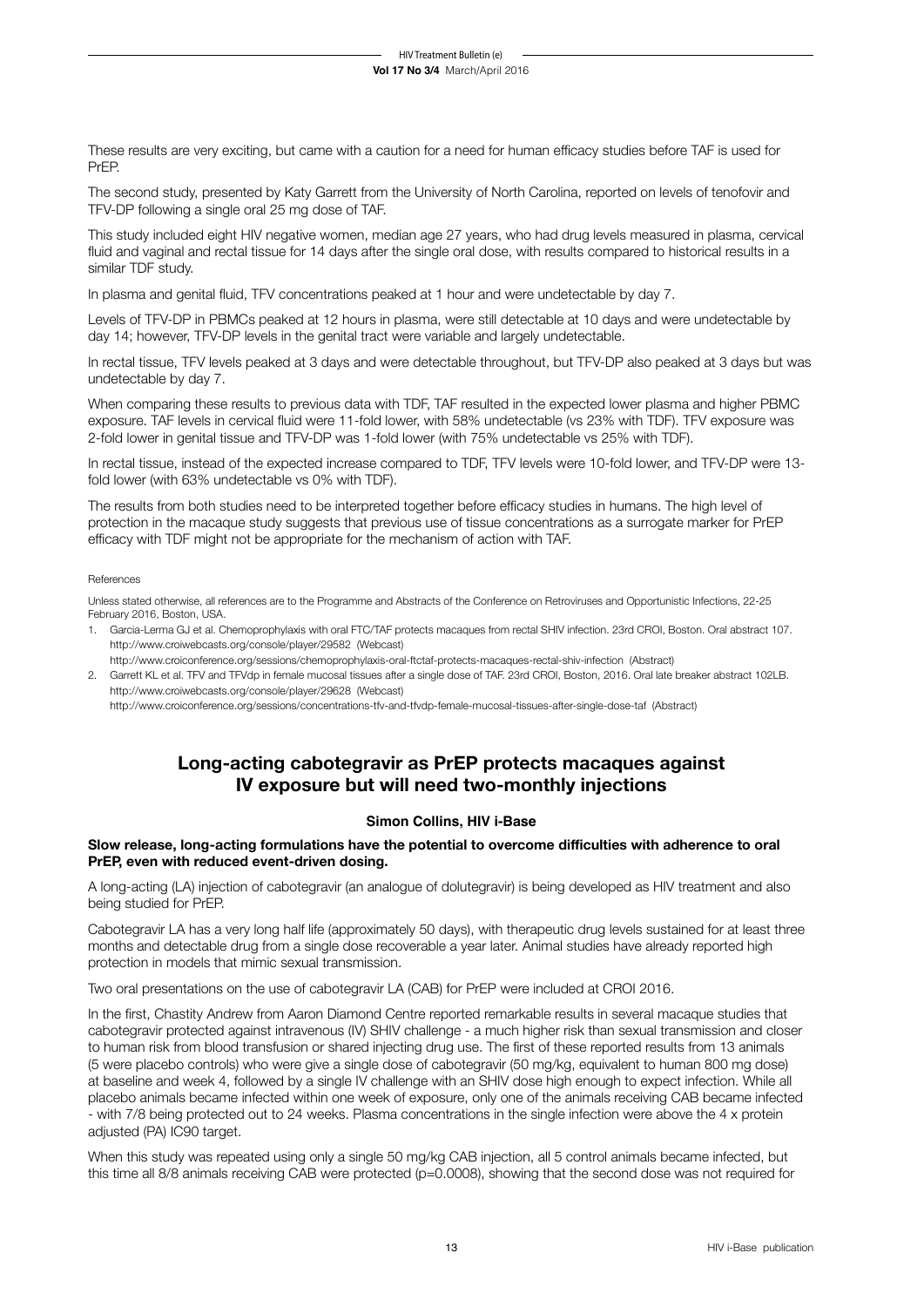protection. However, drug levels fell below the 4 x PA IC90 earlier at 5 weeks compared to 9 weeks in the single vs two injection dose.

A third study used a lower (25 mg/kg) dose injection with IV challenge at week 2, and a second standard dose (50 mg/ kg) injection at week 4. This schedule resulted in all 5/5 controls being infected compared to only 2/8 animals receiving active drug, both of which had the lowest PK drug levels.

This showed that a second injection is not needed for protection against single challenge, but is likely to be needed to sustain drug levels and protection over two rather than one month. Two of the three infected animals were with wild-type virus and one had novel mutation, previously not associated with catotegravir resistance.

The second study was a phase 2a safety and pharmacokinetic (PK) study of a three 800 mg doses (each with two intramuscular injections) using both cabotegravir long-acting injection in HIV negative men. [2]

The study randomised HIV negative men aged 18 to 65 years (median age 30 years; range 20-61) who were at high risk of HIV to either active (n=105) or placebo control (n=21). Recent PrEP use and chronic liver disease were exclusion criteria.

The study had a four-week oral induction phase followed by 12-weekly 800 mg IM injections at weeks 5, 17 and 29. Results presented at CROI were for 12 weeks after the last injection, and continued follow-up will continue out to 52 weeks. Participants in the control arm used oral placebo and saline injections.

Data was presented for 87/94 (82%) and 20/21 (95%) who completed the oral and all injections, with four people discontinuing due to intolerance to injections.

There were two seroconversions, one in each of the placebo groups that occurred before the third injection and at 24 weeks after the last injection in the placebo vs active groups respectively.

In the PK analysis, plasma concentrations of cabotegravir were lower than observed in the previous HIV positive LATTE study where cabotegravir was used as treatment. Of concern, mean drug levels dropped below the target 4 x PA IC90 levels before 12 weeks and dropped below the PA IC90 for some participants. This meant 15-31% of trough concentrations were below the PA IC90 and only 30-37% were above the 4 x PA IC90 therapeutic target.

Although few people discontinued, side effects occurred significantly more often in the active vs placebo arms, in both the oral and IM phases. Most related to injection site reactions and were grade 2 or lower, but 10% of events (27/272 events) were grade 3, all in the active arm. Overall patient satisfaction was reported as high for both formulations, although four people discontinued the study (after the third injection) due to injection reactions. These surveys scored higher for the injection over the oral phase.

The PK results have resulted in changing the future dosing to use injections every 8 rather than 12 weeks.

Two posters from this study reported injections to be broadly acceptable to most participants but that tolerability concerns are real and might not be acceptable for all people. As with PrEP itself, the options of oral pills and injections will be individualised based on personal preference. [3, 4]

Clinical data from the long-acting dual formulation of cabotegravir plus rilpivirine as treatment in HIV positive people in the LATTE-2 study were presented as a late-breaker abstract. [5]

Next stage studies include a large randomised non-inferiority study (HPTN-083) compared to oral TDF/FTC, that is still being planned. [6]

#### **References**

Unless stated otherwise, all references are to the Programme and Abstracts of the Conference on Retroviruses and Opportunistic Infections, 22-25 February 2016, Boston, USA.

- 1. Andrews CD et al. Cabotegravir Long-acting injection protects macaques against intravenous challenge. CROI 2016, Boston. Oral abstract 105. http://www.croiwebcasts.org/console/player/29580 (Webcast)
- 2. Markowitz M et al. ÉCLAIR: phase 2A safety and PK study of cabotegravir LA in HIV-uninfected men. CROI 2016, Boston. Oral abstract 106. http://www.croiwebcasts.org/console/player/29581 (Webcast)
- 3. Murray MI et al. Tolerability and acceptability of cabotegravir LA injection: results from ECLAIR study. CROI 2016, Boston. Poster abstract 471. http://www.croiconference.org/sessions/tolerability-and-acceptability-cabotegravir-la-injection-results-eclair-study
- 4. Meyers K et al. Understanding pain and anxiety experienced around long-acting injectable PrEP . CROI 2016, Boston. Poster abstract 881. http://www.croiconference.org/sessions/understanding-pain-and-anxiety-experienced-around-long-acting-injectable-prep
- 5. Margolis DA et al. Cabotegravir+rilpivirine as long-acting maintenance therapy: LATTE-2 week 32 results. CROI 2016, Boston. Oral late breaker abstract 31LB.
- 6. HPTN pending trials. (Accessed 01 March 2016). http://www.hptn.org/research\_studies.asp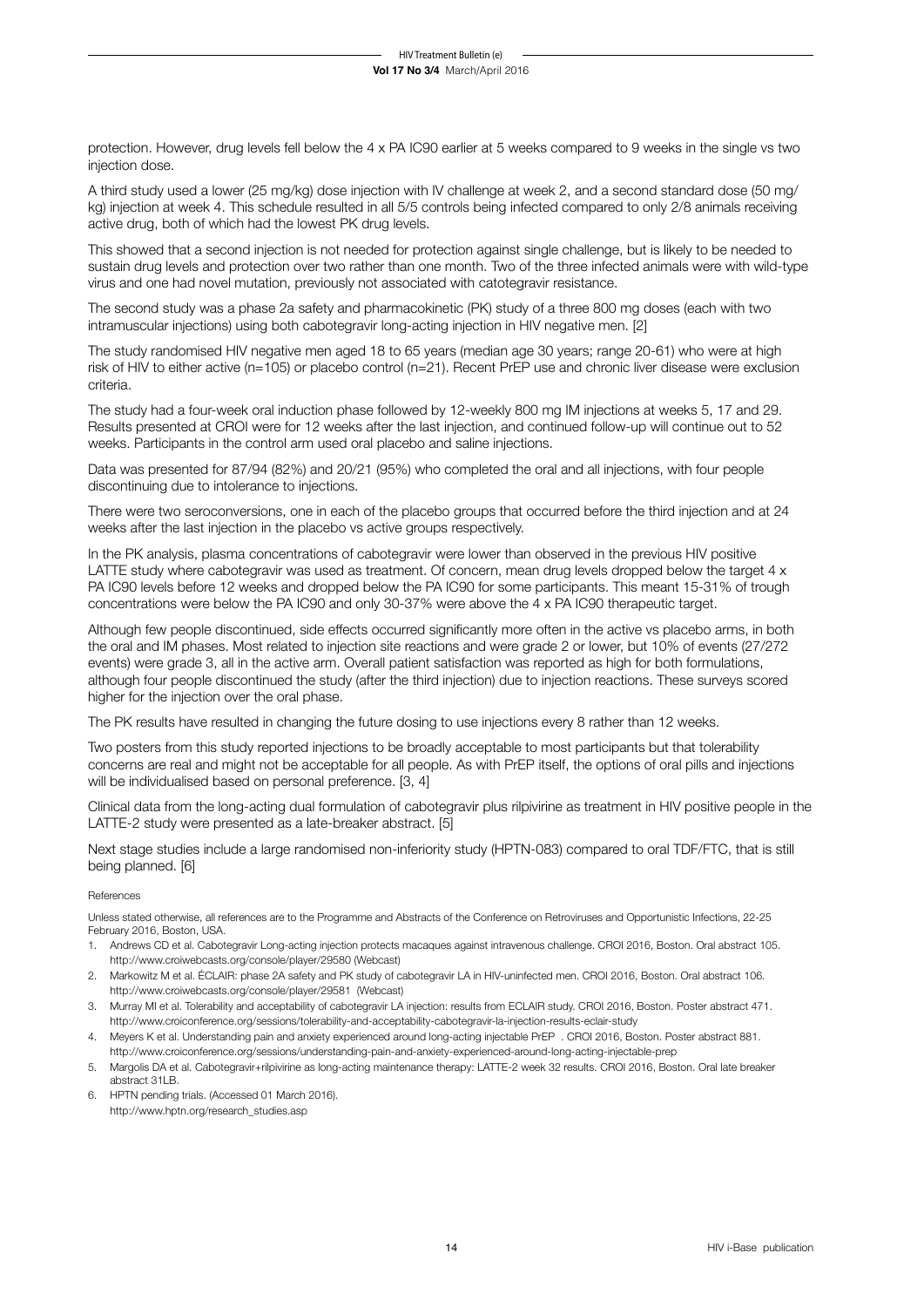## **Role for maraviroc as HIV PrEP likely to need dual combinations**

## **Simon Collins, HIV i-Base**

## **Although the CCR5 inhibitor maraviroc (MVC) is largely underused as an antiretroviral drug it has many properties that support research as a compound for PrEP.**

These include high drug levels in vaginal and rectal tissue and a side effect profile that has potential advantages compared to TDF/FTC.

First results from the phase 2 HPTN 069/ACTG 5305 study using maraviroc for oral PrEP were presented at CROI 2016 by Trip Gulick from Weill Cornell Medical College. [1]

This was a very well designed double-blind placebo controlled study that randomised 407 HIV negative adults to one of four active PrEP groups: (i) MVC 300 mg; (ii) MVC + FTC; (iii) MVC + TDF; or (iv) a control group taking TDF/FTC. It is important that all groups included active in addition to placebo treatment, even though this involved all participants taking three pills once daily.

This study enrolled 399 gay men and 7 transgender women at risk of HIV infection, defined by having at least one high level risk during the previous 90 days. Median age was 30 years (range 18 to 70); 62% were white, 28% black and 22% were Latino. Some level of college education (67%) or higher (13%) was reported by 80% of participants.

The primary endpoint was safety and tolerability over 48 weeks, not efficacy. Secondary endpoints included lower grade side effects and acceptability and to characterise the PK and other circumstance if infections occurred.

Most people (84%; 340/406) remained in the study. By week 48, 7% had stopped early and 9% were lost to follow-up, with no differences between groups.

For the primary endpoint of tolerability, there were 67 reports of grade 3/4 side effects, with no significant differences in pairwise comparisons between study groups (all p>0.05). None of the low-level grade 2 events were reported by more than 8% in any group, but these were generally higher in groups using two active drugs.

STIs associated with HIV risk were diagnosed in 90 participants (22%) during follow-up and at baseline in 31 participants (8%). These results are important for confirming that this was an appropriately high risk group.

Although this study was not powered for efficacy, there were five new HIV infections all with R5 tropic virus: 4/5 in the MVC alone group and one in the MVC+TDF group. However, all had drug levels that suggested low adherence.

Only one of these cases had significant MVC drug levels but these had been highly variable during the study and might not have been detectable at the time of infection. Two people had no detectable drug levels at any study visit (including person in the MVC+TDF group), and two had MVC levels at the time of diagnosis that were well below that associated with daily dosing.

By comparison, 80% of participants overall had detectable drug concentrations at weeks 24 and 48, showing sufficiently broad use and tolerability to not rule out some level of protective benefit in each group.

However, several other presentations highlighted the complexity of PrEP research given that exact mechanism is not understood, even for TDF/FTC, and that surrogate markers for one compound might not be appropriate for others.

In an oral presentation of a substudy from the HPTN 069/ACTG 5305 study, Ian McGowan from University of Pittsburgh reported that MVC did not increase T cell activation - a potential concern that could increase the risk of HIV infection. In explant studies where biopsy tissue was exposed to HIV, there were significant levels of suppression in samples from all dual therapy groups at week 24 that was sustained out to week 48, but this was not seen in the MVC monotherapy samples.

A poster from Julie Fox from Guys and St Thomas' Hospital in London reported good PK data in genital fluid and genital/rectal tissue, in both men and women, following a single oral dose of MVC, with higher levels compared to plasma, absorption within a few hours. Concentrations stayed above the MEC target level of 25 ng/mL for 24 hours and remained above the unadjusted IC90 for 72 hours. [3]

This poster also suggested that interpretation of high drug levels in rectal sample and the urethral might partial reflect excretion of unchanged drug which would limit their use as a surrogate marker for tissue concentrations.

Taken together these limited data suggest that continued research with MVC should likely be in two-drug combinations.

## **c o m m e n t**

**This study was important for several reasons, not least for the choice of study design that included active treatment for all participants.**

**Although having active control groups makes it more difficult yo to show efficacy, there are increasing ethical concerns for PrEP studies to now include oral TDF/FTC as the standard of care control.**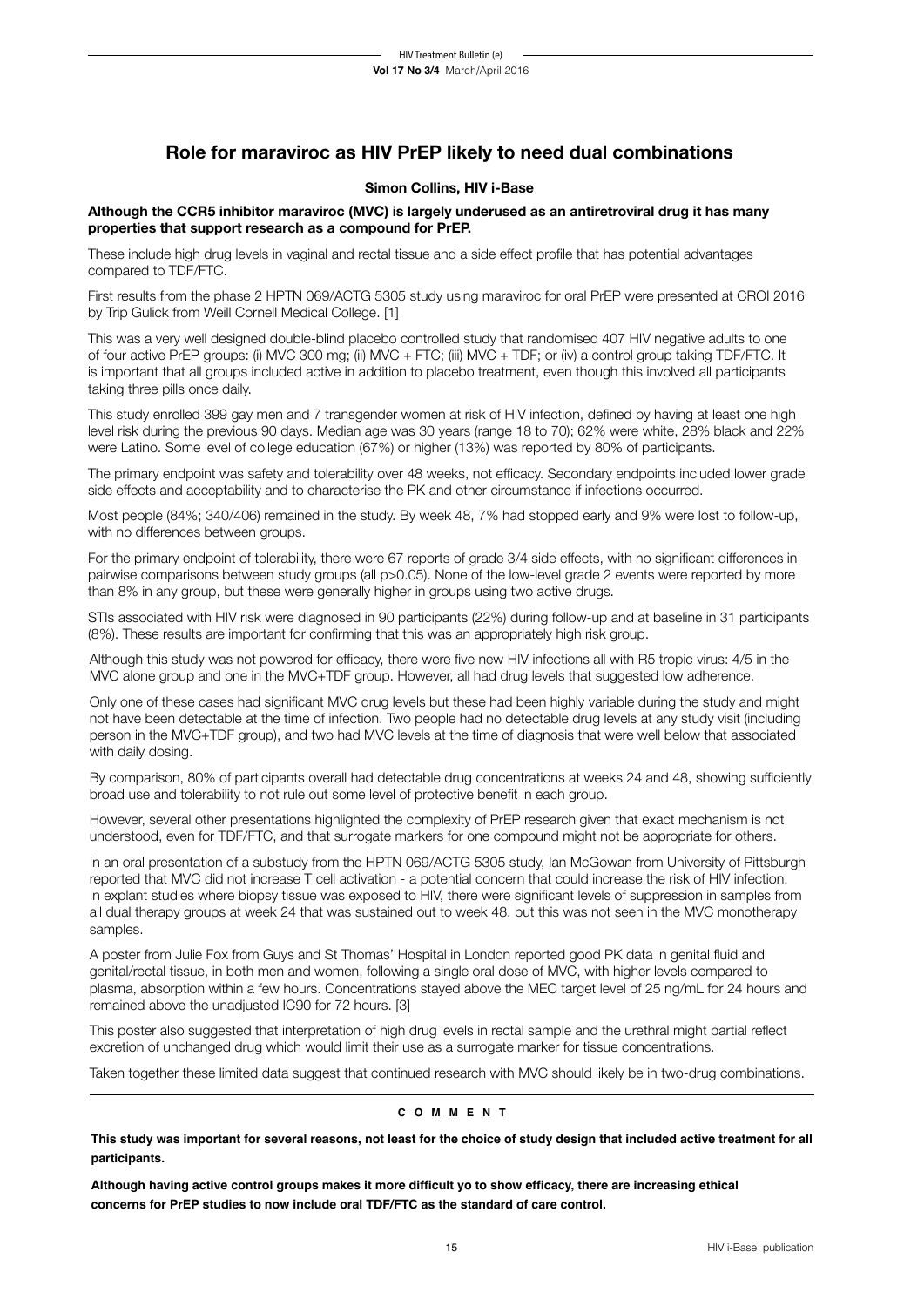**Although MVC alone may have had fewer side effects, the concerns from the ex vivo study suggested that there might be important advantage for dual PrEP combinations.**

**As monotherapy with either TDF or FTC is less effective than TDF/FTC combined, future studies using dual therapy seem appropriate. These will not be decided until results from an ongoing cohort in 188 women using MVC are available.**

#### **References**

Unless stated otherwise, all references are to the Programme and Abstracts of the Conference on Retroviruses and Opportunistic Infections, 22-25 February 2016, Boston, USA.

- 1. Gulick R et al. HPTN 069/ACTG 5305: phase II study of maraviroc-based regimens for HIV PrEP in MSM. CROI 2016, Boston. Oral abstract 103. http://www.croiwebcasts.org/console/player/29578 (Webcast)
- http://www.croiconference.org/sessions/hptn-069actg-5305-phase-ii-study-maraviroc-based-regimens-hiv-prep-msm (Abstract) 2. McGowan I et al. PrEP impact on T-cell activation and explant infection: HPTN 069/ACTG 5305 substudy. Oral abstract 104. http://www.croiwebcasts.org/console/player/29579 (Webcast)
- http://www.croiconference.org/sessions/prep-impact-t-cell-activation-and-explant-infection-hptn-069actg-5305-substudy (Abstract) 3. Fox J et al. Single-dose maraviroc provides high drug levels in all sites: no gender differences. CROI 2016, Boston. Poster abstract 448.
- http://www.croiconference.org/sessions/single-dose-maraviroc-provides-high-drug-levels-all-sites-no-gender-differences (Abstract) http://www.croiconference.org/sites/default/files/posters-2016/448.pdf (PDF poster)

## **Dapivirine PrEP vaginal ring shows only limited PrEP protection against HIV in African women**

## **Simon Collins, HIV i-Base**

## **A slow-release monthly vaginal ring containing dapivirine was reported to reduce rates of HIV infection compared to placebo in two large randomised studies. Overall protection however appears limited.**

These results were presented at a press conference two days before studies were due to be presented in detail. This considerably limited the ability to report detailed results as other dapivirine studies were embargoed until later in the week.

Although both presenters concluded that their results were positive, the ring showed little or no protection for the youngest women who were at highest risk and are in greatest need. Although the ring was designed with the hope that it would minimise the risk of low adherence, many women did not use the ring consistently during the studies.

Both studies – MTN-020/ASPIRE and IPM 027 – were double-blind placebo controlled phase 3 studies, and even in the context of good adherence, efficacy fell well below 100%. The results showed that dapivirine might only have limited potential for reducing HIV incidence on a population level and might be much less effective for someone wanting optimal protection.

One of the studies, MTN-020, was simultaneously published in the New England Journal of Medicine, and this paper is the main focus of the report below. [1]

## **MTN-020/ASPIRE**

Results from MTN-020/ASPIRE were presented by Jared Baeten from the University of Washington, Seattle. This study screened 5516 women and enrolled 2629 women aged 18-45 years at 15 sites in Malawi, South Africa, Uganda, and Zimbabwe. [1, 2]

Baseline characteristics included median age 26 years (IQR 22 to 31 years), with 95% having at least secondary school education (level not specified). Nearly all women had one main partner (99.5%) had a primary partner and 41% were married, almost half (45%) had an independent income. Women were sexually active (mean 26 times in previous 3 months, +/–24). Only 17% had more than one partner in the previous 3 months, almost 60% reported using a condom the last time they had sex, 6% reported transactional sex and only 2% reported anal sex (for which a vaginal ring would offer no protection.

Retention in the study was reported as good with women attending 91% of expected monthly visits.

Adherence in the study was more difficult to report. The main assessment by 3-monthly drug level testing reported adherence at 80%. However, the effective design of the ring ensured that target levels are reached within 8 hours of the ring being inserted. Although the ring was designed as an intervention to insert once a month, the ring seems to have often been taken out between clinic visits.

Interpreting these results is difficult. Actual adherence would be overestimated - and true efficacy therefore underestimated - if the ring was only inserted the day before a clinic visit.

Secondary adherence measures included remaining drug levels in returned rings, but this is the subject for future analyses.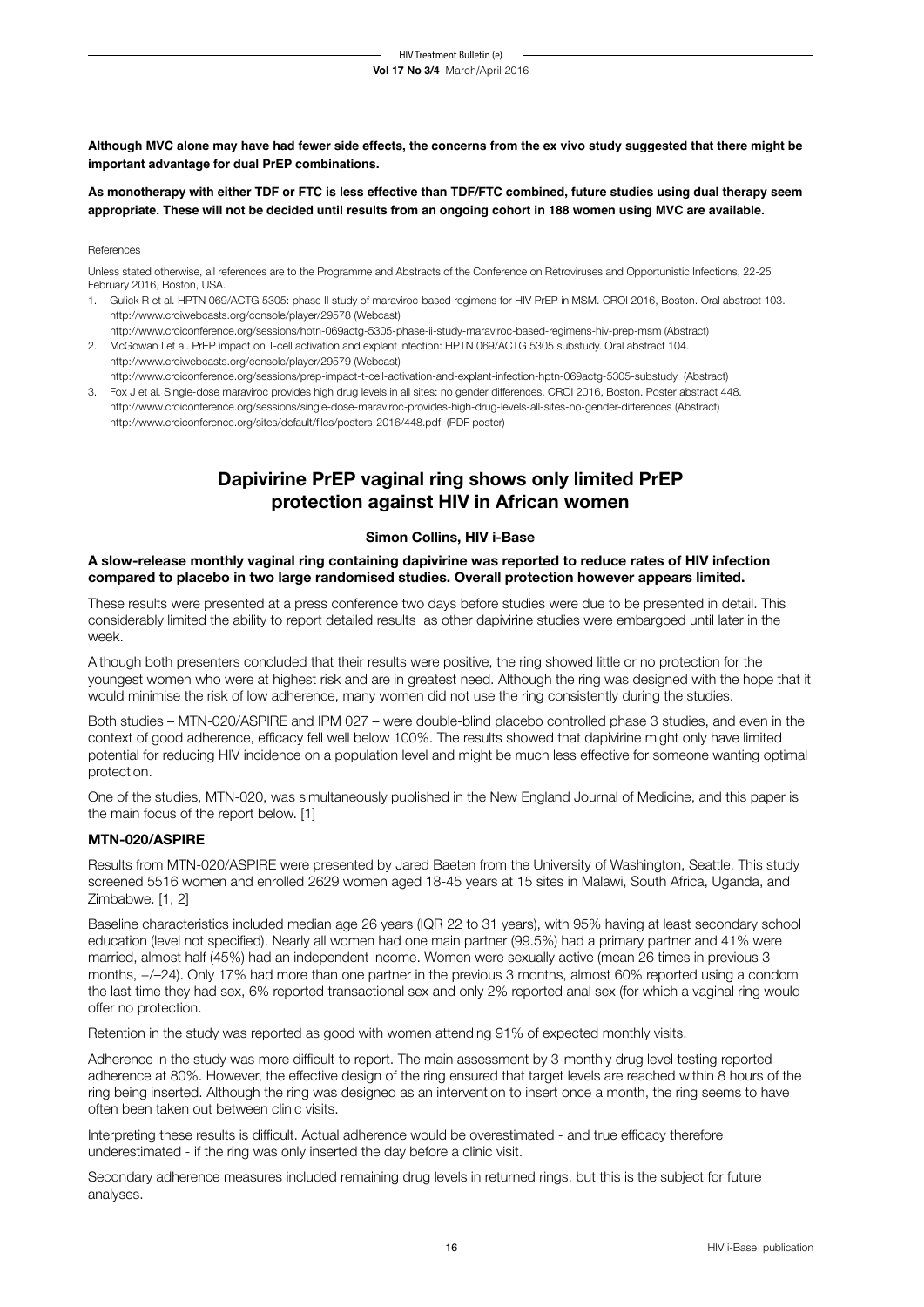For the primary endpoint of new infections, during 4280 patient years of follow-up (PYFU), with median follow-up of 1.6 years (IQR 1.1 to 2.3 years), 168 women became HIV positive: 71 in the active group vs 97 in the placebo group. This resulted in incidence rates of 3.3 vs 45 per 100 years of follow up, respectively. The relative reduction overall in HIV incidence from dapivirine compared placebo was 27% (95%CI: 1 to 46, p=0.046), reaching statistical significance.

Two further post hoc sub-group analyses were also reported showing higher efficacy.

- 1. A 37% reduced risk (95%CI: 12 to 56, p=0.007) was reported after excluding two sites with the lowest rates of retention and adherence. In these two sites, infections occurred more frequently in women in the active (n=17) vs placebo group (n=12).
- 2. A 56% reduced risk (95%CI: 31 to 71, p=0.0003) when restricting results to women older than 21 years of age (as adherence was lower in women aged 18-21).

Safety results looked similar between the two groups with 14% of people in each group reporting a primary safety endpoint. Serious events were reported by 4% of women in each group, with 2% in each group having grade 4, 12% reported grade 3, and <1% deaths (n =4 and 3). None of these events were attributed to the ring or active drug.

It is notable that NNRTI drug resistance in women who became HIV positive during the study was not higher in the active group: 8/68 (12%) in the active vs 10/96 (10%) in the placebo group, p=0.80).

## **IPM 027 study**

Results from the IPM 020 study were presented by Annalene Nel from the International Partnership for Microbicides (IPM). [3]

IPM 027 enrolled 1959 women (1762 in South Africa and 197 in Uganda) aged 18 to 45 who were randomised 2:1 to dapivirine:placebo ring. The two-year study was stopped early following a recommendation from the Data and Safety Monitoring Board (DSMB) due to higher than expected HIV incidence.

Limited data on baseline demographics include mean age at enrolment of 26 years, 59% completed secondary school and 91% were mothers. Nearly all women (>98%) had a primary partner, 96% reported having sex weekly over the previous three months.

During 2805 patient years of follow up (761 women completed two years), 133 women became HIV positive: 77 vs 56 in the active vs placebo groups. This produced incidence rates of 4.08 vs 6.10 per 100 person-years.

Overall, dapivirine reduced the risk of infection by 31% (95% CI: 0.90 to 51.5%; p=0.040) compared to placebo. When analysed by age there was no significant benefit for women <21 years: 15% (95%CI: –60% to +59%). In women aged >25 years, the reduction was 37.5% (95% CI: 3.5 to 59.5%).

Although a trend to higher protection correlated with higher adherence (measured by lower levels of drug in the returned rings), this was one of several subsequent post hoc analyses.

Similar product-related side effects (approximately 87%, with <5% grade 3-4), were reported for active and placebo groups, including serious side effects. This included similar reports in both groups of unusual bleeding between periods, discomfort and pain.

Four additional studies on the 25 mg dapivirine ring were presented at CROI 2016.

Two posters reported PK, safety and generally high acceptability from a US 12-week, phase 2a study (MTN-024/IPM 031) in 96 post-menopausal women randomised 3:1 to active vs placebo ring. [4, 5]

Mean age was 57 years (range 46-65); 66% were white, 31% were black, and 3% were of other race. Side effects (grade 2 or higher) were reported in 8% vs 13% in the active vs 13% groups respectively (p=0.68). One grade 3 vaginal pain was related to the device.

Adherence reported by drug levels in the returned rings was consistent with use through the month (median 21.1 mg, with 4 mg associated with sustained use during one month). Adherence by self report included 73% of women using the ring throughout the study and 91% reported never removing the ring for more that 12 hours.

Six women reported that at some point the ring fell out and 26 reported partial slippage, mainly due to bowel movements; 18 women removed the ring at some point due to discomfort, worries, or to clean the ring. High rates of acceptability were reported by the majority of women.

Two posters included cost effectiveness and population effect modelling that generally relied on higher adherence and efficacy levels than were seen in the above studies. At the highest modelled efficacy (75%) it was predicted that the ring might reduce 4-7% of infections in South Africa. [6, 7]

Dapivirine was originally identified by Tibotec in the late 1990s (with a development name TMC-120). In 2004, when an alternative NNRTI was selected for development as treatment, dapivirine was made available for public research as a microbicide for use in low income countries in a royalty free licensing agreement. Development was led by the International Partnership for Microbicide who plan to apply for regulatory approval based on these studies. [8]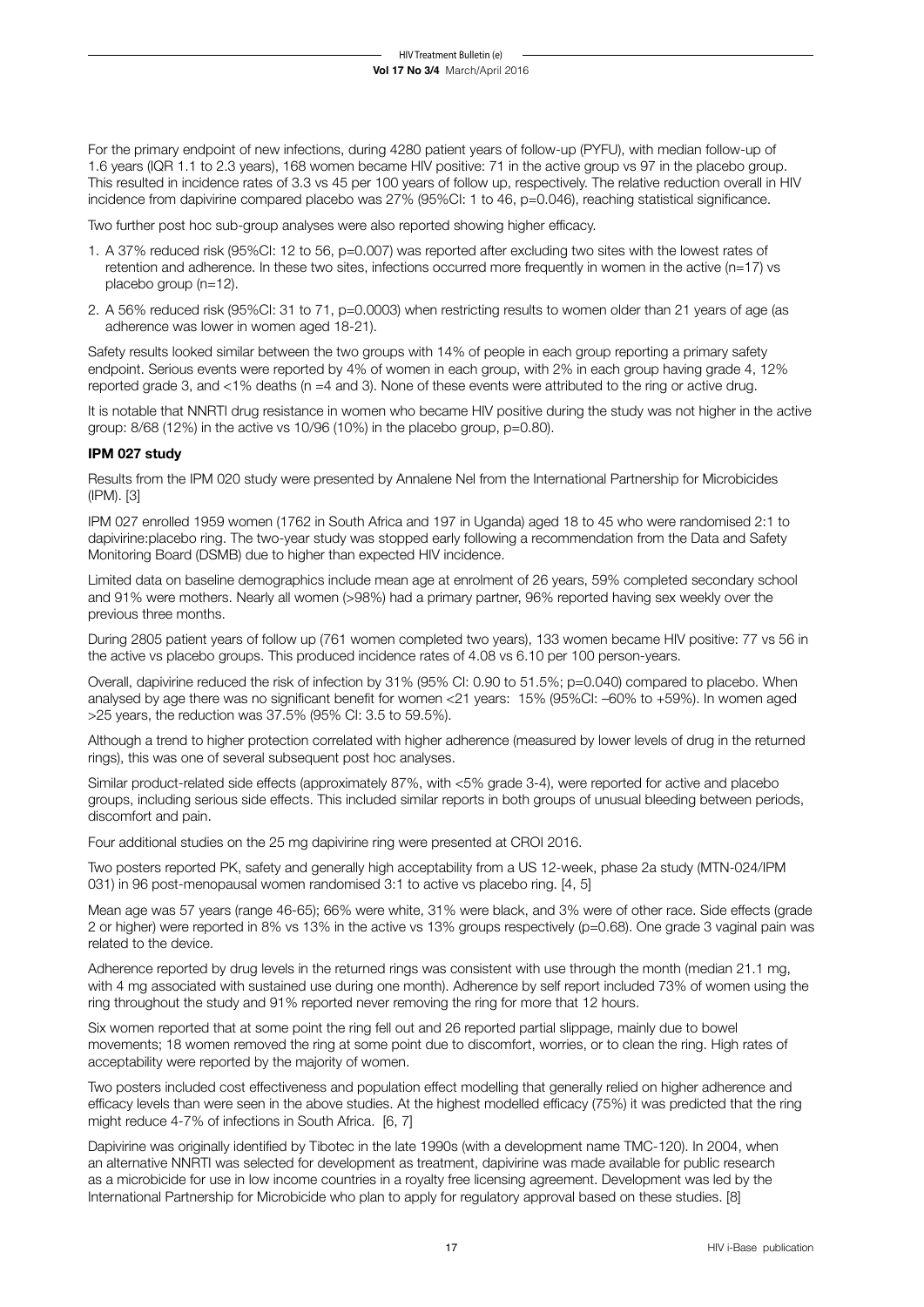### **c o m m e n t**

**While demand for effective new prevention options are clearly needed, the most disappointing outcome from both studies is an inability to know with any confidence the likely level of protection in the context of perfect adherence - especially as comparative oral PrEP using tenofovir/FTC sets the bar high at close to 100%.**

**Although the results with dapivirine cannot rule out a population benefit (linked to high background incidence and available options), low levels of efficacy are not helpful for individual protection.** 

**Both studies are now planning to ask all women to continue using the dapivirine ring in an extended open label follow-up phase.**

**Using an NNRTI as the active compound was complicated by the lack of an animal model that could prove efficacy, relying on in vitro and other animal data mainly focused on tissue penetration.** 

**While 100% high efficacy was demonstrated for tenofovir/FTC in macaque studies long before human studies were planned, the lack of a SHIV model means that phase 3 studies were used to provide first proof of principal results in women.**

**The ring itself is an impressive product with rapid drug deliver to steady state in tissue and steady drugs levels for 4 to 12 weeks, although there is significant intra- and inter-patient variability.**

#### **It is unclear why the ring was either difficult or not acceptable to use in practice in the African studies.**

#### References

Unless stated otherwise, all references are to the Programme and Abstracts of the Conference on Retroviruses and Opportunistic Infections, 22-25 February 2016, Boston, USA.

- 1. Baeten JM et al for the MTN-020/ASPIRE Study Team. Use of a vaginal ring containing dapivirine for HIV-1 prevention in women. NEJM, 22 February 2016. DOI: 10.1056/NEJMoa1506110. Free full text. http://www.nejm.org/doi/full/10.1056/NEJMoa1506110
- 2. Baeten JM et al for the MTN-020/ASPIRE Study Team. A phase III trial of the dapivirine vaginal ring for HIV-1 prevention in women. CROI 2016, Boston. Oral abstract 109LB.
- http://www.croiwebcasts.org/console/player/29584 (Webcast) 3. Nel A et al for the IPM 027/Ring study research center Teams. Safety and efficacy of dapivirine vaginal ring for HIV-1 prevention in African women . CROI 2016, Boston. Oral abstract 110LB.
	- http://www.croiwebcasts.org/console/player/29585 (Webcast)
- 4. Chen BA et al. Safety and pharmacokinetics of dapivirine vaginal rings in postmenopausal US women. CROI 2016, Boston. Oral abstract 872. http://www.croiconference.org/sessions/safety-and-pharmacokinetics-dapivirine-vaginal-rings-postmenopausal-us-women (Abstract)
- 5. van der Straten A et al. Adherence and acceptability of a dapivirine vaginal ring in postmenopausal US Women. CROI 2016, Boston. Oral abstract 873. http://www.croiconference.org/sessions/adherence-and-acceptability-dapivirine-vaginal-ring-postmenopausal-us-women (Abstract)
- 6. Glaubius R et al. Dapivirine vaginal ring preexposure prophylaxis for HIV prevention in South Africa. CROI 2016, Boston. Oral abstract 1057. http://www.croiconference.org/sessions/dapivirine-vaginal-ring-preexposure-prophylaxis-hiv-prevention-south-africa (Abstract)
- 7. Smith J et al. Cost-effectiveness of the intravaginal dapivirine ring: a modeling analysis. CROI 2016, Boston. Oral abstract 1058.
- http://www.croiconference.org/sessions/cost-effectiveness-intravaginal-dapivirine-ring-modeling-analysis (Abstract) 8. IPM press statement. Two large studies show IPM's monthly vaginal ring helps protect women against HIV. (22 February 2016). http://www.ipmglobal.org/publications/two-large-studies-show-ipm's-monthly-vaginal-ring-helps-protect-women-against-hiv

CROI 2016: PREGNANCY AND PMTCT

## **Early data from dolutegravir use during pregnancy**

### **Polly Clayden, HIV i-Base**

### **Dolutegravir (DTG) exposures in pregnancy are similar to that in non-pregnant adults but lower compared with postpartum. [1] More data are needed before DTG can be widely recommended during pregnancy, according to findings shown at CROI 2016.**

IMPAACT P1026s is an ongoing, non-randomised, open-label, parallel-group, multi-centre phase 4 prospective study of antiretroviral pharmacokinetics (PK) and safety in HIV positive pregnant women, which includes an arm for DTG. [2]

In this evaluation the investigators collected samples at 20 to 28, and 30 to 38 weeks gestation, and between 3 to 12 weeks after delivery: pre-dose, and 1, 2, 4, 6, 8, 12 and 24 hours post DTG 50 mg dose. They also collected infant washout samples if the child weighed >1000 grams at birth and had no severe malformations or medical conditions.

DTG was measured using a validated LC-MS/MS with a quantification limit of 0.005 mcg/mL. Two-tailed Wilcoxon signed rank tests compared within-participant PK parameters with a two-sided p-value <0.10.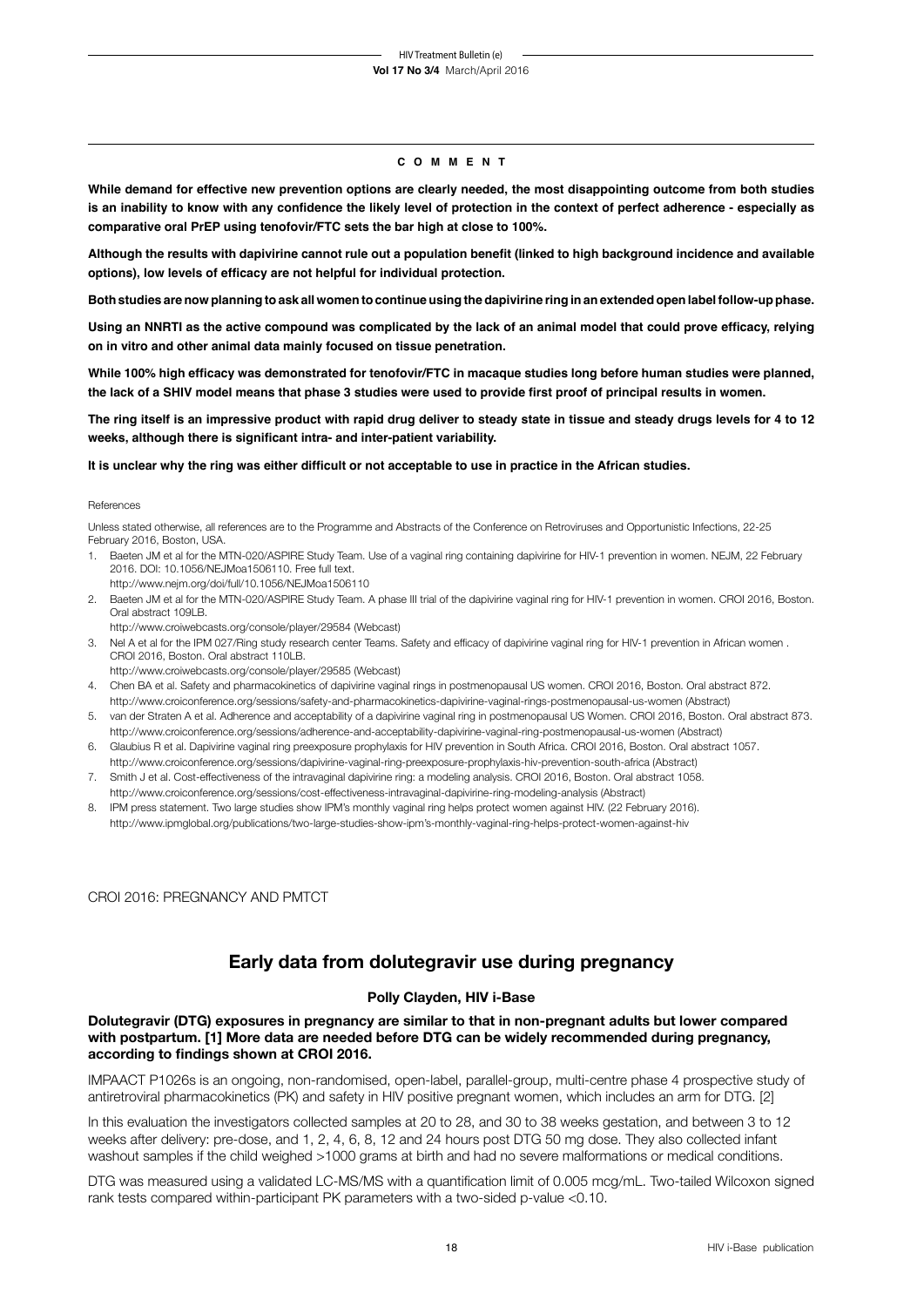Data were available for second trimester (n=9), third trimester (n=15) and infant washout (n=10). Women were: black (66%), white (14%), Latina (10%), Asian/Pacific Islander (5%) and Native American/Alaskan (5%). They were a median age of 31.8 years (range 21.6–42.3) at delivery.

The investigators found DTG AUC to be 25–30% lower in the second and third trimester compared with paired postpartum. The differences were not significant (n=4 for second and and n=7 for third trimester comparisons with postpartum).

DTG Cmax was significantly lower in the third trimester compared with postpartum. C24 was 41% lower in the second and third trimester but differences were not significant. See Table 1 for maternal DTG PK parameters.

The investigators noted that 6/9 (67%) participants in the second trimester, 12/15 (80%) in the third trimester and 8/9 (89%) postpartum had an AUC above the 10th percentile (37.5 mcg\*hr/mL) of non-pregnant adults (historical controls).

All 15 women had viral load <50 copies/mL at delivery.

| Parameter, median (IQR) | 2nd trimester<br>$n=9$ | 3rd trimester<br>$n = 15$ | Postpartum<br>$n=9$ | Historical control*<br>Geometric mean (%CV) |
|-------------------------|------------------------|---------------------------|---------------------|---------------------------------------------|
| AUC0-24 (mcg*hr/mL)     | 58.4 (47.6-64.5)       | 48.7 (40.3-57.6)          | 71.1 (58.0-83.1)    | 53.6(27)                                    |
| $CO$ (mcg/mL)           | $0.88(0.64 - 1.98)$    | $1.01(0.75 - 1.42)$       | 1.76 (0.99-2.29)    |                                             |
| Cmax (mcg/mL)           | 4.59 (3.89–5.22)       | $3.92(3.36 - 4.44)$       | $5.10(3.75 - 7.23)$ | 3.67(20)                                    |
| Tmax (hr)               | $2(2-4)$               | $4(2-4)$                  | $2(2-4)$            | $2 - 3$                                     |
| $C24$ (mcg/mL)          | $0.86(0.64 - 1.37)$    | $0.91(0.74 - 1.21)$       | $1.70(0.76 - 2.00)$ |                                             |
| Cmin (mcg/mL)           | $0.86(0.69 - 1.37)$    | $0.86(0.55 - 1.13)$       | $1.70(0.70 - 2.00)$ | 1.11(46)                                    |
| CL/F (L/hr)             | $0.86(0.78 - 1.05)$    | $1.03(0.87 - 1.24)$       | $0.70(0.60 - 0.86)$ |                                             |
| $T1/2$ (hr)             | $10.5(8.7-12.6)$       | 11.2 (10.3-13.00)         | $12.3(10.5 - 15.6)$ | 14                                          |

\* From DTG package insert

Washout PK data were available for 10 infants. The elimination half-life was approximately 35 hours. See Table 2.

## **Table 2: DTG infant washout (n=10)**

| Parameter     | Median (IQR)     |  |
|---------------|------------------|--|
| Cmax (mcg/mL) | 1.96 (1.42-2.48) |  |
| Tmax (hr)     | $6.9(3.3 - 8.6)$ |  |
| $T1/2$ (hr)   | 34.5 (28.6-39.9) |  |

At the time of analysis nine infants were not infected and nine results were pending.

The investigators reported one maternal adverse event that was possibly treatment related: moderately increased ALT. They also observed two SAEs: pre-eclampsia and atypical pre-eclampsia.

They reported four infant congenital anomalies: total anomalous pulmonary venus return; polycystic right kidney and cystic fibrosis; congentital chin tremor; filum terminale and sacral dimple. Four infants had hypoglycaemia.

The investigators noted DTG AUC and trough appear to be lower in pregnancy compared with postpartum but are still similar to those seen in non-pregnant adults.

DTG infant elimination half-life was more than twice that of the mothers in the study and historical non-pregnant adult controls.

### **c o m m e n t s**

**The DTG arm of IMPAACT 1026s now has 30 mother-infant pairs enrolled and is closed to new enrolments. The protocol takes up to eight months to complete for each mother-infant pair and in turn more data from the study to be presented.**

**The investigators are looking carefully at the four infants with possible congenital anomalies, to assess first trimester exposure to DTG and other drugs. At the time of analysis data were not available showing how long the mothers in the study were on treatment.**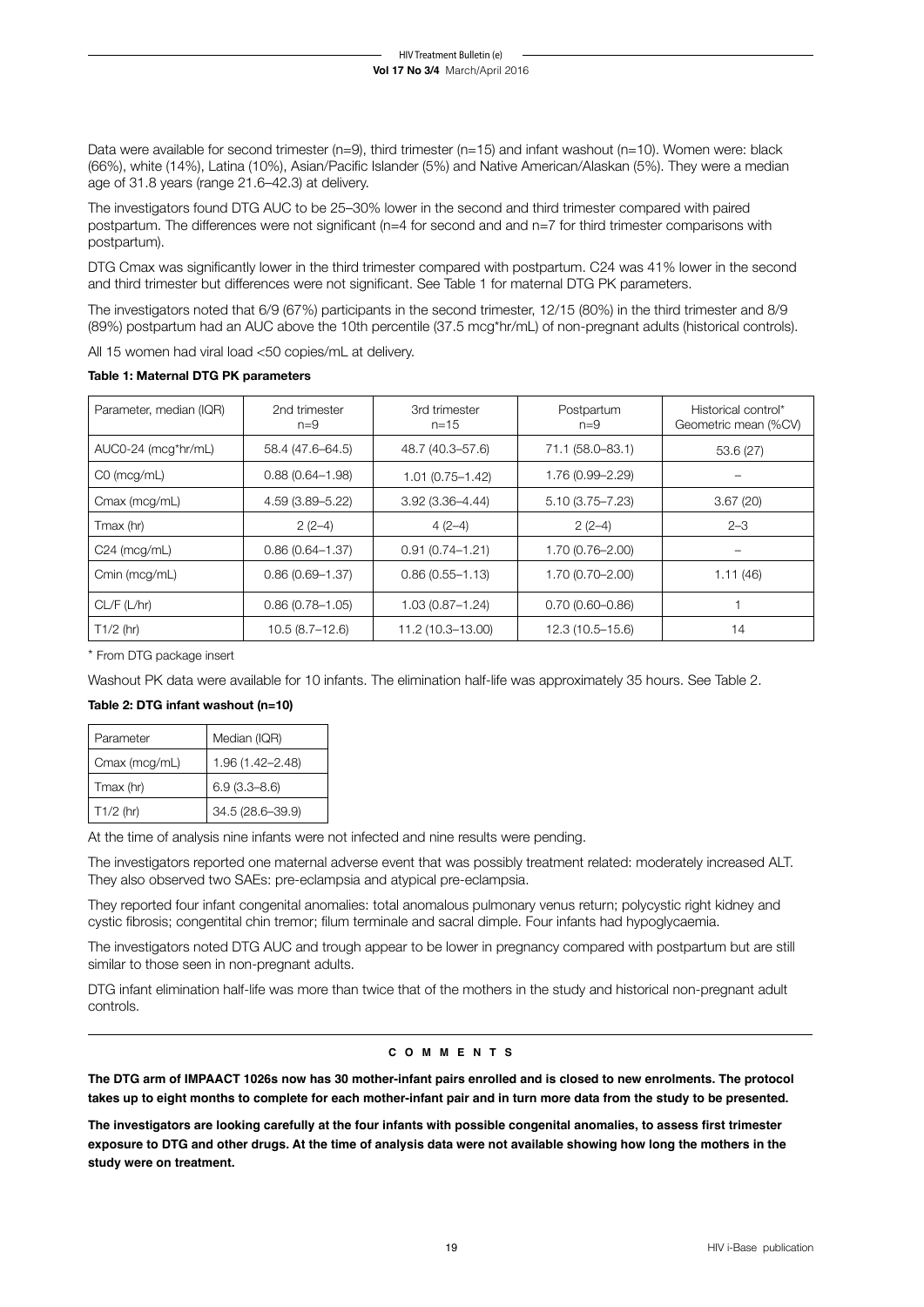**The investigators will also look into the family history of the infant with polycystic right kidney and cystic fibrosis. The congenital chin tremor resolved and the study sites did not consider the other anomalies to be related to DTG.** 

#### **More data about the four infants will be released as more information is provided by the sites.**

References

- 1. Mulligan N et al. Dolutegravir pharmacokinetics in HIV-infected pregnant and postpartum women. Conference on Retroviruses and Opportunistic Infections (CROI) 2016. 22-25 February 2016. Boston, Massachusetts. Poster abstract 438. http://www.croiconference.org/sessions/dolutegravir-pharmacokinetics-hiv-infected-pregnant-and-postpartum-women-0 (Abstract) http://www.croiwebcasts.org/console/player/29497 (Webcast)
- 2. US National Institutes of Health. Pharmacokinetic study of antiretroviral drugs and related drugs during and after pregnancy. https://clinicaltrials.gov/ct2/show/NCT00042289

CROI 2016: PAEDIATRIC CARE

## **Dolutegravir: 48 week results in children aged 6 to 12 years**

## **Polly Clayden, HIV i-Base**

### **Dolutegravir (DTG) is safe and effective in children age 6–12 years, according to results presented at CROI 2016. [1]**

IMPAACT P1093 is an ongoing phase 1/2, multicentre, open-label, pharmacokinetic (PK), dose finding and safety study of DTG plus optimised background regimen (OBR) in infants, children and adolescents. [2] The evaluation takes a staggered approach and participants are studied in de-escalated, age-defined cohorts.

In adolescents (12–18 years), paediatric weight band dosing of approximately 1 mg/kg once daily gave comparable PK exposures to those seen in adults receiving 50 mg once daily. Data for this age group were included in the adult regulatory filings and DTG is approved for children age 12 and above in over 50 countries. [3]

Twenty-four week PK, safety and efficacy data from the 6–12 years age group has recently been submitted to the FDA. [4] The IMPAACT investigators reported 48-week results at CROI 2016.

Participants were ART-experienced but integrase inhibitor (INI)-naive, with viral load >1000 copies/mL. They were either on a failing ART regimen for at least 12 weeks or off ART for four weeks. Participants were only eligible if they had at least one other fully active drug for the OBR.

In stage 1 of the study, DTG was added to the failing ART regimen and the OBR optimised after intensive PK (day 5–10). In stage 2, participants received DTG and OBR when they joined the study. The primary endpoint was virologic suppression to <400 copies/mL at 48 weeks (FDA snapshot algorithm); <50 copies/mL was a secondary endpoint.

A total of 23 children were enrolled (11 stage 1 and 12 stage 2) and 21 (93.3%) completed 48 weeks. Baseline demographics were: 70% male, 52% black, 17% white, 13% Asian, and 26% Latino. Median age was 10 years and weight was 30 kg (range 18–54). Median viral load was 5 log10 copies/mL (IQR 4.5–5.5), median CD4 count 645 cells/ mm3 (IQR 466–732) and CD4 per cent was 24% (IQR 14.3–28.7). Participants had received ART for a median of 9.3 years (IQR 6.4–10.4) before study entry. Sites were in the United States, South Africa and Thailand.

Of 23 participants: 6 weighed >40 kg, 6 weighed 30–40 kg, 8 weighed 20–30 kg and 3 weighed 15–20 kg. They received DTG doses of: 50 mg, 35 mg, 25 mg and 20 mg respectively, with the exception of one participant in the >40 kg weight band who received 70 mg (greater than the adult 50 mg dose). The study used tablets of 10 mg, 25 mg and 50 mg (already approved adult and adolescent formulation).

Previously reported DTG geometric mean (CV%) for PK parameters were: AUC24 50.46 ug\*h/mL (63%) and C24 0.92 ug/mL (89%). [3]

At 48 weeks, 78.3% of participants had viral load <400 copies/mL and 74% <50 copies/mL. The median change in CD4 per cent from baseline was +9% (IQR 7–14%).

The investigators found DTG to be generally well tolerated with no discontinuations due to adverse events. They reported no DTG-related adverse events. IMPAACT P1093 is continuing to evaluate infants and young children 4 weeks of age and above.

#### **c o m m e n t s**

**ViiV Healthcare (the originator manufacturer of DTG) filed two reduced strength tablets (10 mg and 25 mg) for the 6–12 years age group with the FDA at the end of last year.**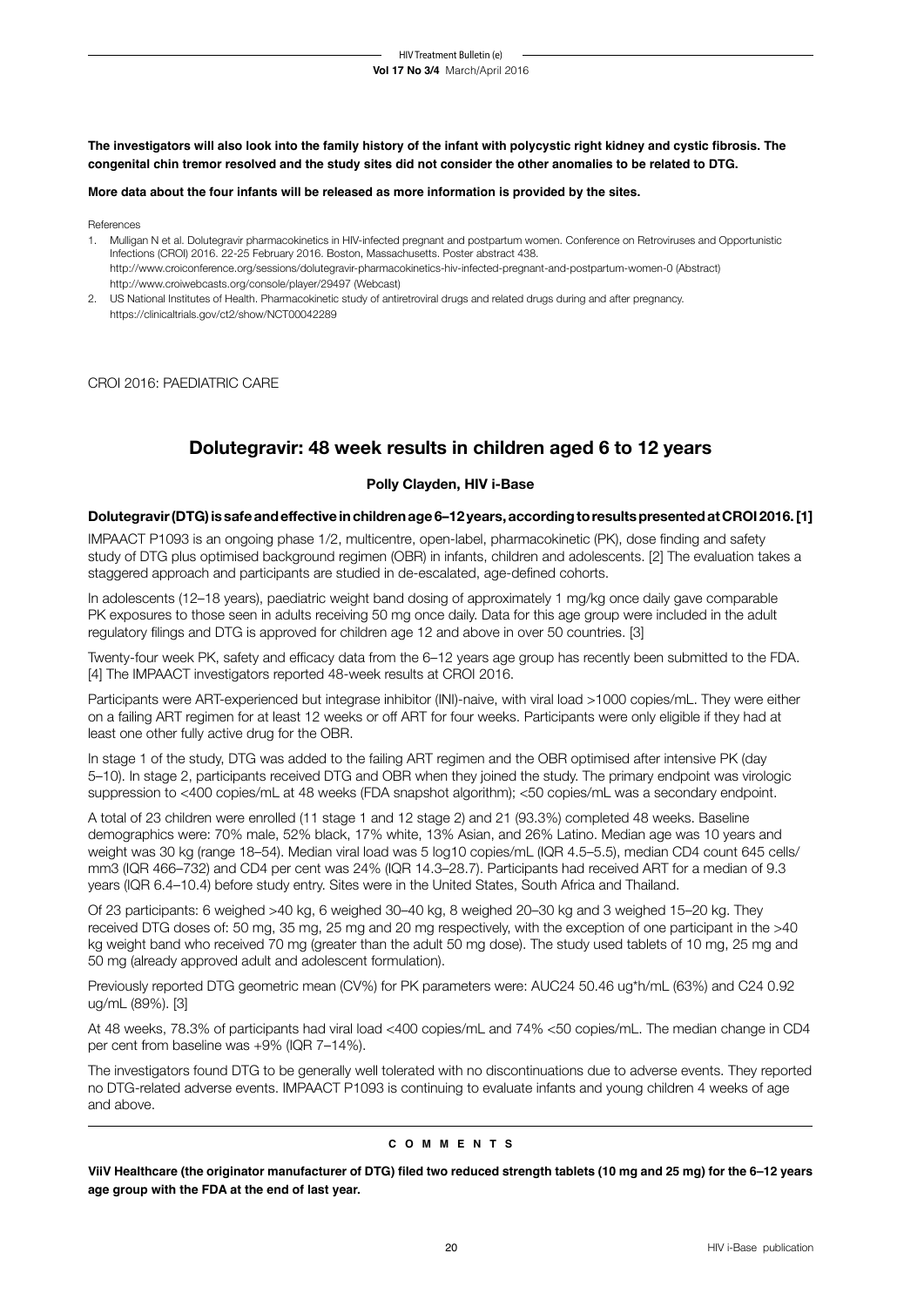**The two cohorts in the youngest age groups (6 months–2 years and 4 weeks–6 months) started with a granules in suspension formulation but use of this will stop once the 5 mg dispersible tablet formulation is available on site. [5, 6] Only the dispersible tablets will be available commercially. These will be strawberry cream flavoured. The primary completion date for the whole study is May 2018. [2]** 

**Every paediatric expert consultation has identified DTG as a priority for children in low- and middle-income countries. Generic versions of DTG are already on the way for adults. [7] The development of appropriate generic formulations of DTG for children should follow as swiftly as the originator manufacturer, generic manufacturers, and regulators can do so.**

**Several issues have been raised concerning DTG specifically and paediatric drug development in general and some were discussed at a Themed Discussion at CROI 2016 aptly titled: "New drugs for kids: what's taking so long?" [8, 9]**

**The discussion included the problems with the age-staggered approach that results in delays in approval and availability of new drugs, particularly in the youngest age group where options are lacking. WHO uses a weight band dosing approach and it would make sense to investigate weight band dosing in paediatric antiretroviral development from the beginning, optimising the use of PK data and modelling. In P1093, with the dispersible tablet in the younger cohorts, the investigators are trying to capture enough data to inform weight band dosing.** 

## **Moving away from the age-staggered approached to weight bands it could also be possible to open multiple cohorts simultaneously, if formulations are available, which would speed up availability of new drugs for infants and children considerably.**

#### References

Unless stated otherwise, all references are to the Programme and Abstracts of the Conference on Retroviruses and Opportunistic Infections (CROI), 22-25 February 2016, Boston, USA.

- 1. Wiznia A et al. IMPAACT 1093: dolutegravir in 6- to 12-year-old HIV-infected children: 48-Week results. CROI 2016, Boston. Poster abstract 816. http://www.croiconference.org/sessions/impaact-1093-dolutegravir-6-12-year-old-hiv-infected-children-48-week-results (Abstract) http://www.croiwebcasts.org/console/player/29654 (Webcast)
- 2. US NIH. Safety of and immune response to dolutegravir (GSK1349572) in HIV-1 infected infants, children, and adolescents. https://clinicaltrials.gov/show/NCT01302847
- 3. Viani RN et al. Safety and efficacy of dolutegravir in HIV treatment-experienced adolescents: 48-week results. CROI. 3-6 March, 2014. Boston. Poster abstract 906LB.
- http://www.croiconference.org/sites/default/files/abstracts/906LB.pdf (PDF poster)
- 4. Viani RN et al. Safety pharmacokinetics and efficacy of dolutegravir in treatment-experienced HIV+ children. CROI. 3-6 March, 2014. Boston. Poster abstract 901.
- <http://www.croiconference.org/sites/all/abstracts/901.pdf>(PDF poster)
- 5. Song S et al. Relative bioavailability of a dolutegravir (DTG) dispersible tablet and the effect of low and high mineral content water on the tablet in healthy adult volunteers. 8th IAS Conference on HIV Pathogenesis, Treatment and Prevention (IAS 2015). 19-22 July 2015. Vancouver, Canada. Poster abstract MOPEB200.
- 6. Clayden P. Dispersible tablet formulation of dolutegravir is bioequivalent to the granule formulation. HTB. 1 August 2015. http://i-base.info/htb/28730
- 7. Clayden P. WHO 2015 guidelines: newly recommended generic ART products on the way for adults. HTB. 1 February 2016. http://i-base.info/htb/29540
- 8. Themed Discussion: New drugs for kids: what's taking so long? CROI 2016. Boston. Poster abstract 816. http://www.croiwebcasts.org/console/player/29652 (Webcast) http://www.croiwebcasts.org/console/player/29658 (Webcast)

CROI 2016: TREATMENT ACCESS

## **New antiretrovirals could mean savings up to US \$3 billion by 2025**

## **Polly Clayden, HIV i-Base**

**The introduction of three new antiretrovirals into ART programmes in low- and middle-income countries (LMIC) – tenofovir alafenamide fumarate (TAF), low dose efavirenz (EFV400) and dolutegravir (DTG) – could represent over US \$3 billion in savings by the end of 2025.** 

The Clinton Health Access Initiative (CHAI) presented these potential cost savings at CROI 2016.

CHAI used their forecast for currently available products as baseline and modelled differences in prices of new and current products. They assumed that TAF would displace tenofovir disoproxil fumarate (TDF) and AZT and EFV400 and DTG would displace EFV600 and nevirapine (NVP) in first-line; and DTG would replace TDF and AZT-based backbones in second-line.

They estimated price discounts of new products over time using: costs of raw material (either directly from manufacturers or from the India Import/Export database); API process costs (from patents or literature; and formulation costs (assumed API accounts for 70-90% of the cost formulation and packaging); volumes needed for economies of scale (chemistry inputs based on patents/scientific literature); and manufacturer profit margins (assumed approximately 25%).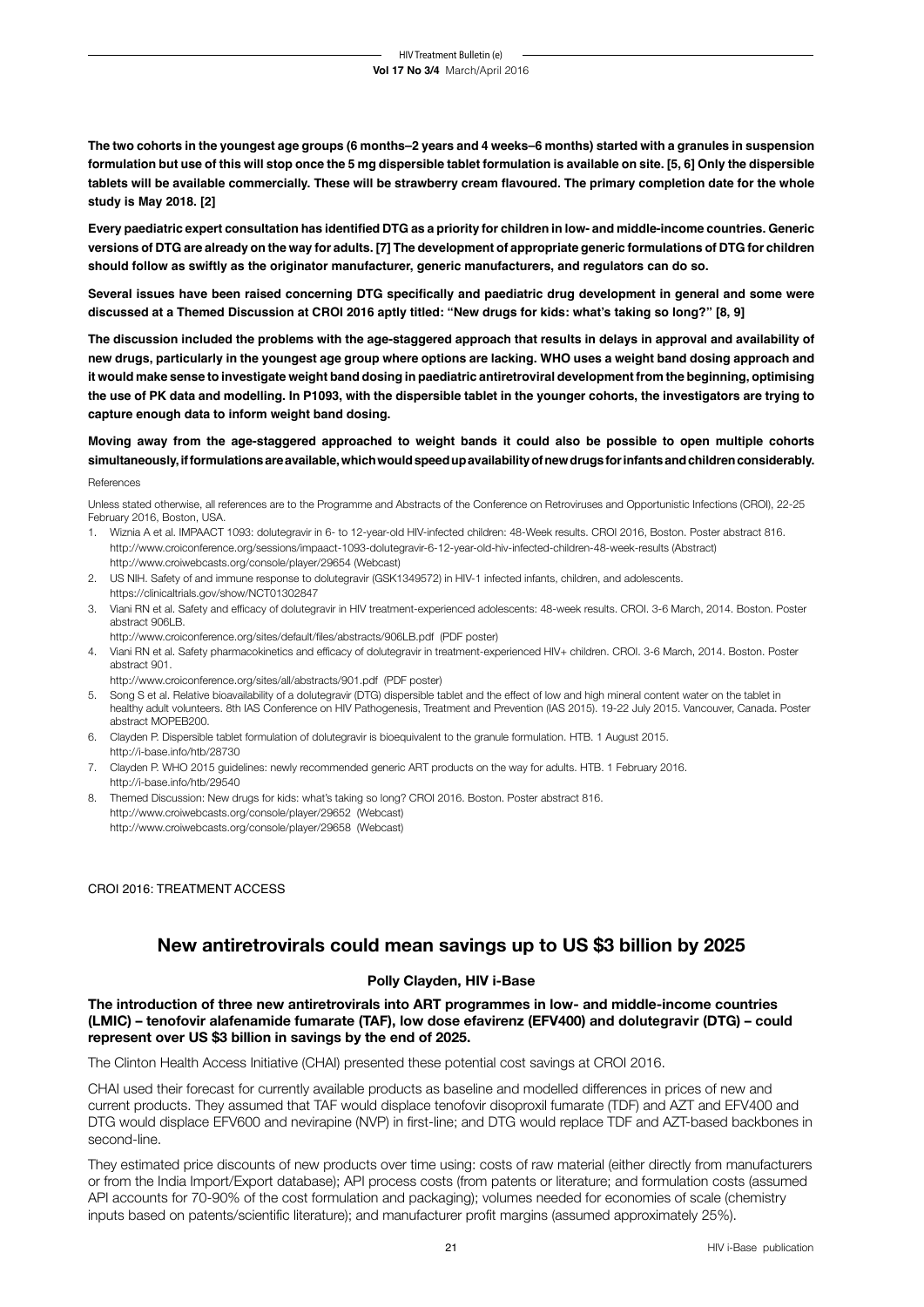CHAI's estimated per patient per year (pppy) price savings at launch and scaled up with new products are shown in Table 1. Market share of new products and cumulative savings to 2025 are shown in Table 2.

### **Table 1: Estimated pppy savings with new products**

| <b>ARV</b>    | <b>VS</b>                 | At launch             | At scale |  |
|---------------|---------------------------|-----------------------|----------|--|
| <b>TAF</b>    | <b>TDF</b>                | $$0-2$                | \$20-24  |  |
| <b>EFV400</b> | $$10-11$<br><b>EFV600</b> |                       | $$10-14$ |  |
|               | <b>NVP</b>                | <\$1                  | $$0-2$   |  |
| <b>DTG</b>    | <b>EFV600</b>             | Parity-slight premium | $$17-21$ |  |
|               | <b>NVP</b>                | Parity-slight premium | $$1-2$   |  |

#### **Table 2: Market share and cumulative savings 2025**

| <b>ARV</b>                                         | Market share         | Saving        |
|----------------------------------------------------|----------------------|---------------|
| TAF                                                | 95% of first-line    | \$1.8 billion |
| <b>DTG</b><br>80-90% of first-line and second line |                      | \$1.1 billion |
| EFV400                                             | 10-15% of first-line | \$0.3 billion |

The authors note that they expect EFV400 to peak at approximately 25% market share in 2021 before DTG takes over.

TAF, EFV400, and DTG will enable programmes in LMICs to put more people on ART. CHAI add that these findings support advocacy for accelerated availability of these new products, and they strongly encourage the swift uptake of new antiretrovirals to realise their savings potential. CHAI stress that clear commitments for rapid adoption of the new products by national programmes would encourage more generic manufacturers to produce larger volumes at competitive prices, and help increase the number of people on ART.

## **c o m m e n t**

**DTG and EFV400 based generic products will become available over the next couple of years. TAF, which represents the biggest saving of US\$ 1.8 billion by the end of 2025, needs a few more steps.** 

**The potential for savings in generic-accessible LMIC is vast and, as CHAI rightly point out, will enable more people to take ART.** 

References

- 1. Prabhu V et al. New ARVs could represent over USD 3 billion in cost savings through 2015. Conference on Retroviruses and Opportunistic Infections. 22-26 February 2016. Boston. Poster abstract 1050.
- 2. Clayden P. WHO 2015 guidelines: newly recommended generic ART products on the way for adults. HTB, 1 February 2016. http://i-base.info/htb/29540

## **Countries with lower HIV prevalence have lower ART coverage**

## **Polly Clayden, HIV i-Base**

**Low- and middle-income countries with adult HIV prevalence less than 5% had significantly lower rates of ART coverage in adults, pregnant women and children than those with higher prevalence. Lower prevalence countries also had a smaller percentage of women attending antenatal (ANC) visits and early infant diagnosis (EID) for infants.** 

Andrew Hill and colleagues from Liverpool University; Chelsea and Westminster Hospital; Imperial College; University of Oxford; World Health Organisation and UNITAID presented this analysis at CROI 2016.

They used data from the UNAIDS 2014 database that includes country-level information on epidemic size, HIV prevalence, ART coverage, ANC visits and EID. They noted that higher prevalence countries (at least 5%) are prioritised in PEPFAR and Global Fund ART programmes but 50% of HIV positive people live in lower prevalence countries.

Fifty-two low- and middle-income countries with at least 50,000 HIV positive people were included in the analysis: 40 with less than 5% HIV prevalence (total 16 million HIV positive) and 12 at least 5% HIV prevalence (total 16.1 million HIV positive).

The investigators used least squares linear regression to correlate adult HIV prevalence with estimated rates of ART coverage (adults, pregnant women and children), ANC, and EID. They weighted the analysis by epidemic size and controlled for GDP/capita and region (African vs non-African countries).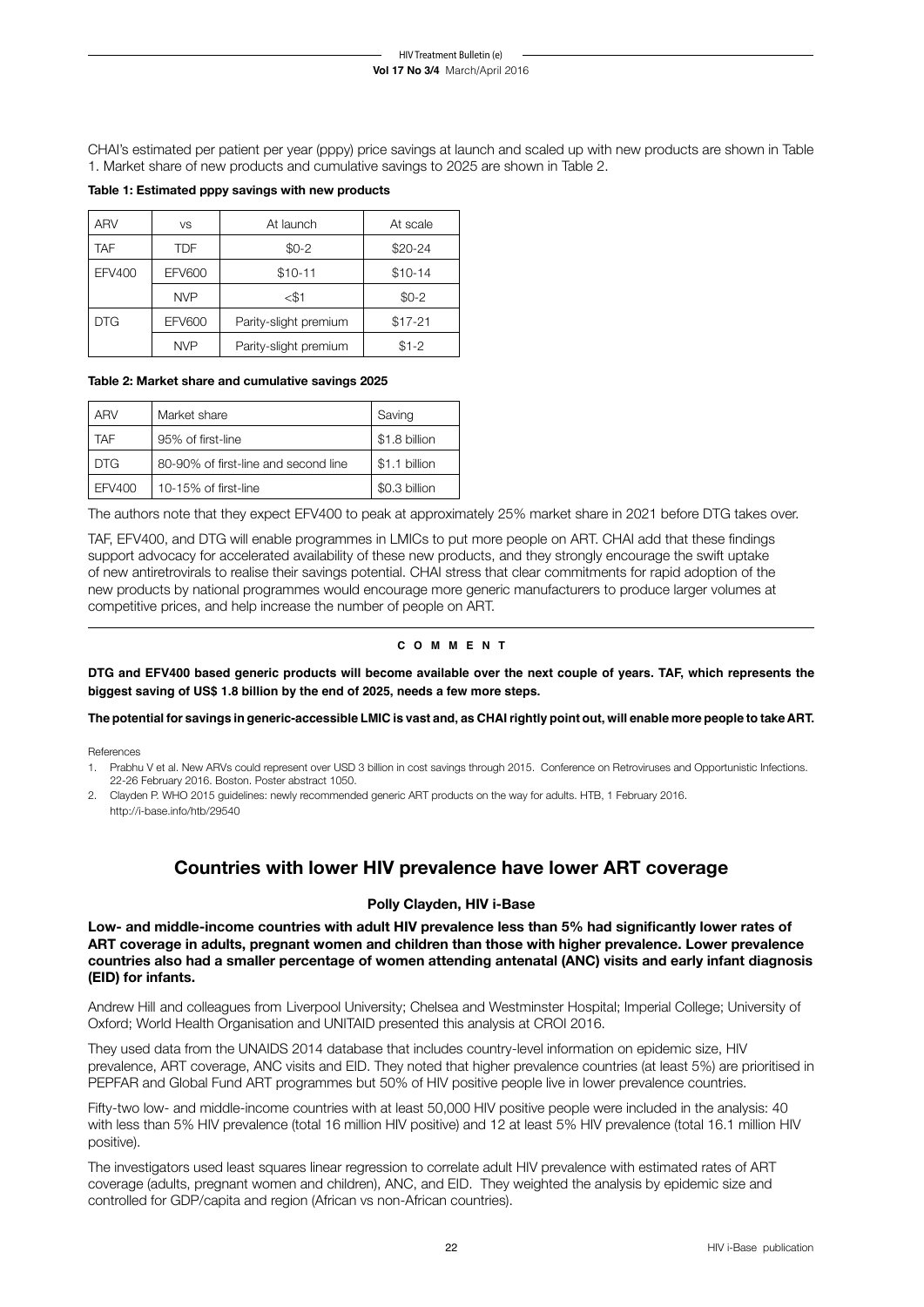#### **Vol 17 No 3/4** March/April 2016 HIV Treatment Bulletin (e)

They found lower prevalence countries to have significantly lower rates of treatment coverage in adults, pregnant women and children, p<0.01 for each comparison. Lower prevalence countries also had a smaller percentage of women attending ANC visits and EID for infants than higher prevalence ones, p<0.01. See Table 1.

| Countries                    | Lower prevalence (<5% HIV+ adults) | Higher prevalence $(>5\%$ HIV + adults) |
|------------------------------|------------------------------------|-----------------------------------------|
| Number                       | 40                                 | 12                                      |
| HIV epidemic size            | 16 million                         | 16.1 million                            |
| Adult HIV prevalence         | 1.6%                               | 14.6%                                   |
| Adults on ART                | 31.7%                              | 48.3%                                   |
| Children on ART              | 22.4%                              | 42.6%                                   |
| Pregnant women on ART        | 46.7%                              | 89.1%                                   |
| Pregnant women with > ANC    | 55.3%                              | 68.1%                                   |
| Infants received EID         | 20.1%                              | 72.3%                                   |
| Annual HIV death rate        | 4.5%                               | 2.5%                                    |
| Annual HIV transmission rate | 6.2%                               | 5.4%                                    |

#### **Table 1: ART coverage in lower vs higher prevalence countries**

The annual death rate for HIV positive people was 4.5% in the lower prevalence countries compared with 2.5% in the higher prevalence countries. The respective HIV transmission rates were 6.2% and 5.4%.

The investigators acknowledged a subset of lower prevalence countries with high rates of HIV testing and ART coverage eg Thailand, Rwanda, Vietnam and Dominican Republic. But many other lower prevalence countries need to prioritise HIV testing and ART for adults, pregnant women and children eg Russia, China, Nigeria, India and Pakistan, they wrote.

#### Reference

Hill A et al. Countries with lower HIV prevalence have lower ARV coverage: UNAIDS 2015 database. Conference on Retroviruses and Opportunistic Infections (CROI) 2016. 22-25 February 2016. Boston, Massachusetts. Poster abstract 1023.

http://www.croiconference.org/sessions/countries-lower-hiv-prevalence-have-lower-arv-coverage-unaids-2015-database (Abstract)

## **Nigerian herbal medicines widely used by HIV positive people can contain antiretrovirals**

## **Polly Clayden, HIV i-Base**

**Herbal medicine use among HIV positive people in Nigeria is widespread, poorly recorded and often precedes ART initiation. Contamination with antiretrovirals is possible and concerning, particularly in untreated people, say the authors of a study of herbal medicine presented at CROI 2016.** 

Joshua Gini and colleagues from the University of Liverpool conducted the evaluation in collaboration with Dalhatu Araf Specialist Hospital Lafia, State Specialist Hospital Gombe, Federal Medical Centre and Faith Alive Foundation Hospital and PMTCT Centre, in Nigeria.

Nigeria has an estimated HIV positive population of 3.3 million, making up almost 10% of the global HIV burden. The use of herbal (or traditional) medicine is high in the general population and it is also high among HIV positive people.

The study included an analysis of herbal medicine for possible contamination with antiretrovirals and a country-wide survey of its use in the HIV positive population.

The investigators collected herbal medicine samples from urban and rural sites in eight states across Nigeria for drug analysis, following a standard protocol. They approached street vendors requesting traditional remedies for nonspecific symptoms against a background of HIV and only purchased herbals sold as powders or liquids. They recorded instructions for use, date and site.

The University of Liverpool analysed the samples for efavirenz, nevirapine, lopinavir, darunavir, ritonavir, atazanavir, tenofovir, FTC, and 3TC using validated LC-MS/MS methods.

The analysis revealed, out of 138 herbal samples, three (2%) from two cities (Jos and Ibadan) contained measurable antiretrovirals. Tenofovir (0.2 ng/mg powder) and FTC (0.0065 ng/mg powder) were detected in one sample from Jos.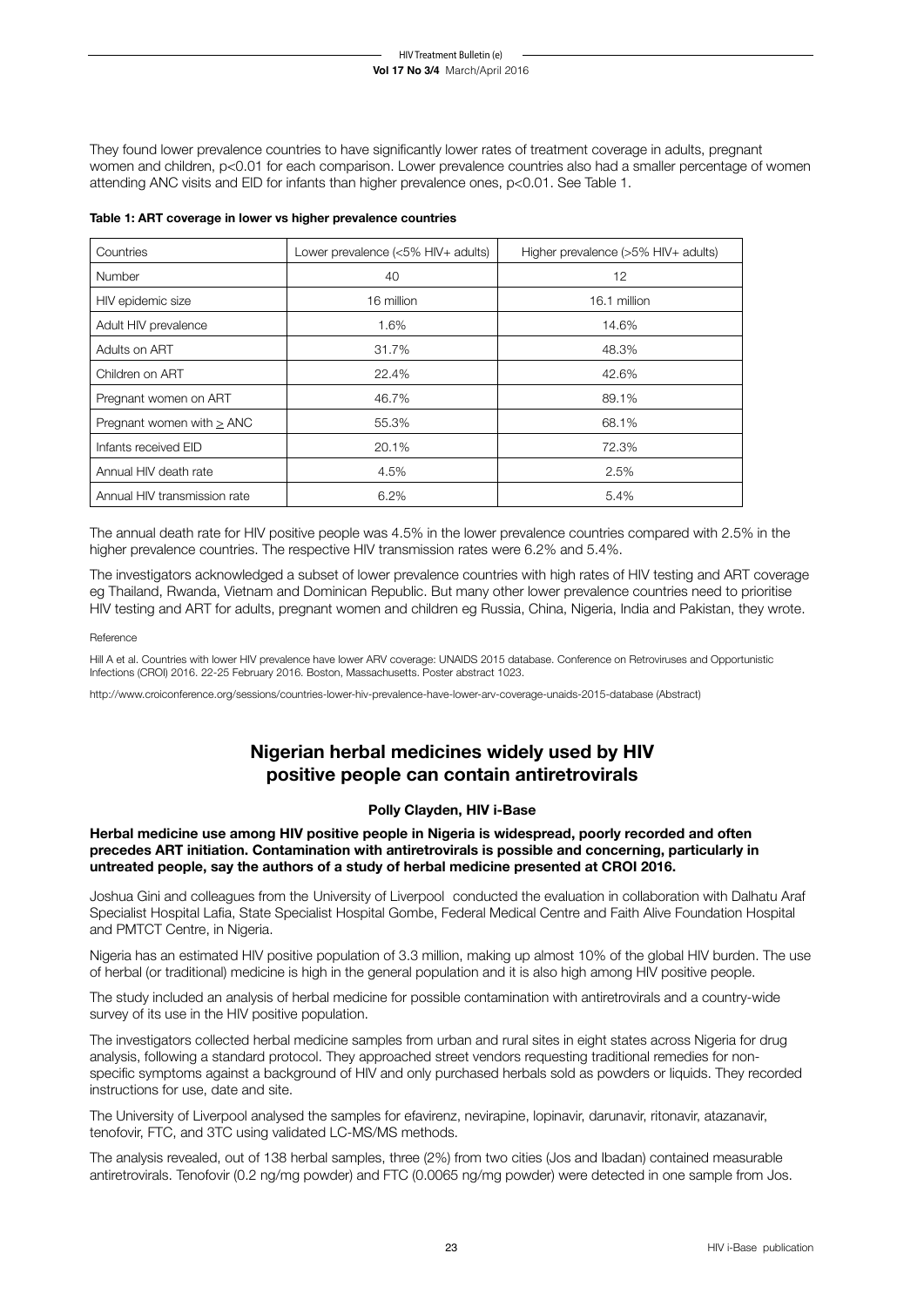Two samples from Ibandan also contained tenofovir (0.2 and 1.6 ng/mg powder) and FTC (0.123 and 0.00049 ng/mg powder), and one of these also contained 3TC (0.25ng/mg powder).

The questionnaire-based survey was conducted in 742 HIV positive patients attending one rural (Rural Hospital Idong) and three urban (Specialist Hospital Gombe, Faith Alive Foundation Clinic Jos and Dalhatu Araf Specialist Hospital Lafia) ART facilities. Mothers were interviewed for information on paeditric patients. Data were collated and analysed using SPSS.

The investigators found, of 742 patients aged 2 to 91 years, the prevalence of herbal medicine use was 41.8% (310).

Of those who took herbals: 54.9% did so before they were diagnosed with HIV; 54.1% did so to cure HIV; only 5.5% believed themselves cured and 46.1% found herbal medicines to be of no help; 54.1% obtained them from the village herbalist and 35.1% from city vendors.

The investigators observed wide use of herbal medicines across all ages and in both genders regardless of educational or employment status. In over half the patients using herbal medicines, this preceded starting ART and continued during ART use: 82.2% who used herbal medicines were also receiving ART.

The investigators wrote that the lack of regulation and standarisation of herbal medicines argues strongly for further work to confirm their findings in other settings and to understand if antiretroviral contamination has a negative impact on ART programmes through the generation of drug resistance.

#### Reference

Gini J et al. Contamination of herbal medicines with ARVs and widespread use by PLWH in Nigeria. Conference on Retroviruses and Opportunistic Infections (CROI) 2016. 22-25 February 2016. Boston, Massachusetts. Poster abstract 438.

http://www.croiconference.org/sessions/contamination-herbal-medicines-arvs-and-widespread-use-plwh-nigeria (Abstract)

CROI 2016: CURE RESEARCH

## **Cure research news from CROI 2016**

## **Richard Jefferys, TAG**

**Results from several significant cure-related clinical trials were debuted during CROI 2016 and the meeting deserves kudos for pioneering comprehensive webcasting, and all sessions are now available online.** 

Ole Søgaard from Aarhus University in Denmark presented findings from a trial that combined the HDAC inhibitor romidepsin, a latency-reversing agent, with the therapeutic vaccine Vacc-4x. [1]

The rationale for this combined "kick & kill" approach is that romidepsin can cause latently infected cells to produce HIV proteins, potentially allowing these cells to be recognised and killed by HIV-specific T cell responses that have been induced or boosted by the vaccine. A series of immunisations with Vacc-4x and GM-CSF adjuvant were given first, followed by three infusions of romidepsin. Søgaard reported that romidepsin administration led to significant increases in HIV RNA, consistent with a latency-reversing effect, after which there was a significant decline in levels of total HIV DNA averaging 39.7%, but only a slight and non-significant drop in levels of integrated HIV DNA (these are two surrogate measures of the size of the HIV reservoir). Virus outgrowth was quantified in six of 17 participants who showed detectable levels at baseline, and all six showed a significant decline of around 38%. However, despite this evidence of some diminution in the size of the HIV reservoir, no significant delay in HIV viral rebound was observed when ART was temporarily interrupted in the final phase of the trial. Søgaard concluded that the data support the idea of combining latency-reversing agents with therapeutic vaccines, but improvements are needed to enhance the magnitude of the effect.

Joe Eron from the University of North Carolina discussed the ever first clinical trial of an antibody targeting the PD-1 pathway in people with HIV. [2]

PD-1 is a molecule that can become persistently upregulated on T cells that have become exhausted and dysfunctional, and antibodies that block the interaction between PD-1 and the ligands it binds to (PD-L1 and PD-L2) have been shown to restore T cell function. Two antibodies against PD-1 have been FDA-approved for the treatment of cancers due to their ability to enhance cancer-specific immunity and promote clinically significant tumor shrinkage. Additionally, CD4 cells latently infected with HIV commonly express PD-1, and antibodies against PD-1 have been shown to reverse viral latency in laboratory experiments.

The trial described by Eron was conducted by the ACTG and involved an antibody owned by Bristol-Myers Squibb that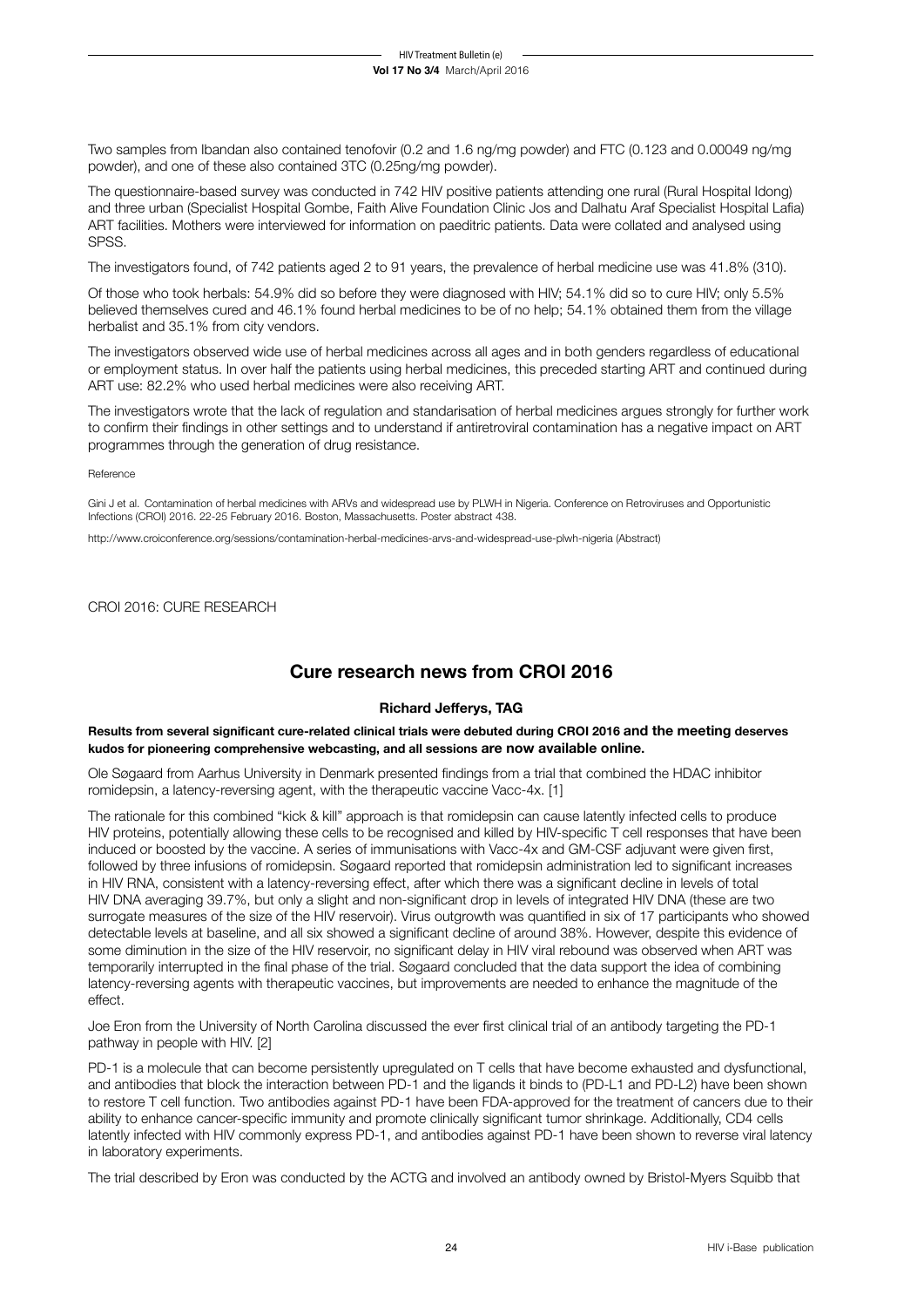targets PD-L1. The original intent was to study single infusions of various doses in people on suppressive ART, however only the lowest dose (0.3mg per kg) was administered due to an unexpected concern about the potential for retinal toxicity that emerged from animal experiments. No evidence of similar toxicity was observed in the six individuals who received the anti-PD-L1 antibody. However, one person developed autoimmune pituitary insufficiency nine months after the infusion, a serious concern because autoimmunity is a known risk associated with targeting the PD1 pathway.

Of the six anti-PD-L1 antibody recipients, two showed distinct evidence of increased Gag-specific CD8 T cell responses (measured both by interferon gamma production and expression of CD107a, a marker of cytotoxicity) but the overall average change compared to a control group of two placebo recipients did not reach statistical significance.

There was also no significant change in HIV RNA levels measured by a single-copy assay, however one individual did show a 10-fold drop in cell-associated HIV RNA and Eron noted that this was the person who experienced the greatest increase in Gag-specific CD8 T cell responses. In the question & answer period after the presentation, Eron also mentioned that this individual had the lowest CD4 T cell count and highest level of PD-1 expression on T cells at baseline (consistent with prior reports that PD-1 expression progressively increases during disease progression). [3]

The anti-PD-L1 antibody is not going to be studied further, but the anti-PD-1 antibody pembrolizumab (which is FDAapproved as a cancer therapy) is being evaluated in people with HIV and refractory cancers in a new clinical trial. [4]

The safety concern relating to autoimmunity makes it unclear if it will ever be possible to target the PD-1 pathway in people with HIV who do not have concomitant cancers - one possibility might be to try and restrict the activity of the anti-PD1 antibody to just HIV-specific T cells, if there is any biologically feasible way of doing so.

Katherine Bar from the University of Pennsylvania described results from a trial involving three infusions of the broadly neutralizing antibody (bNAb) VRC01, given before and after an interruption of ART in order to assess if viral load rebound would be delayed. [5]

The antibody was safe and well tolerated but did not prevent viral load rebound. There was evidence of a slight delay compared to historical controls, with more VRC01 recipients maintaining viral load suppression four weeks after interrupting ART, but the difference had disappeared after eight weeks. HIV samples from some participants displayed resistance to VRC01. Bar highlighted the need to better understand the relationship between HIV neutralization measured in vitro and antibody potency in vivo, and noted that combinations of different bNAbs will likely be required to improve results. Another somewhat similar trial conducted by Tae-Wook Chun at the National Institute of Allergy and Infectious Diseases was presented at CROI as a poster, and reported broadly consistent findings. [6]

After Bar's talk, Michel Nussenzweig from Rockefeller University commented that antibodies more potent than VRC01 may perform better, citing unpublished data from a trial of the bNAb 3BNC117 that is being led by his colleague Marina Caskey. In that trial, Nussenzweig said, viral load rebound was delayed by an average of 6.5 weeks after an ART interruption, with 30% of participants maintaining suppression for over nine weeks. 3BNC117 is one of several more potent bNAbs discovered after VRC01, so this offers some hope that superior results are achievable, particularly with combinations. For cure research, the ultimate aim is to test whether these bNAbs can help promote clearance of HIVinfected cells via mechanisms such as antibody-mediated cellular cytotoxicity (ADCC).

In the pre-clinical realm, Gilead caused a splash with data from a new study of their TLR7 agonist GS9620 in macaques, with results presented by James Whitney. [7] Last year at CROI, Whitney reported that a TLR7 agonist appeared to induce virus production by latently infected cells in SIV-infected macaques on ART.

The new study tested lower doses of two TLR7 agonists, GS-986 and GS9620 (the latter compound is already in clinical development for hepatitis B); the aim of using lower doses was to minimise induction of alpha interferon and associated toxicities. Evidence of latency reversal was observed in the form of SIV RNA increases after dosing, and two of nine macaques have maintained undetectable viral loads for 3-4 months after an ART interruption (no delay in viral load rebound was seen in the study presented last year).

Follow up of these animals is ongoing. Whitney stated that GS9620 is now entering a phase Ib trial in HIV-positive people on ART, but Gilead have not registered the trial in clinicaltrials.gov so information on enrollment criteria and locations is not available.

Morgane Gossez from the University of Oxford reported on an analysis of the SPARTAC trial comparing the frequency of post-treatment control of viral load in 22 participants in Africa and 44 in the UK. [8]

Five of the African individuals have maintained viral load below 400 copies for over 3.5 years of follow-up, whereas all of those from the UK experienced viral load rebounds. Further review of records indicated that two of the five posttreatment controllers had undetectable viral loads at the time of ART initiation, suggesting they may have been elite controllers, but that was not the case for the remaining three. Additional studies are being conducted to look for factors associated with this outcome. Gossez noted that the biomarkers previously reported to be associated with delayed viral load rebound in SPARTAC did not show significance in the subset of African participants, however, in responses to a question, Gossez acknowledged that this may have been due to the small sample size. The SPARTAC trial design is reviewed in a recent blog. [9]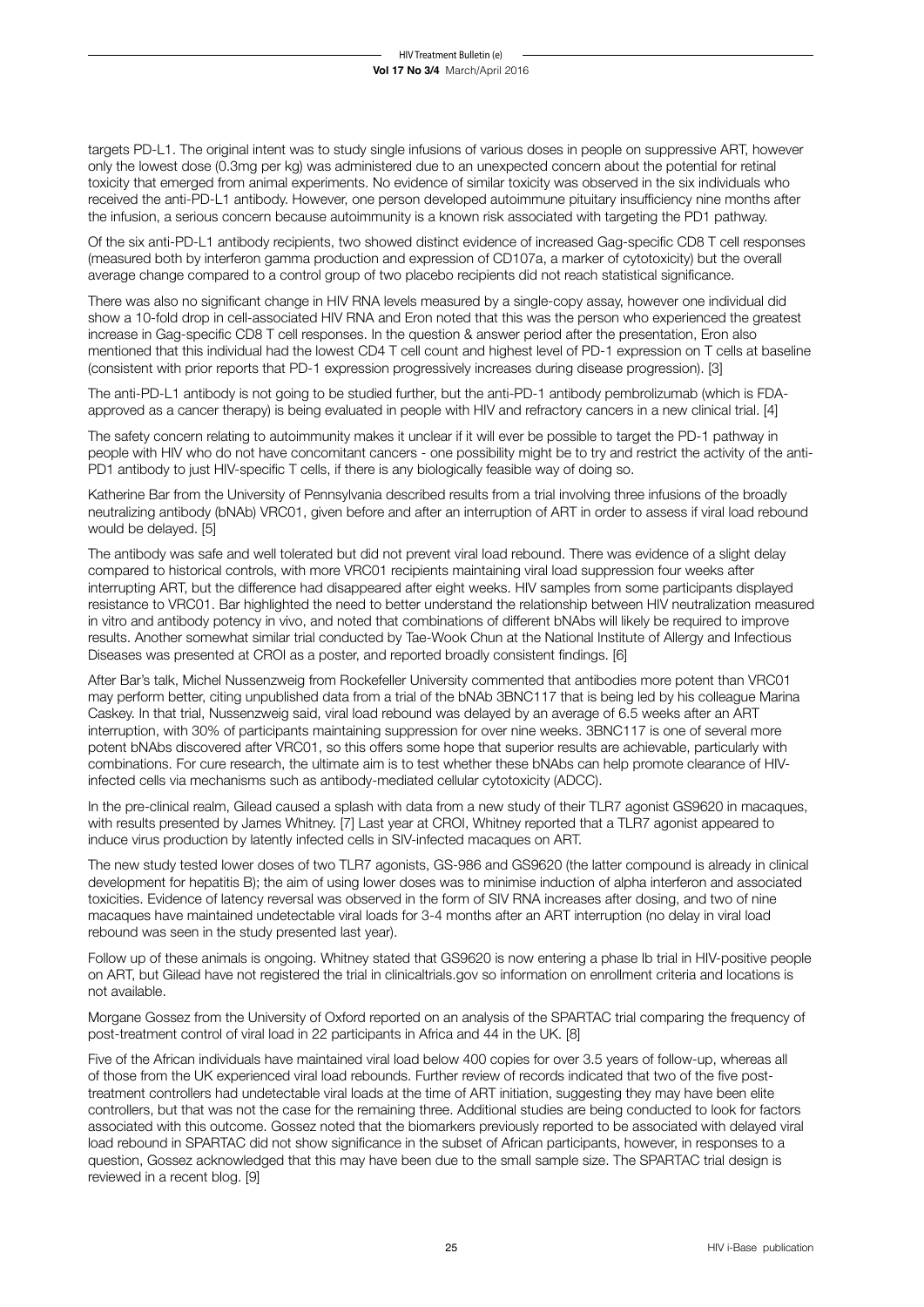The potential role of gene therapy in HIV cure research was addressed at CROI in a plenary talk by Paula Cannon from the University of Southern California. [10]

Cannon reviewed the various technologies that are now available to manipulate both host and HIV genes, and cited evidence from ongoing trials of Sangamo's gene therapy that positive effects may be achievable in people. Noting that gene therapy is sometimes viewed as too impractical to be pursued, Cannon made a strong case that it should be viewed as an important element of the cure research effort.

Lastly, in a poster presentation with echoes of the first report on Timothy Brown at CROI in 2008, a group of German researchers described the case of an HIV-positive individual who received a stem cell transplant from a CCR5delta32 homozygote donor as part of a series of treatments for cancer (acute myeloid leukemia). [11]

The individual experienced two relapses but ultimately the cancer went into remission in 2013. All tests for HIV DNA have since been negative in peripheral blood, rectal tissue and bone marrow, and HIV-specific antibody responses measured by Western blot are waning. Importantly, the individual remains on ART and researchers plan to search additional tissues for evidence of HIV before considering interrupting treatment.

This is only the second report of a successful stem cell transplant from a CCR5delta32 homozygote donor in a person with HIV (the first being Timothy Brown) - although it has been tried in other cases [12], these individuals died either due to the underlying cancer or complications from the procedure. The researchers are hoping that, like Brown, this individual may be cured of HIV, but it remains to be seen whether this hope will be borne out.

#### References

Unless stated otherwise, all references are to the Programme and Abstracts of the Conference on Retroviruses and Opportunistic Infections, 22-25 February 2016, Boston, USA. All oral presentation are online as webcasts. Abstracts are available online and most include PDF files for the full poster.

- 1. Søgaard OS et al. Effect of sequential Vacc-4x/GM-CSF immunization and romidepsin on the HIV reservoir. Oral late breaker 26LB. http://www.croiconference.org/sessions/effect-sequential-vacc-4xgm-csf-immunization-and-romidepsin-hiv-reservoir (Abstract) http://www.croiwebcasts.org/console/player/29454 (Webcast)
- 2. Eron J et al. Safety, Immunologic and virologic activity of Anti-PD-L1 in HIV-1 participants on ART. Oral abstract 25. http://www.croiconference.org/sessions/safety-immunologic-and-virologic-activity-anti-pd-l1-hiv-1-participants-art (Abstract) http://www.croiwebcasts.org/console/player/29453 (Webcast)
- 3. Day CL et al. PD-1 expression on HIV-specific T cells is associated with T-cell exhaustion and disease progression. Letter. Nature 443, 350-354 (21 September 2006) | doi:10.1038/nature05115.
- http://www.nature.com/nature/journal/v443/n7109/full/nature05115.html
- 4. Clinicaltrials.gov. Pembrolizumab in treating patients with HIV and relapsed, refractory, or disseminated malignant neoplasms. https://clinicaltrials.gov/ct2/show/NCT02595866
- 5. Bar K et al. ACTG 5340: The effect of VRC01 on viral kinetics after analytic treatment interruption. Oral late breaker abstract 25LB. http://www.croiconference.org/sessions/actg-5340the-effect-vrc01-viral-kinetics-after-analytic-treatment-interruption (Abstract) http://www.croiwebcasts.org/console/player/29460 (Webcast)
- 6. Chun TW et al. Effect of infusion of broadly neutralizing antibody VRC01 on HIV plasma rebound. Late breaker poster 311LB. http://www.croiconference.org/sessions/effect-infusion-broadly-neutralizing-antibody-vrc01-hiv-plasma-rebound (Abstract) http://www.croiconference.org/sites/default/files/posters-2016/311LB.pdf (PDF poster)
- 7. Whitney J et al. Treatment with a TLR7 agonist induces transient viremia in SIV-infected ART-suppressed monkeys. CROI 2016. Oral abstract 108. http://www.croiconference.org/sessions/treatment-tlr7-agonist-induces-transient-viremia-siv-infected-art-suppressed-monkeys (Abstract) http://www.croiwebcasts.org/console/player/29618 (Webcast)
- 8. Gossez M et al. Virological remission after ART interruption in African HIV-1 seroconverters. Oral abstract 87. http://www.croiconference.org/sessions/virological-remission-after-art-interruption-african-hiv-1-seroconverters (Abstract) http://www.croiwebcasts.org/console/player/29596 (Webcast)
- 9. Jefferys R. T-Cell Exhaustion Biomarkers Linked to Time to Viral Load Rebound in the SPARTAC Trial. (15 November 2015). http://tagbasicscienceproject.typepad.com/tags\_basic\_science\_vaccin/2015/11/t-cell-exhaustion-biomarkers-linked-to-time-to-viral-load-rebound-inthe-spartac-trial.html
- 10. Cannon P et al. Progress in gene therapy for HIV cure. Oral abstract 78. http://www.croiconference.org/sessions/progress-gene-therapy-hiv-cure (Abstract) http://www.croiwebcasts.org/console/player/29574 (Webcast)
- 11. Kobbe G et al. Treatment of HIV and acute myeloid leukemia by allogeneic CCR5-d32 blood stem cell transplantation. Poster abstract 364. http://www.croiconference.org/sessions/treatment-hiv-and-aml-allogeneic-ccr5-d32-blood-stem-cell-transplantation (Abstract) http://www.croiconference.org/sites/default/files/posters-2016/364.pdf (PDF poster)
- 12. Hutter G. More on Shift of HIV Tropism in Stem-Cell Transplantation with CCR5 Delta32/Delta32 Mutation. N Engl J Med 2014; 371:2437-2438 December 18, 2014DOI: 10.1056/NEJMc1412279. http://www.nejm.org/doi/full/10.1056/NEJMc1412279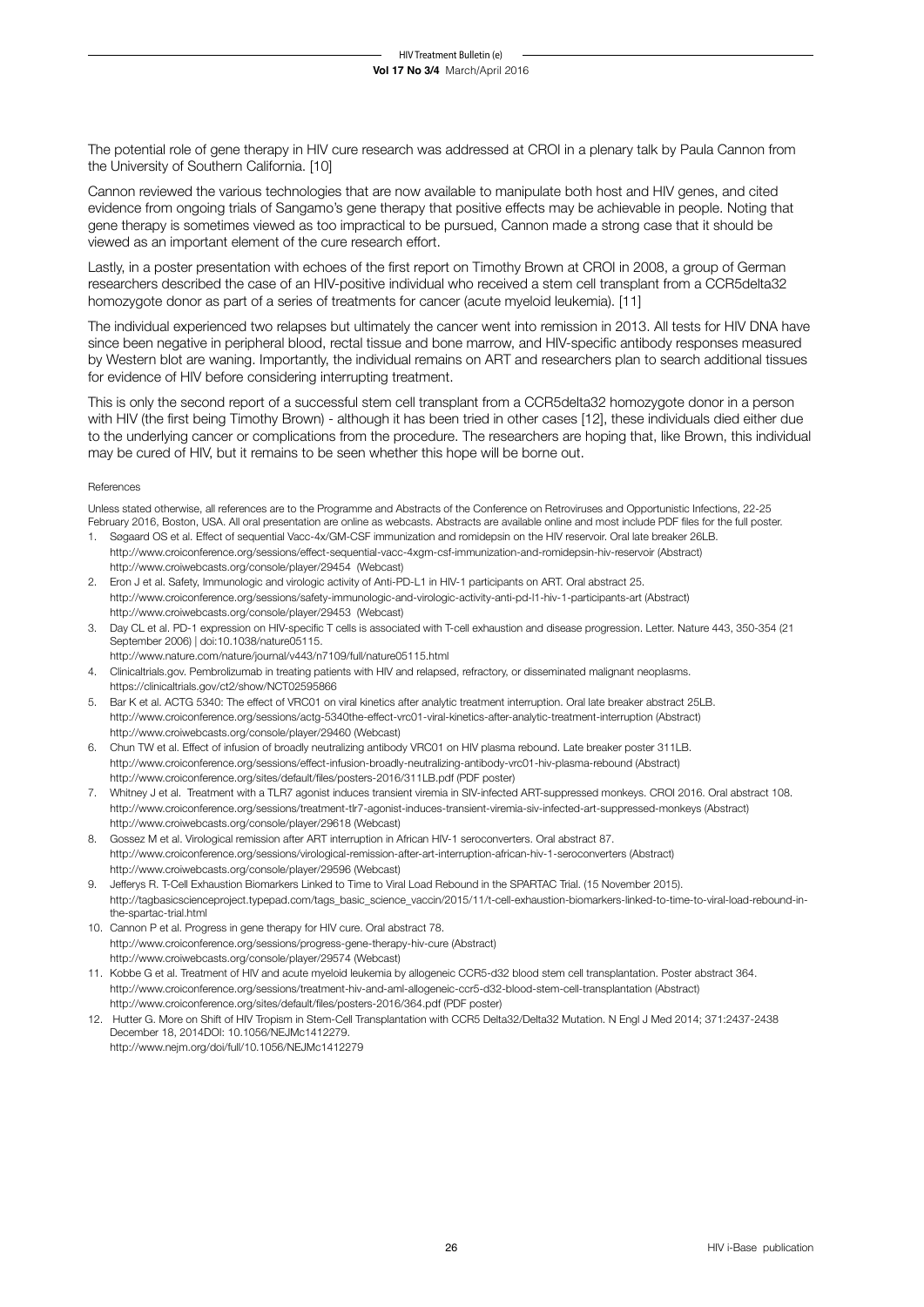## ANTIRETROVIRALS

## **EU adopts positive opinion on dual formulation of F/TAF**

## **Simon Collins, HIV i-Base**

**On 26 February 2016, Gilead Sciences issued a press release reporting that the scientific committee of the European Medicines Agency (EMA) had adopted a positive opinion for the new dual NRTI combination of emtricitabine (FTC) plus tenofovir alafenamide (TAF).**

A positive opinion is usually sufficient for a drug to be approved by the European Commission, with the final decision expect by the third quarter of 2016.

The formulation uses 200 mg of FTC with two doses available for TAF: 25 mg and 10 mg.

Despite the Gilead press release, this is not a fixed dose combination because F/TAF needs to be taken in combination with other additional drugs.

F/TAF is manufactured by Gilead and will have the tradename Descovy.

#### Reference

Gilead PR. European CHMP adopts positive opinion for Gilead's fixed-dose combination Descovy (emtricitabine/tenofovir alafenamide) for the treatment of HIV (26 February 2016).

http://www.gilead.com/news/press-releases/2016/2/european-chmp-adopts-positive-opinion-for-gileads-fixeddose-combination-descovyemtricitabinetenofovir-alafenamide-for-the-treatment-of-hiv

## **New TAF-containing fixed dose combination approved in the US**

## **Simon Collins, HIV i-Base**

## **On 1st March 2016, the U.S Food and Drug Administration (FDA) approved a new fixed-dose combination (FDC) for adults and adolescents (older than 12 years) that contains a new formulation of tenofovir DF.**

The FDC contains rilpivirine (25 mg), emtricitabine (200 mg) and tenofovir alafenamide (TAF) (25 mg). The indication is for initial treatment in people with viral load <100,000 copies/mL.

It is also indicated as a switch treatment for people on stable treatment with undetectable viral load (<50 copies/mL) for more than six months, who do not have a history of previous treatment failure.

Both indications are dependent on not having drug resistance associated with any of the three drugs.

As with other rilpivirine-containing combinations, this FDC also needs to be taken with a meal (>400 kcal).

It is not recommended in patients with CrCl <30 mL/min.

This FDC is manufactured by Gilead and has the brand name Odefsey. The original manufacturers of rilpivirine, Janssen, will have marketing rights in 17 countries.

Please see prescribing information for further details. [2, 3]

## **c o m m e n t**

## **A decision on approval in the EU is expected by 3Q2016.**

## **Last week, the European Medicines Agency (EMA) announced a positive opinion on the two-drug combination of emtricitabine plus TAF, with expected full approval within a few months. [4]**

References

1. Gilead press release. U.S. Food and Drug Administration approves Gilead's second TAF-based single tablet regimen Odefsey (emtricitabine, rilpivirine, tenofovir alafenamide) for the treatment of HIV-1 infection. (01 March 2016)

http://investors.gilead.com/phoenix.zhtml?c=69964&p=irol-newsArticle&ID=2144886 2. Patient Information ODEFSEY® (oh-DEF-see) (emtricitabine, rilpivirine and tenofovir alafenamide) tablets

- http://www.gilead.com/~/media/files/pdfs/medicines/hiv/odefsey/odefsey\_patient\_pi.pdf
- 3. Gilead. Odefsey hightlights of prescribing information.
- http://www.gilead.com/~/media/files/pdfs/medicines/hiv/odefsey/odefsey\_pi.pdf
- 4. Gilead press release. European CHMP adopts positive opinion for Gilead's fixed-dose combination Descovy® (Emtricitabine/Tenofovir Alafenamide) for the treatment of HIV. (26 February 2016).

http://www.gilead.com/news/press-releases/2016/2/european-chmp-adopts-positive-opinion-for-gileads-fixeddose-combination-descovyemtricitabinetenofovir-alafenamide-for-the-treatment-of-hiv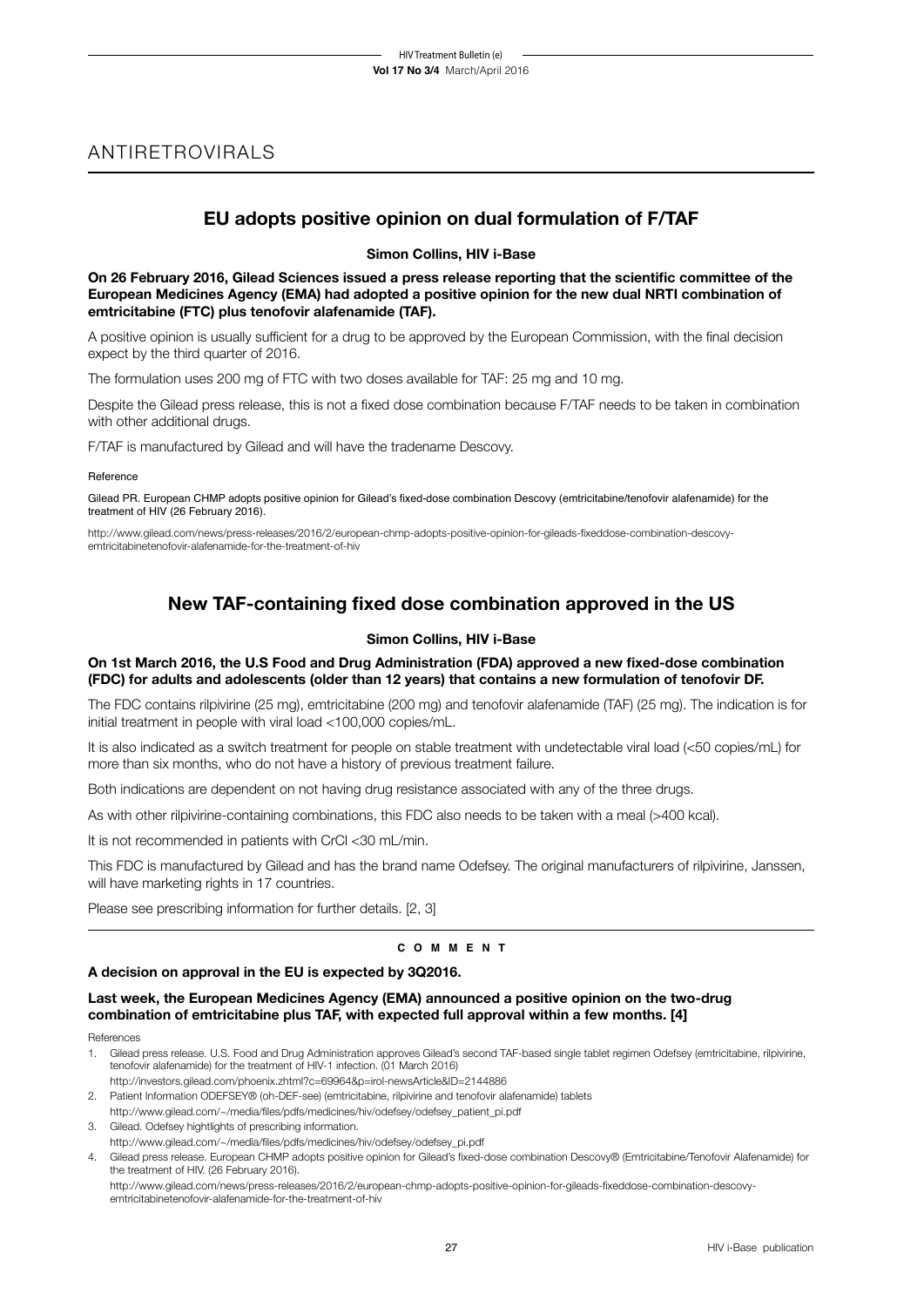## TREATMENT ACCESS

## **Community oppose dolutegravir and cabotegravir patents in India**

## **MSF news**

## **On 8 February 2016, community organisations in India reported that they have filed patent oppositions against dolutegravir and cabotegravir in the Indian courts.**

Médecins Sans Frontières/Doctors Without Borders (MSF) supports these patent oppositions, which challenge an attempt by ViiV Healthcare to obtain monopoly rights in India.

The company has so far failed to make dolutegravir available in India for people who have run out of other treatment options. Cabotegravir is still in the clinical trial phase of development.

"Many of us have now developed resistance to existing medicines and are in dire need of new drugs to stay alive," said Anand Singh\*, living with HIV who filed the patent opposition. "Affordable generic medicines from India have been one of the cornerstones for being able to put nearly 16 million people on HIV treatment in developing countries."

Dolutegravir has been available for use in the US and Europe for more than two years, and is now part of first-line HIV treatment in the US as it reduces virus levels faster, is very well tolerated and has a high barrier to resistance. In developing countries, it is urgently needed for some patients who have developed resistance to available first- and second-line medicines. However, the drug is not available from ViiV in India as the company has neither applied for registration in the country, nor makes the drug available under 'compassionate use' programmes for dying patients in India.

ViiV licensed dolutegravir to several Indian generic companies in 2014 under a voluntary license signed between ViiV and the Medicines Patent Pool, as well as at least one bilateral license outside of the Medicines Patent Pool. Yet, ViiV has effectively blocked access to the drug through license conditions that limit its supply to public sector entities and NGOs in India with prior permission from the company – and not through private sales. If ViiV now gets a patent for dolutegravir in India, open generic competition among Indian producers would be blocked, keeping the drug out of reach of patients who desperately need immediate access.

"People with HIV in India have had to deal with long delays and it has taken years for new HIV drugs and monitoring tools to be introduced in the treatment programme by the National AIDS Control Organisation (NACO)," said Loon Gangte, of the Delhi Network of Positive People (DNP+). "Without access to dolutegravir in the private sector, people living with HIV who have developed resistance to existing HIV medicines will not be able to get effective treatment they need to stay alive. The irony is that the drug will be produced in India and exported to Africa, but won't be available to Indian patients who need it."

The second drug, cabotegravir, with a similar structure as dolutegravir, is still under development by ViiV. Clinical trials are on-going to evaluate this compound, which is being developed as an oral tablet but also as a long-acting injectable formulation, which could make new treatment options available for people living with HIV.

"Patents for these drugs would mean complete monopoly status for a company which has already restricted the availability of an important HIV drug in India," said Leena Menghaney, Head of MSF's Access Campaign in South Asia. "The only way people living with HIV in India and across the developing world will be able to access these new life saving HIV medicines is if unrestricted competition among generic producers can take place."

Source:

MSF news. Pharma company Viiv's attempt to secure patents for key HIV drugs dolutegravir and cabotegravir opposed in India: 'Patent opposition' seeks to ensure availability of affordable generics. (08 February, 2016)

https://msfaccess.org/about-us/media-room/press-releases/pharma-company-viivs-attempt-secure-patents-key-hiv-drugs-dolute

## **MSF call for cap for MDR-TB drug costs: only 180 people use delamanid over two years**

## **MSF press release**

**On 24 February 2016, Médecins Sans Frontières (MSF) reported in a press release that more than two years after the approval of the new TB drug delamanid, only 180 people globally have used it, due to the high cost. [1]**

Delamanid is one of only two new TB drug to be approved in the last 50 years, and is effective against multidrug-resistant (MDR) and extensively drug-resistant (XDR) TB.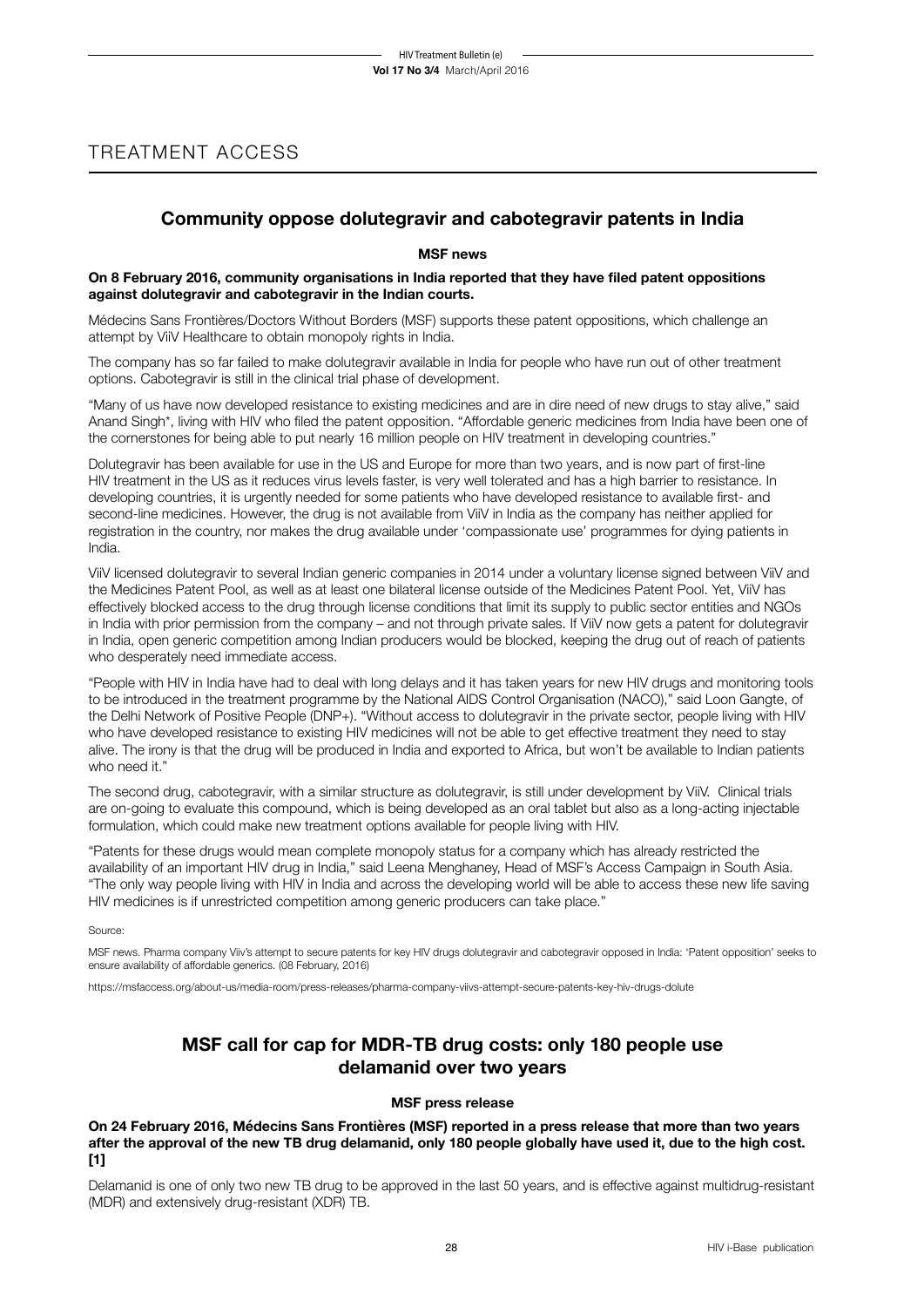Delamanid needs to be taken with other drugs to treat drug-resistant TB. These regimens, without delamanid, cost between \$1,000 – \$4,500 per course at the lowest prices available to developing countries. Otsuka, the manufacturer of delamamid, said that it would charge some developing countries US \$1,700 per treatment course. [2]

To date, Otsuka has registered delamanid in only four countries (Germany, Japan, South Korea, and the United Kingdom), none of which has a high burden of DR-TB.

MSF demand that the company register delamanid in high DR-TB burden countries and in countries where clinical trials for the drug took place.

To help with widespread scale up of DR-TB treatment, MSF is advocating for a target price of \$500 per treatment course for drug-resistant TB.

Dr. Grania Brigden, TB Advisor for MSF's Access Campaign said: "delamanid is neither affordable nor available in most countries today. The price [...] needs to come down to an affordable level [...] If people can't access delamanid, this promising new drug will be effectively worthless."

References

- 1. MSF press release. Developing countries hit with high price for important new tuberculosis drug: More than two years after drug approved, only 180 people globally have received it
- http://www.msfaccess.org/about-us/media-room/press-releases/developing-countries-hit-high-price-important-new-tuberculosis-dr
- 2. DR-TB drug regimen prices are from the forthcoming MSF publication, DR-TB Drugs Under the Microscope, 4th Edition, March 2016.

## **Global Fund provides Uganda with a year of drugs to meet shortages**

## **Ann Ithibu, Global Fund Observer**

## **In January, in response to a shortage of antiretrovirals in Uganda, The Global Fund Secretariat arranged to procure a supply of the drugs.**

In addition, as a precautionary measure, the Secretariat is providing Uganda with a full year's supply of drugs, the first batch of which is expected to arrive in March.

This comes as a relief to the 241,000 Ugandans who are receiving ARVs purchased with money from The Global Fund.

With donor support, Uganda has scaled up antiretroviral treatment: The number of antiretroviral treatment facilities has risen from 475 in 2011 to 1,603 in June 2014. ART coverage increased from 43% in 2013 to 48% in June 2014.

These successes were under threat by the shortage that hit Uganda in the last few months of 2015. According to the Ministry of Health's pharmacy division stock status report of 1 October 2015, some of the key adult first- and second-line ARVs and some paediatric ARVs were out of stock out at the National Medical Stores. The NMS distributes essential medicines and medical supplies to all public health facilities in Uganda.

The report revealed that some ARVs were also out of stock at the facility level. However, the number of HIV-infected people affected by the shortage is not clear.

The shortage is believed to be caused by the depreciation of the Ugandan shilling and an increase in the number of HIV-infected individuals being placed on ART. The Ugandan shilling depreciated by approximately 27% against the dollar in the 2014-2015 fiscal year. As a result, the principal recipient, the Ministry of Finance, Planning and Economic Development (MoFPED), was unable to purchase all of the ARVs it had budgeted for.

Uganda has been scaling up ART services through its test and treat strategy. Under this strategy, treatment is initiated immediately upon diagnosis, regardless of the CD4 count, for pregnant women, key populations, HIV/TB co-infected persons, infected persons with an uninfected partner, and children aged less than 15 years. According to the Fund, Uganda has been adding about 20,500 people to its ARV rolls every year since 2014.

In October 2015, the PR informed the Secretariat about the shortage and requested that planned drug deliveries be speeded up. The decision to send a year's supply was reached after the Global Fund conducted a risk-benefit analysis. The Global Fund will likely end up using more money than was budgeted in the grant for ARVs. This, in turn, could result in the grant running out of funds before it is scheduled to end in 2017. However, the Fund believes that this is a risk worth taking.

Source

Global fund Observer (GFO). Fund addresses shortages of ARVs in Uganda: front-loading a year supply. GFO 281 (24 February 2016) http://www.aidspan.org/ru/node/3624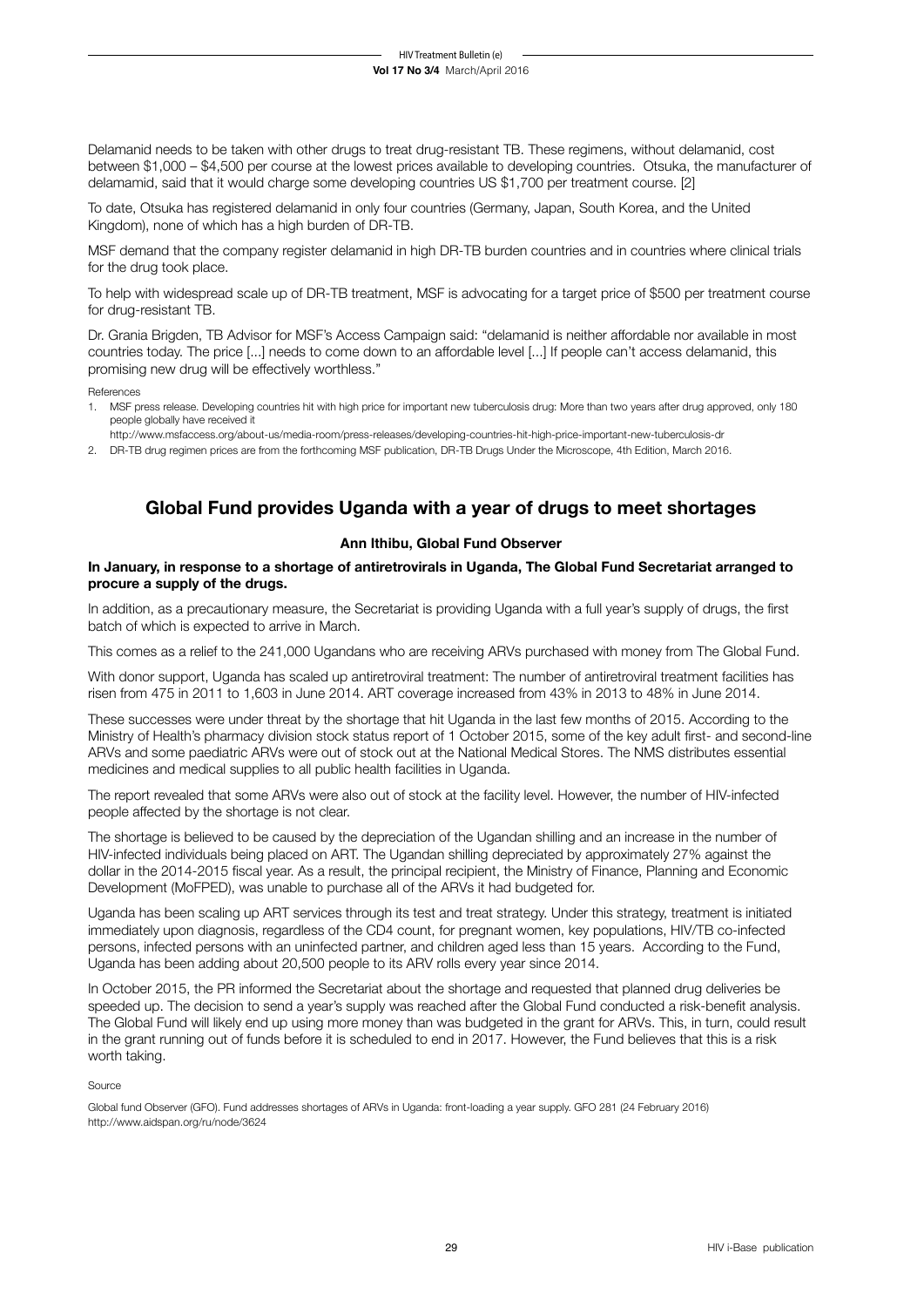## **Transgender people left behind in the fight against HIV: Only 17 out of 130 countries have transgender representatives**

## **Stéphanie Braquehais, Global Fund Observer**

## **Transgender people are the most affected by HIV but remain largely excluded from policy, program, and funding decisions at national, regional, and global levels, according to a report released in February. [1]**

The report, entitled *Most impacted, least served,* was produced by IRGT (International Reference Group on Transgender women and HIV/AIDS) a global network of transgender women with the support of MSMGF (Global Forum on MSM and HIV).

The author of the report reviewed and analyzed studies assessing HIV infection burdens in transgender people published between 2000 and 2011 and interviewed a dozen key informants, activists and civil society organization representatives, and Global Fund officials and donors.

The report said that transgender people are at elevated risk of facing stigma, discrimination, and repressive laws and policies in many countries, which reduces their access to care and treatment.

According to the respondents, some initiatives have been successful in engaging transgender people in Global Fund processes, such as the Pehchan initiative in India, the Asia Pacific Transgender Network, REDLACTRANS in Latin American and Caribbean, and the IRGT.

But, globally, little data is available on the transgender population. The report aims to close the gap.

The report showed that according to studies, the HIV prevalence among transgender women is 19.1%, which is 49 times higher than the general population. It should be noted, however, that no data was collected in countries with generalized epidemics, including all of sub-Saharan Africa.

According to the report, only 39% of the countries reported to UNAIDS that their national AIDS strategies addressed transgender people.

Since 2009, The Global Fund has adopted several strategies and policies to increase the engagement of KAPs (key affected populations, which include transgender people) in funding and policy processes.

However, their participation remains low. In 2015, of the 140 countries receiving Global Fund support, only 21 individuals on 17 country coordinating mechanisms (CCMs) self-identified as transgender. The report identified several reasons for this, including the following:

- Civil society organisations avoid speaking about problems for fear of undermining their relationships with principal recipients and CCM members;
- The selection of representatives is rarely transparent; and
- KAP representatives wear too many hats (LGBTI, sex workers, drug users, etc.).

The report said that in middle income countries transitioning from The Global Fund, transgender people are the hardest hit, particularly in countries with repressive laws.

Some progress has been observed in Latin America and Asia. However, the report said that these achievements are fragile, and at risk of being reversed. The recommendations in the report include (1) support trans-specific data collection; (2) build the capacity of transgender activists; and (3) reinforce the involvement of transgender activists in The Global Fund decision-making processes.

## Source

Global fund Observer (GFO). Report shows that transgender people are left behind in the fight against HIV: Out of more than 130 CCMs, only 17 have transgender. GFO 281 (24 February 2016). http://www.aidspan.org/ru/node/3630

## Reference

IRGT (International Reference Group on Transgender women and HIV/AIDS). Most impacted, least served. (04 February 2016).

http://msmgf.org/14394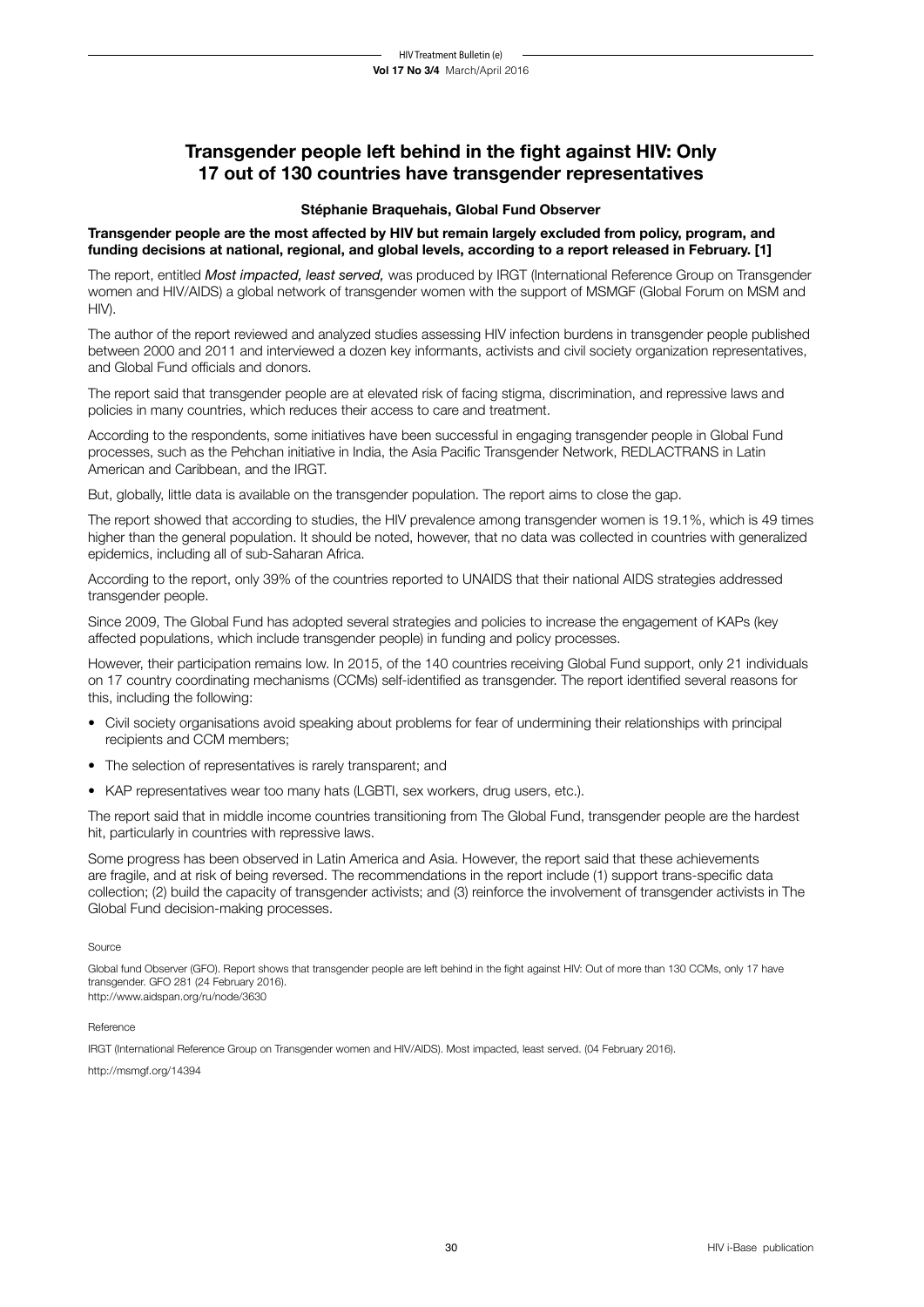## **Mbeki shows no remorse for role in AIDS deaths**

## **TAC press statement**

## **In the following press statement, TAC responds to open letter published by AIDS denialist and former President Mbeki. [1]**

On March 7, 2016 former president of South Africa Thabo Mbeki published a letter titled "A brief commentary on the question of HIV and AIDS". The letter comes seven and a half years after Mbeki was forced to step down as President of South Africa and forms part of a series of letters attempting to reframe the Mbeki Presidency. [2]

The Treatment Action Campaign (TAC) has a long history of struggling against the state-sponsored AIDS denialism of Thabo Mbeki and his Minister of Health Manto Tshabalala-Msimang. In 2002 we won a landmark case in the Constitutional Court compelling the state to make antiretroviral treatment available to HIV-positive pregnant women. Following this ruling we monitored the provision of treatment to pregnant women and advocated for a wider rollout of treatment to HIV-positive people. Even with a judgement from the highest court in the land and continued public pressure, the HIV treatment programme only gained significant momentum once Mbeki and Msimang were removed from office in 2008.

The impact of Mbeki's AIDS denialism was catastrophic. Two independent studies have estimated that delays in making antiretroviral treatment available in the public sector in South Africa resulted in more than 300,000 avoidable deaths. It also resulted in an estimated 35,000 babies being born with HIV who would not otherwise have been HIV positive.

Under Mbeki's watch life-expectancy in South Africa dropped to 54 in 2005. Life-expectancy has recovered dramatically in the post-Mbeki era to 63 in 2015. This increase is widely attributed to the ambitious rollout of antiretroviral therapy in the public healthcare system under the leadership of Health Minister Aaron Motsoaledi.

Many of our family members, friends and comrades died while Mbeki's government dragged its feet and indulged pseudo-scientific nonsense. Yet, neither in his letter, nor in any other forum that we are aware of, has Mbeki apologised or showed any remorse or acknowledgement of his role in the over 300,000 avoidable AIDS deaths in South Africa.

Instead, he has chosen to repeat many of the flawed arguments he used in the early 2000s. We provide brief notes below in response to some of his arguments, but we will not engage with those arguments in more detail, nor will we engage with any of the other red herrings in his letter.

The important point, and the point Mbeki still refuses to face, is that he intentionally delayed the introduction of life-saving treatment to the people he was trusted to serve. His actions led to at least 300,000 avoidable deaths. He has refused to take responsibility or to apologise to any of those who suffered directly or indirectly because of his actions. For this history will judge him harshly. He deserves it.

References

- 1. TAC press statement. Mbeki shows no remorse for role in AIDS deaths (08 March 2016. http://www.tac.org.za/news/mbeki-shows-no-remorse-role-aids-deaths
- 2. Mbeki T. A Brief Commentary on the Question of HIV and AIDS. (7 March 2016). http://www.thabombekifoundation.org.za/Pages/a-brief-commentary-on-the-question-of-HIV-and-AIDS.aspx

Notes:

- 1. In his letter Mbeki quotes Stats SA figures from 2006 ranking HIV as the ninth highest cause of mortality in South Africa. As done previously, Mbeki fails to place the Stats SA data in proper context. The data he quotes is based on the cause of death written on death certificates. There are a number of reasons why this underestimates the role of HIV. Firstly, for stigma-related reasons HIV was often not written on death certificates. Secondly, in many cases where the cause was indicated as TB or pneumonia, HIV would in fact have been the underlying cause. Thirdly, many people would have died of AIDS-related diseases without ever having known their HIV status – especially so given the much lower testing rates in Mbeki's time. Mbeki's misuse of Stats SA data is nothing new. TAC e.g. published a briefing note on it in 2008. Maybe more disturbingly, a 2001 Medical Research Council report on the matter seems to have been ignored by the former President.
- 2. The latest estimates from the Medical Research Council's Rapid Mortality Surveillance Report show that the average life expectancy in South Africa has reached nearly 63 years, an increase of nearly 9 years since the low in 2005. We also recommend this 2013 article by Nathan Geffen published in the journal HTB South: South Africans are living longer: antiretroviral treatment vindicated.
- 3. In his letter Mbeki writes "[I must also mention that I never said "HIV does not cause AIDS". This false accusation was made by people who benefitted from trumpeting the slogan 'HIV causes AIDS' as though this was a religious edict. What I said is that 'a virus cannot cause a syndrome'. As you know, AIDS is an acronym for 'Acquired Immune Deficiency Syndrome' – therefore AIDS is a syndrome, i.e. a collection of well-known diseases, with wellknown causes. They are not, together, caused and cannot be caused by one virus! I said that HIV might be a contributory cause of immune deficiency – the ID in AIDS!]" Mbeki is simply wrong. A virus can cause a syndrome and it has long ago been proven that HIV causes AIDS. His word games in this regard are a cowardly form of confiscation.
- 4. We will not engage with Mbeki's quotations from the document "Castro Hlongwane, Caravans, Cats, Geese, Foot & Mouth and Statistics", nor with his quotations from an AIDS denialist film. We see no point in responding to patently absurd conspiracy theories. For those interested in revisiting stale old AIDS denialist arguments and our responses to them we recommend the website AIDS Truth.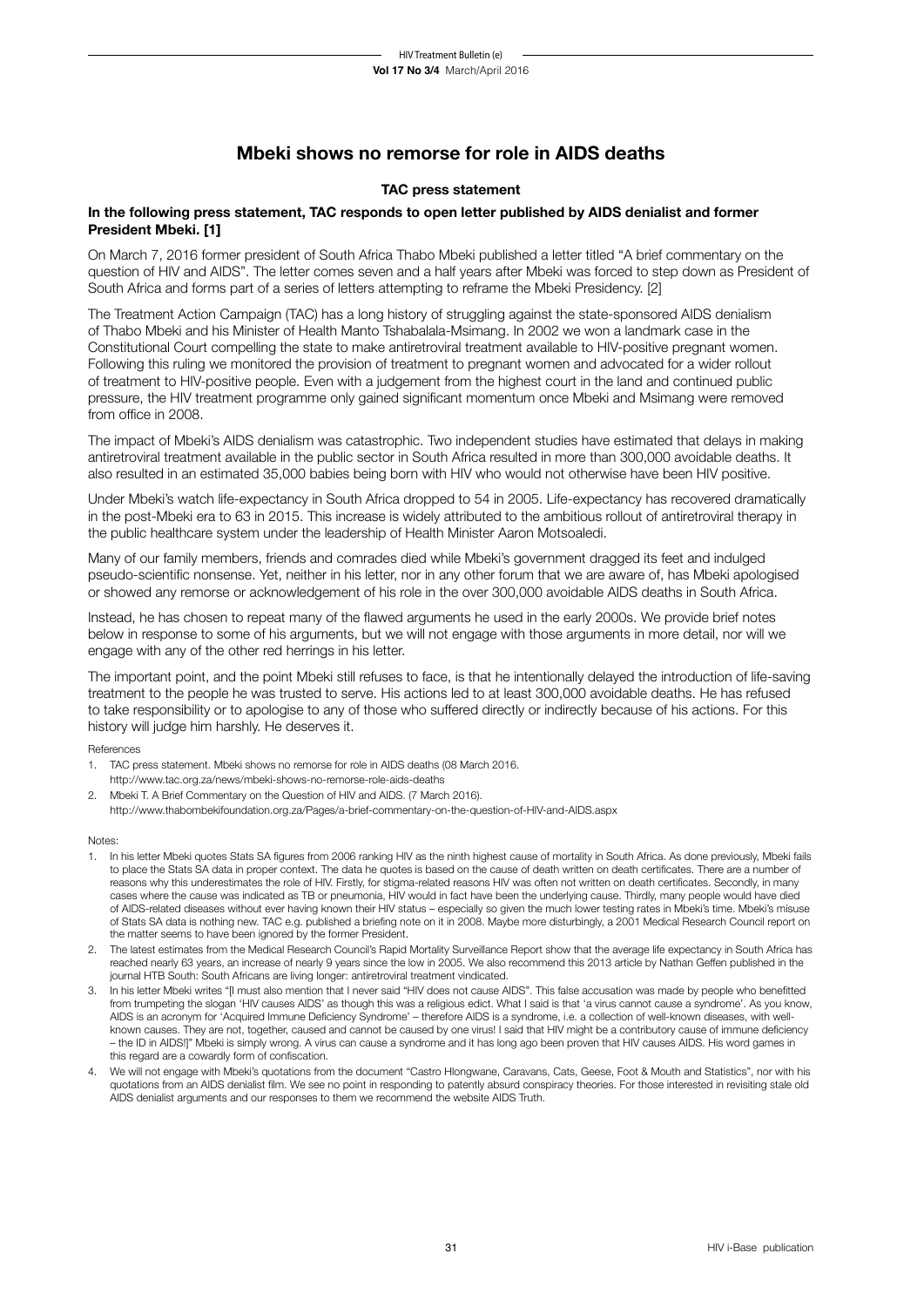## SIDE EFFECTS AND COMPLICATIONS

## **Alcohol risks are higher in HIV positive people and linked to increased mortality**

## **Gareth Hardy, HIV i-Base**

## **Alcohol may affect HIV positive people differently and be an independent factor related to all cause mortality, according to a paper from one of the largest US cohort studies. [1]**

The paper, published in January 2016 in Drug and Alcohol Dependence, looked the relationship between alcohol use and physiological harm or mortality in the most comprehensive HIV study to date.

Amy Justice from the Yale School of Medicine worked with colleagues looking at medical records from the Veterans Aging Cohort Study (VACS), a large cohort of HIV positive and negative patients receiving care at the Veterans Health Administration (VHA) from 1997 to 2014. The study used medical records of mortality as well as two index-based assessments of alcohol consumption and clinical events.

The VACS Risk Index predicts hospitalisation, frailty and mortality among HIV positive and negative patients and includes measures of HIV-specific and general organ injury. [2] The index is a composite of weighted point values assigned to age, CD4 cell count, HIV RNA, haemoglobin, kidney function, HCV infection, and liver cirrhosis. A higher index for an individual indicates worse clinical markers.

The researchers also used the Alcohol Use Disorders Identification Test - Consumption (AUDIT-C), which is a tool to screen for alcohol use in large clinical populations.

AUDIT-C consists of 3 questions:

- How often do you have a drink containing alcohol?
- How many standard drinks containing alcohol do you have on a typical day?
- How often do you have six or more drinks on one occasion?

Answers to these questions were scored 0-4 based on severity and summed for a total score ranging from 0-12. Heavy episodic drinking (HED) was assessed using a cut-off based on any positive response to AUDIT-C item 3, and its frequency was considered separately.

The primary aim of the study was to determine whether alcohol use was associated with all-cause mortality and physiologic injury as measured by the VACS Index from the date of the first AUDIT-C to death or July 31, 2014. The second aim was to determine whether physiologic injury was associated with different AUDIT-C scores according to HIV status. Women were excluded from the analysis because they made up only 3% of the cohort and have a markedly different sensitivity to alcohol.

The analysis included 18,145 HIV positive patients and 42,228 HIV negative individuals for whom the mean age was 52.5 years and 54.0 years respectively. HCV infection was more common in HIV positive (31%) than HIV negative individuals (16%, p<.001). Of the HIV positive people, 76% were on ART with undetectable viral load.

The median follow-up was 4.8 years (IQR: 3.6 to 5.3) with a mortality rate of 2.7 per 100 person-years among HIV positive and 1.8 among HIV negative individuals (p<0.001). Mortality rates increased together with AUDIT-C scores for both HIV positive and negative individuals and this difference became wider with higher AUDIT-C scores (interaction term from Cox PH model: p=0.02). A similar pattern was found between mortality and alcohol exposure when measured as the estimated total number of drinks per month or HED.

In a combined multivariate model of hazard ratios (HR), HIV was significantly associated with mortality (HR 1.35; 95%CI: 1.26-1.45), with a significant interaction for HIV and AUDIT-C (p=0.02). Age, smoking, and HCV infection were also significant predictors of mortality in this model.

Of note, the number of drinks per month and HED were important predictors of mortality, with a greater effect in HIV positive people. Mortality HRs were significant for HIV positive people who consumed an estimated 30 or more drinks per month compared to HIV negative people where this level was more than 70 drinks per month. Furthermore, in HIV negative individuals there was a slight decline in mortality risk for those who consumed 3-7 drinks per month compared to 1-2 drinks per month, suggesting a protective effect from light alcohol consumption. This effect was not seen in HIV positive people. In combined models both drinks per month and HED, over the previous 12 months, were independently associated with mortality, with a significant interaction term for HIV and drinks per month (p<0.001).

Physiologic injury, as measured by the VACS Index, increased together with AUDIT-C scores for HIV positive people, where AUDIT-C scores of 5 to 7 and 8 to 12 were significantly associated with injury compared to those with AUDIT-C scores of 1 to 3 (beta 0.47; 95%CI: 0.22 to 0.73; and beta 1.05; 95%CI 0.77 to 1.34, respectively). In contrast, only a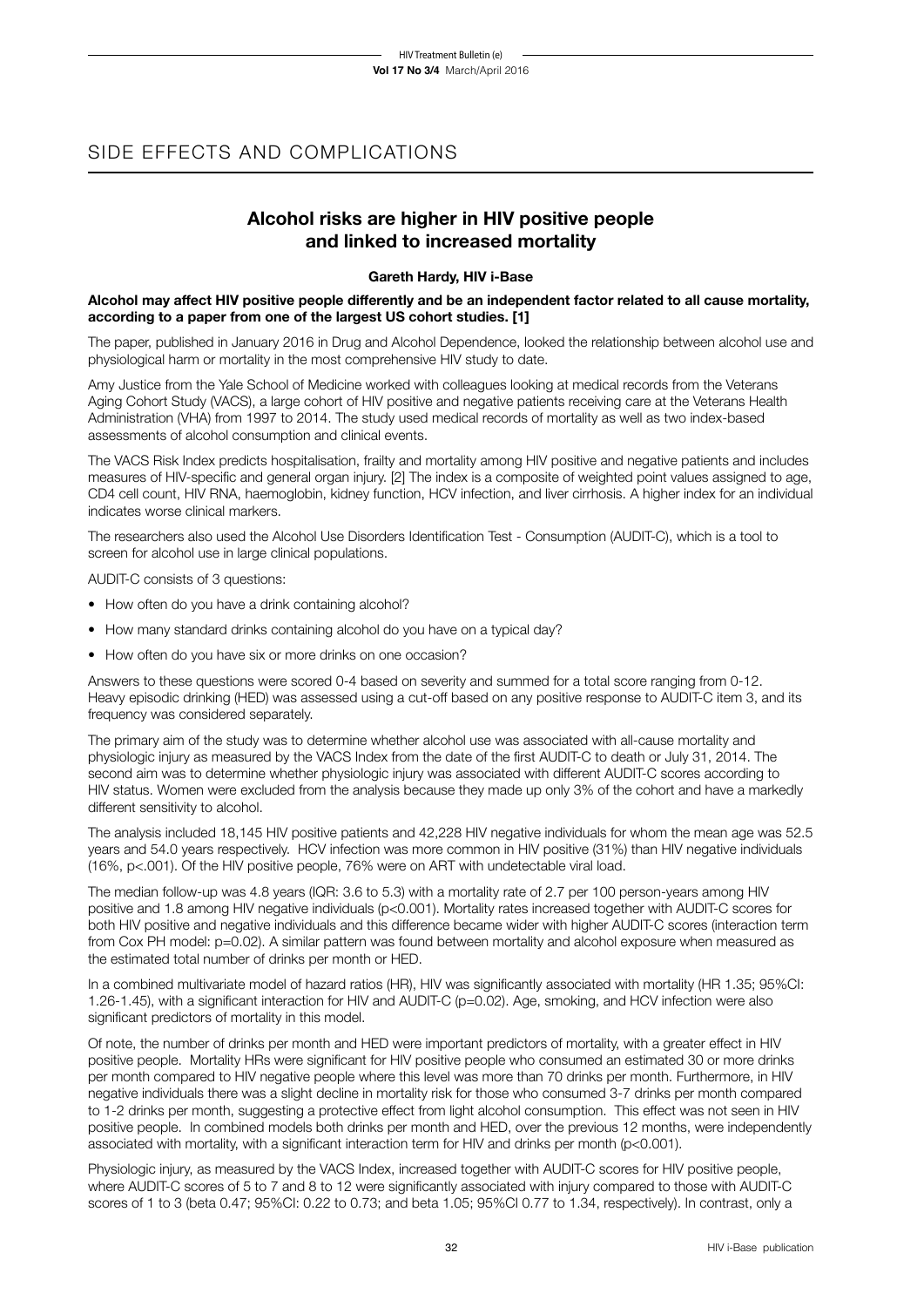score of 8 to 12 was associated with injury in HIV negative people (beta 0.29: 95% CI 0.16, 0.42). Similar relationships were observed between VACS Index and the estimated total drinks per month and HED for HIV positive people, with a protective effect seen for those consuming between 3 to 29 drinks per month in HIV negative individuals, which was not seen in HIV positive people.

These results show that mortality and physiologic injury are associated with moderate to low levels of alcohol consumption in HIV positive patients. Harm caused by alcohol occurred at lower levels of consumption in HIV positive compared with HIV negative people. The authors suggest that HIV positive patients consuming more than 30 alcoholic drinks per month (or one per day) are at increased risk of all-cause mortality and physiologic frailty. National recommended limits for alcohol consumption in the US are 14 drinks per week (two per day).

The association between harm and lower levels of alcohol use in HIV positive patients may be explained by two factors. Firstly, previous studies have reported that HIV positive people have higher blood alcohol levels given a unit exposure. [3] A second factor is that even modest alcohol use has been associated with poor adherence to antiretroviral therapy. [4]

References

- 1. Justice AC et al. Risk of mortality and physiologic injury evident with lower alcohol exposure among HIV infected compared with uninfected men. Drug and Alcohol Dependence. Jan 2016. (16) 00045-4. http://jid.oxfordjournals.org/content/early/2016/02/09/infdis.jiw038.abstract?papetoc
	- http://www.drugandalcoholdependence.com/article/S0376-8716(16)00045-4/pdf (PDF)
- 2. Akgun KM et al. Risk factors for hospitalization and medical intensive care unit (MICU) admission among HIV-infected Veterans. J. Acquir. Immune. Defic. Syndr. 2013. (62) 52-59
- http://www.ncbi.nlm.nih.gov/pmc/articles/PMC4182723/pdf/nihms421169.pdf (PDF)
- 3. McGinnis KA. Number of drinks to "feel a buzz" varies by HIV Status and viral load in men. AIDS Behav. 2015. 1-8.
- http://link.springer.com/article/10.1007%2Fs10461-015-1053-7
- 4. Braithwaite RS and Bryant KJ. Influence of alcohol consumption on adherence to and toxicity of antiretroviral therapy and survival. Alcohol Res. Health. 2010. (33) 280-287.

http://www.ncbi.nlm.nih.gov/pmc/articles/PMC3860503/pdf/arh-33-3-280.pdf (PDF)

## TRANSMISSION & PREVENTION

## **Canada approves TDF/FTC as PrEP**

## **CATIE news**

## **On 23 February 2016, Health Canada approved TDF/FTC for use as pre-exposure prophylaxis (PrEP).**

Even with approval, access is unclear and might vary depending on health insurance coverage.

The coformulated TDF/TFC (Truvada) costs about \$1,000 per month in Canada. According to the Canadian NGO CATIE: "To facilitate access, private insurance companies need to move swiftly to add Truvada (when used as PrEP) to their list of reimbursed medicines. However, not everyone at high risk for HIV has private insurance. Canada's provinces and territories now need to consider adding PrEP to their lists of subsidised medicines (these lists are called formularies). Unless they provide subsidies, it is unlikely that Truvada will reach its full potential to significantly stem the spread of HIV."

Similar to the UK, many Canadians are buying generic PrEP online.

Source

CATIE news. Truvada approved for HIV prevention in Canada. (29 February 2016).

http://www.catie.ca/en/catienews/2016-02-29/truvada-approved-hiv-prevention-canada

## **NHS England pulls proposed timeline for PrEP: perpetuates HIV and sexual health crisis in gay men and trans youth**

## **Simon Collins, HIV i-Base**

**On 21 March 2016, NHS England blocked access to the most effective new option for protecting people at highest risk from catching HIV. [1]**

This decision is despite evidence that in high risk populations, as enrolled in the UK PROUD study, PrEP is one of the most effective treatments: needing to treat only 13 people to prevent an infection. [2]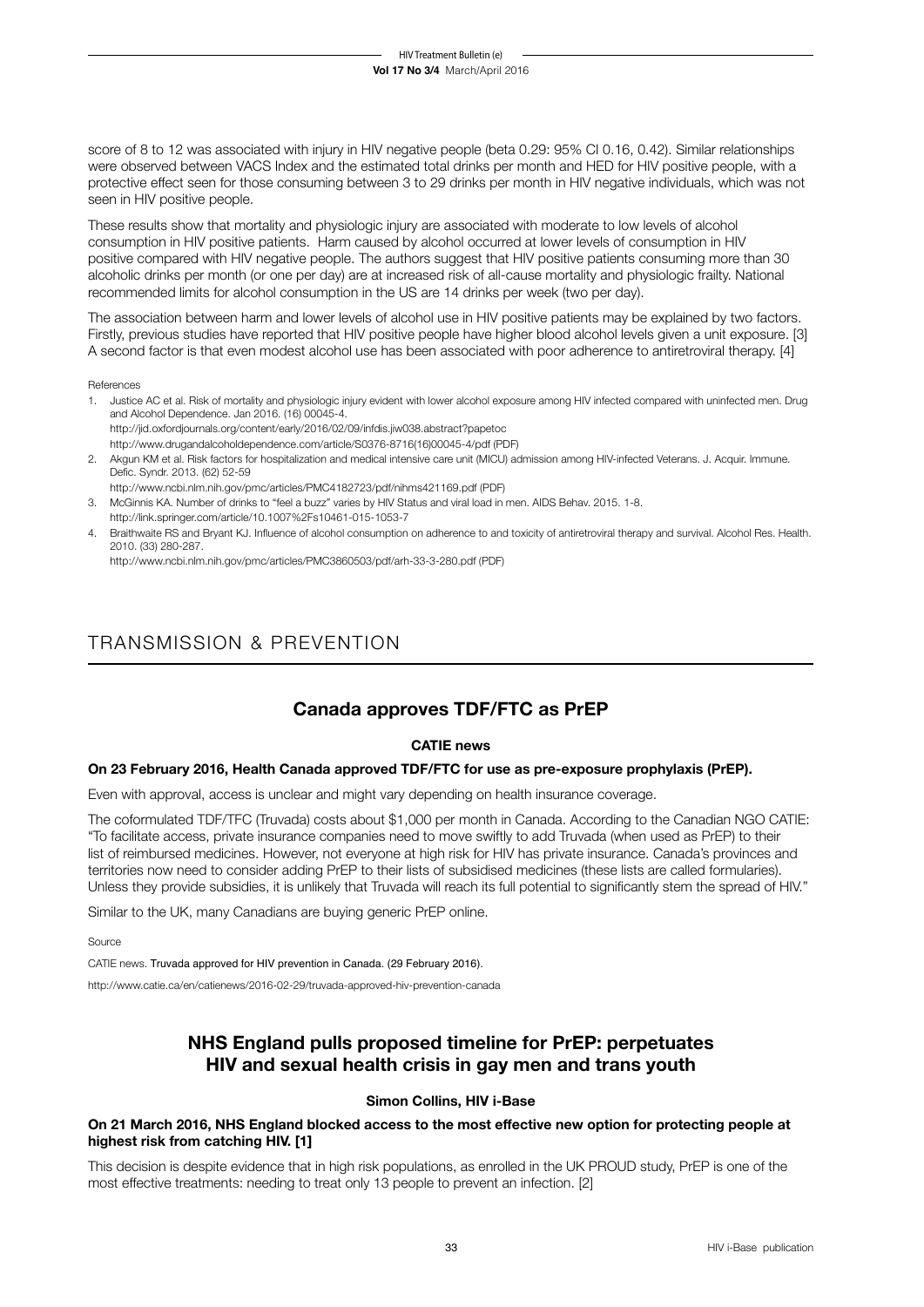Community activists who were concerned about the continued delays - data from PROUD were released in October 2014 - had launched a campaign to for the planned public consultation to continue as planned. This would have enabled a decision on access to be made in June. [3]

Although the commissioning report looking at the evidence supporting PrEP has been written an circulated for confidential comments, NHS England has refused to take the essential next step to ask for public comments.

This is another example of the NHS using bureaucracy to delay access to effective treatment, similar to the way that for access to sofosbuvir to treat hepatitis C was drawn out.

The rationale for this is inexcusable. With more than 500 people diagnosed in the UK every month, these are infections that could be prevented. Instead, more that 6000 people each year will become dependent on lifelong treatment due to the lack of political will that prioritising the sexual health of people who are often already marginalised.

## **c o m m e n t**

**It is also notable that HIV rates have been constant for at least the last ten years, despite the vast majority of HIV positive people being uninfectious because they are on effective treatment. The lack of any reduction in infection rates highlights the limitations and failure of prevention programmes based only on using condoms.**

**Over the last two years an increasing number of community activists – including HIV i-Base – have helped publicise the effectiveness of PrEP. This has lead to increasing use of generic PrEP bought online for personal use. While this is legal in the UK and affordable for some, it is not an option for many of those who are most vulnerable.**

**The lack of positive information to support young people during school years irrespective of sexuality already disproportionately affects young people who are gay or transgender and who are at highest risk of becoming HIV positive.**

**At a time when there is a global move to expand access to PrEP, including in WHO guidelines, it is extremely regressive for the UK to block further access.**

**This is an especially shoddy way to treat UK participants in research. These participants proved the effectiveness of an intervention that helped ensure they remained HIV negative and that is now blocked for wider access.**

References

- 1. NHS England. Update on commissioning and provision of Pre Exposure Prophylaxsis (PREP) for HIV prevention. (21 March 2016). https://www.england.nhs.uk/2016/03/prep
- 2. McCormack S et al. Pre-exposure prophylaxis to prevent the acquisition of HIV-1 infection (PROUD): effectiveness results from the pilot phase of a pragmatic open-label randomised trial. The Lancet. Sept 9 2015. http://dx.doi.org/10.1016/S0140-6736(15)00056-2
	- http://www.thelancet.com/journals/lancet/article/PIIS0140-6736(15)00056-2/fulltext
- 3. NAT Campaign. Write to the CEO of NHS England about PrEP. http://act.lifewithhiv.org.uk/lobby/whereisprep

## **UK community campaign calls for NHS England to be accountable for PrEP timeline**

## **Simon Collins, HIV i-Base**

## **The increasing frustration over lack of NHS access to PrEP, has lead to a communty campaign calling for the NHS to stick to it's already delayed timeline for access. [1]**

These concerns are especially important given that the UK PROUD study reported such dramtically protective results almost 18 months ago in October 2014. [2]

The campaign calls for NHS England to open an immedaite public consultation, in order for the decision over PrEP to be taken at a meeting in June 2016. There is urgent concern about how further delays might impact on whether PrEP is made available in England.

The campaign is calling for people to email a letter via the campaign website to Simon Stevens, Chief Executive of NHS England to ask him to make the consultation available immediately.

References

- 1. NAT Campaign. Write to the CEO of NHS England about PrEP. http://act.lifewithhiv.org.uk/lobby/whereisprep
- 2. UK PROUD study to provide PrEP to all participants earlier than expected: planned follow-up to continue to two years. (14 October 2014). HTB December 2014.

http://i-base.info/htb/27593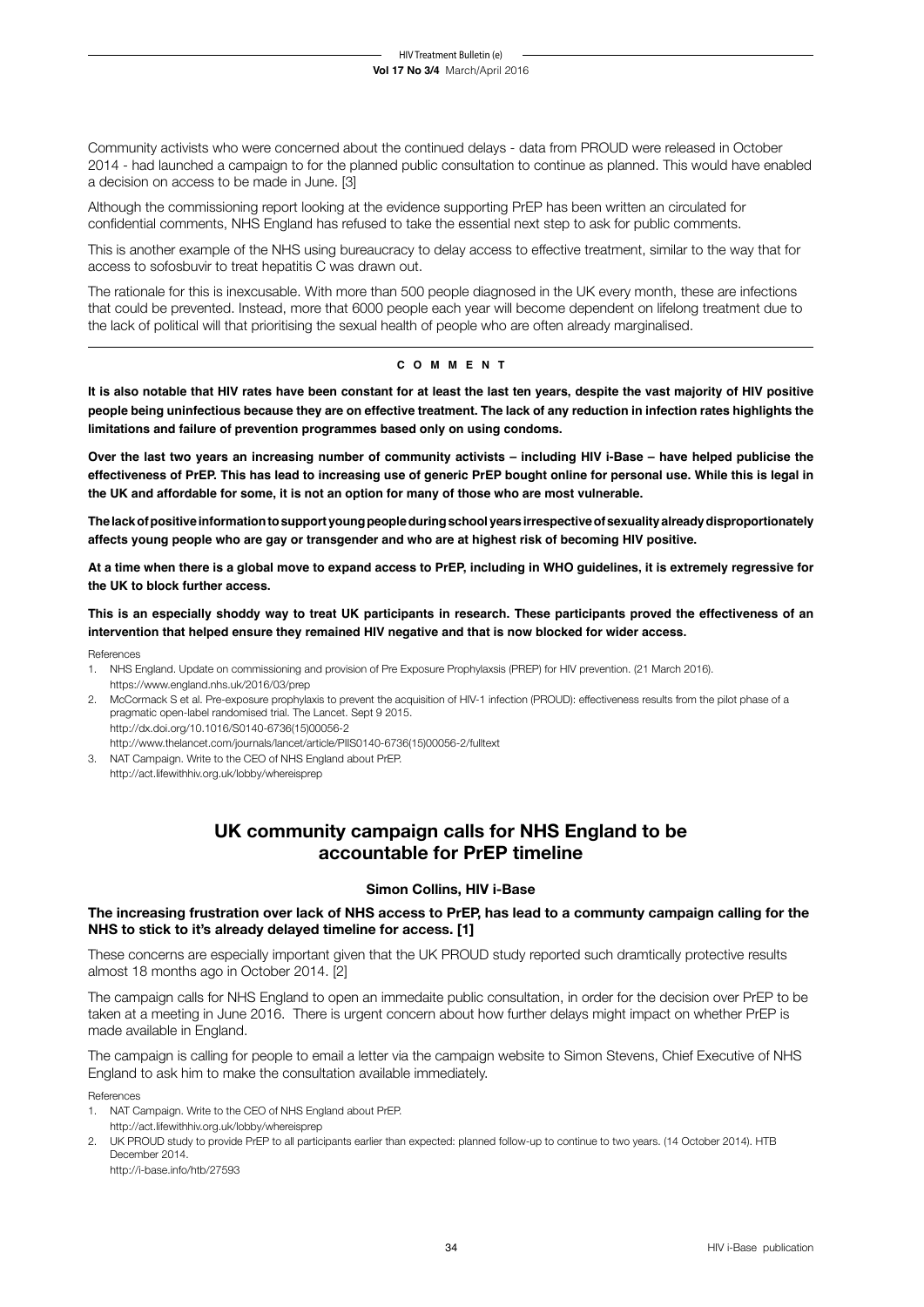## OTHER NEWS

## **HIV positive transplant donors approved in the US**

**Simon Collins, HIV i-Base**

**After many years of campaigning, the US is set to enable HIV positive people to be able to donate organ for transplant operations.**

This was previously illegal, even between when this was a life-saving operation who was also HIV positive, and both partners gave full consent.

In a press release on 8 February 2016, Johns Hopkins University in Baltimore announced that it will be the first - and apparently only - hospital to launch this programme. It is based on a programme that was first established in South Africa.

In the US this required legislation from the 2013 HOPE Act. It is hoped that it might include 500 to 600 HIV positive donors each year for up to 1000 HIV positive recipients.

Approximately 120,000 people in the US are on a transplant waiting list, with only 1 in 4 likely to receive an organ.

#### Source

Johns Hopkins press release. Johns Hopkins is first and only center in the United States approved for HIV-positive to HIV-positive organ transplants. (08 February 2016).

http://www.hopkinsmedicine.org/news/media/releases/johns\_hopkins\_is\_first\_and\_only\_center\_in\_the\_united\_states\_approved\_for\_hiv\_positive\_to\_hiv\_ positive\_organ\_transplants

## FUTURE MEETINGS

## **Conference listing 2016**

The following listing covers some of the most important upcoming HIV-related meetings and workshops. Registration details, including for community and community press are included on the relevant websites.

## **22nd Annual Conference of the British HIV Association (BHIVA)**

19–22 April 2016

http://www.bhiva.org

## **10th Annual Conference of the Children's HIV Association**

27 May 2016, Bristol

http://www.bhiva.org

## **17th International Workshop on Clinical Pharmacology of HIV & Hepatitis Therapy**

8-10 June 2016, Washington DC

http://www.virology-education.com

## **18th Annual Conference of the National HIV Nurses Association**

29 June–1 July 2016, Manchester

http://www.nhivna.org

## **3rd International HIV/Viral Hepatitis Co-Infection Meeting**

17 July 2016, Durban

http://www.iasociety.org/co-infections/hepatitis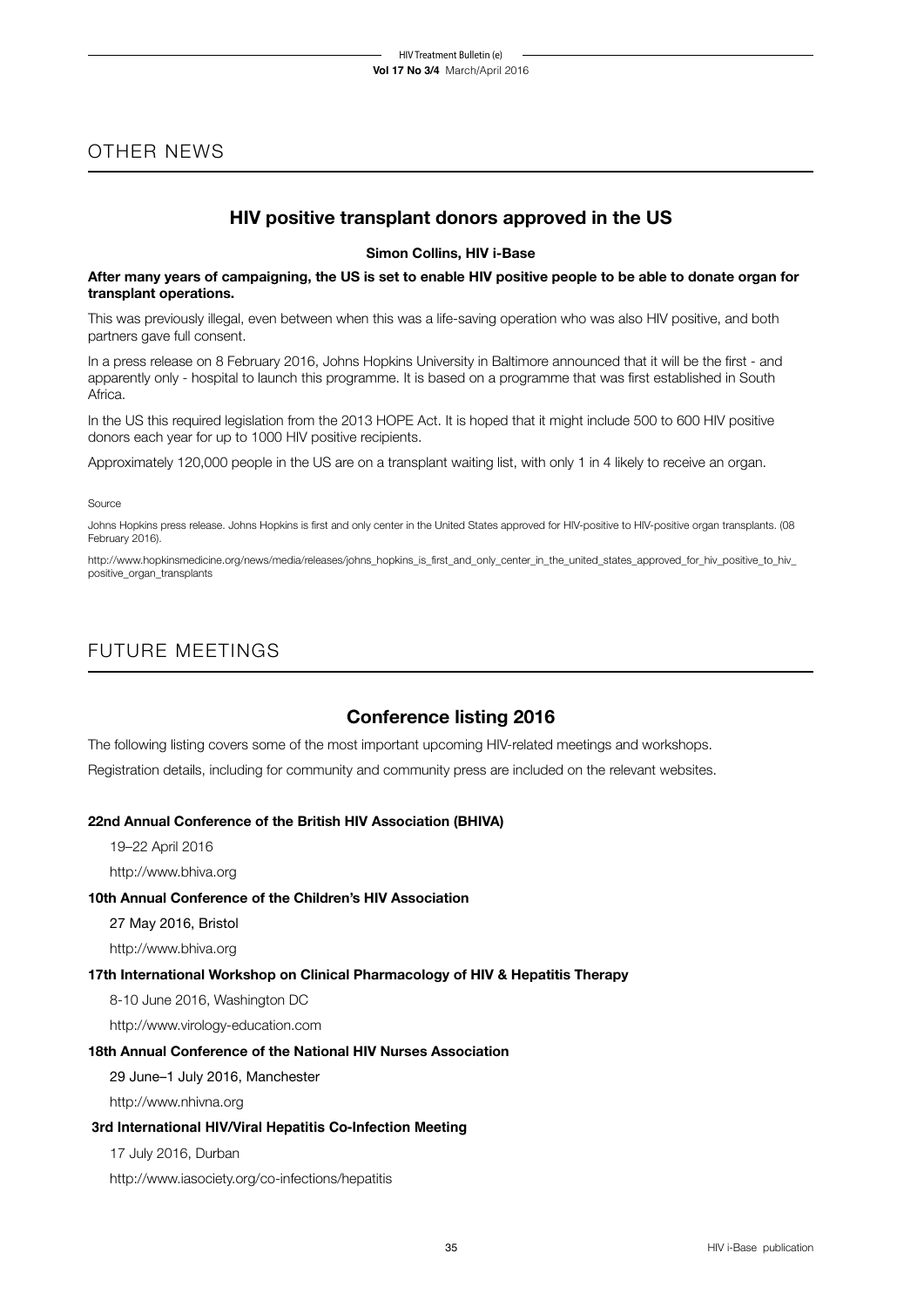## **21st International AIDS Conference (IAS 2016)**

17-22 July 2016, Durban

http://www.aids2016.org

## **18th International Workshop on Comorbidities**

12 – 13 September, New York

 http://www.intmedpress.com/comorbidities

## **20th Annual UK Resistance and Antiviral Therapy Meeting**

15 September 2016, London

http://www.mediscript.ltd.uk

## **7th International Workshop on HIV & Aging**

26 - 27 September 2016, Washington DC, USA

http://www.virology-education.com

## **BHIVA Autumn Conference 2016**

 6–7 October, London

http://www.bhiva.org

## **HIV Research for Prevention Conference (HIVR4P) 2016**

17-20 October 2016, Chicago

http://www.hivr4p.org

## **Congress on HIV Therapy (Glasgow 2016)**

23-26 October 2016

http://hivglasgow.org

## **24th Conference on Retroviruses and Opportunistic Infections (CROI 2017)**

13-16 February 2017, Seattle

http://www.croiconference.org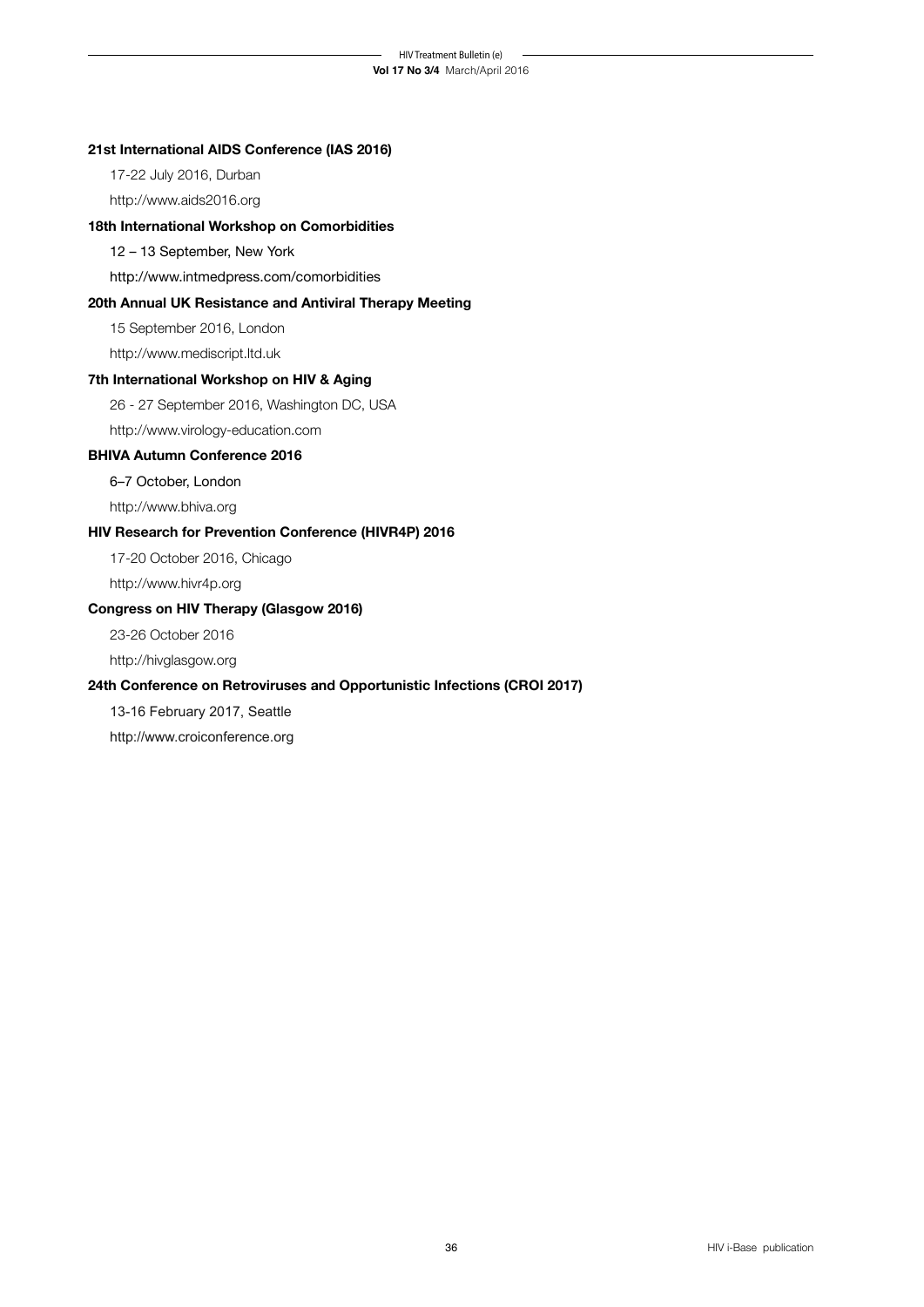## PUBLICATIONS & SERVICES FROM i-BASE

## **i-Base website**

## **All i-Base publications are available online, including editions of the treatment guides.**

http://www.i-Base.info

The site gives details about services including the UK Community Advisory Board (UK-CAB), our phone service and Q&A service, access to our archives and an extensive range of translated resources and links.

Publications and regular subscriptions can be ordered online.

The Q&A web pages enable people to ask questions about their own treatment:

http://www.i-base.info/qa

## **Three new pocket guides: ART, pregnancy and side effects**

A new series of pocket-size concertina folding leaflets that is designed to be a very simple and direct introduction to HIV treatment.



The first three pocket leaflets are:

- Side effects and Quality of Life
- HIV and pregnancy
- ART (included with the Sept/Oct HTB)

We hope this is especially useful as a low literacy resource.

The leaflet uses simple statements and quotes about ART, with short URL links to web pages that have additional information in a similar easy format.

## **i-Base treatment guides**

i-Base produces six booklets that comprehensively cover important aspects of treatment. Each guide is written in clear non-technical language. All guides are free to order individually or in bulk for use in clinics and are available online in webpage and PDF format.

http://www.i-base.info/guides

- Introduction to ART (September 2015)
- HIV testing and risks of sexual transmission (February 2013)
- HIV and quality of life: side effects & complications (July 2012)
- Guide to changing treatment and drug resistance (February 2013)
- • Guide to HIV, pregnancy & women's health (March 2013)
- Guide to hepatitis C for people living with HIV: testing, coinfection, treatment and support (November 2013).

## **Order publications and subscribe by post, fax or online**

All publications can be ordered online for individual or bulk copies. All publications are free. Unfortunately bulk orders are only available free in the UK.

http://i-base.info/order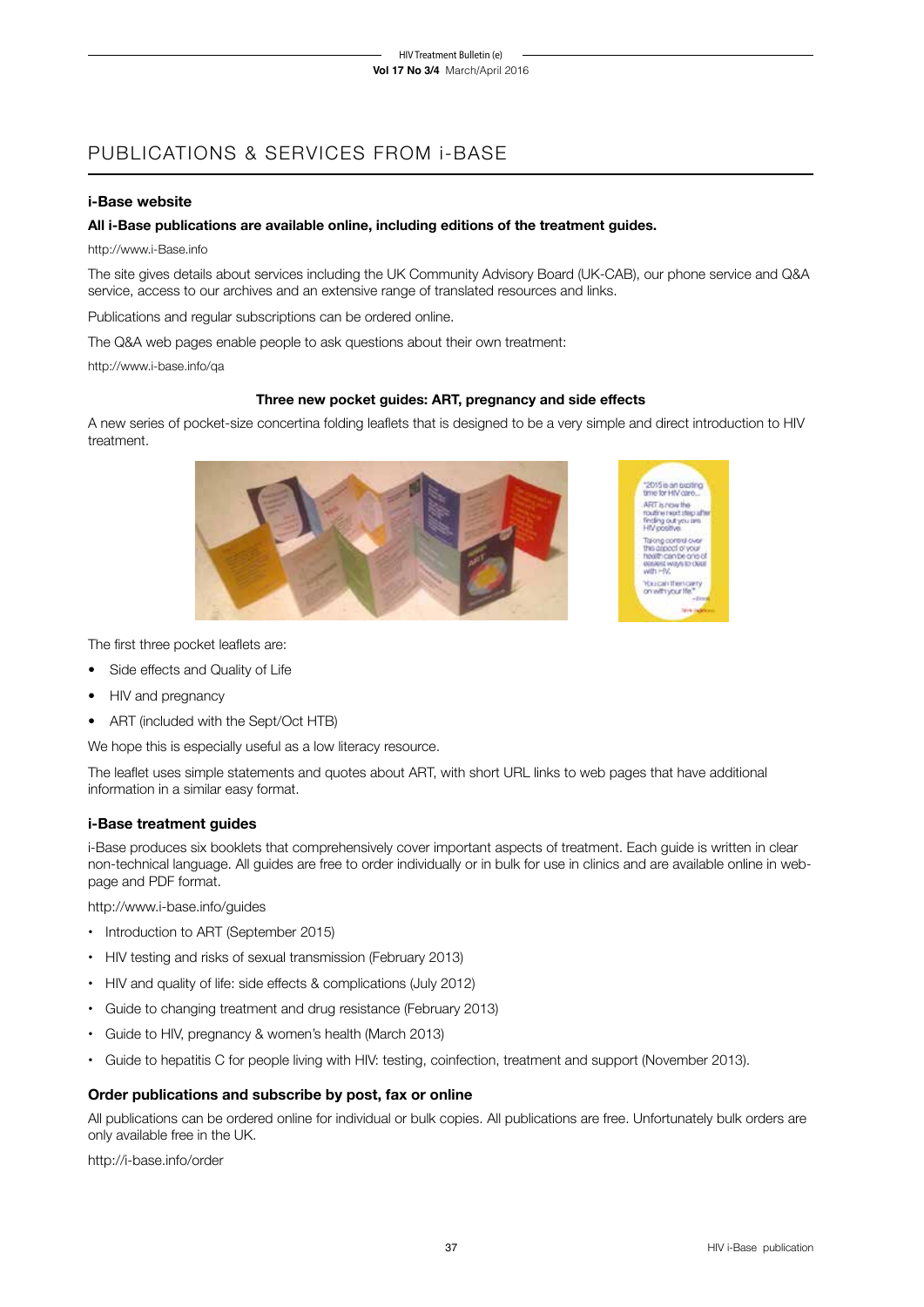# **htb(e)**

## **HIV TREATMENT BULLETIN (e)**

HTB(e) is the electronic version of HTB, which is published six times a year by HIV i-Base. As with all i-Base publications, subscriptions are free and can be ordered by fax or post using the form on the back page or directly from the i-Base website: http://www.i-Base.info by sending an email to: subscriptions@i-Base.org.uk Editor: Simon Collins

Contributing Editor: Polly Clayden

## Medical Consultants:

Dr Karen Beckerman, Albert Einstein College of Medicine, NYC. Dr Sanjay Bhagani, Royal Free Hospital, London. Paul Blanchard, British School of Osteopathy, London. Prof. Diana Gibb, Medical Research Council, London. Dr Gareth Hardy, PhD. Prof. Saye Khoo, University of Liverpool Hospital. Prof. Clive Loveday, International Laboratory Virology Centre. Prof. James McIntyre, Chris Hani Baragwanath Hosp. South Africa Dr Graeme Moyle, Chelsea & Westminster Hosp, London. Dr Stefan Mauss, Düsseldorf. Prof Caroline Sabin, UCL Medical School, London. Dr Graham P Taylor, Imperial College, London.

- Dr Stephen Taylor, Birmingham Heartlands Hospital.
- Dr Gareth Tudor-Williams, Imperial College, London.
- Dr Edmund Wilkins, Manchester General Hospital, Manchester.

HTB is a not-for-profit community publication that aims to provide a review of the most important medical advances related to clinical management of HIV and its related conditions as well as access to treatments. Comments to articles are compiled from consultant, author and editorial responses.

Some articles are reproduced from other respected sources. Copyright for these articles remains with the original credited authors and sources. We thank those organisations for recognising the importance of providing widely distributed free access to information both to people living with HIV and to the healthcare professionals involved in their care. We thank them for permission to distribute their work and encourage HTB readers to visit the source websites for further access to their coverage of HIV treatment.

Articles written and credited to i-Base writers, as with all i-Base originated material, remains the copyright of HIV i-Base, but these articles may be reproduced by community and not-for-profit organisations without individual written permission. This reproduction is encouraged. A credit and link to the author, the HTB issue and the i-Base website is always appreciated.

HIV i-Base receives unconditional educational grants from Charitable Trusts, individual donors and pharmaceutical companies. All editorial policies are strictly independent of funding sources.

## **HIV i-Base, 57 Great Suffolk Street, London SE1 0BB**

**T: +44 (0) 20 7407 8488 F: +44 (0) 20 7407 8489**

## **http://www.i-Base.info**

HIV i-Base is a registered charity no 1081905 and company reg no 3962064.

HTB was formerly known as DrFax.

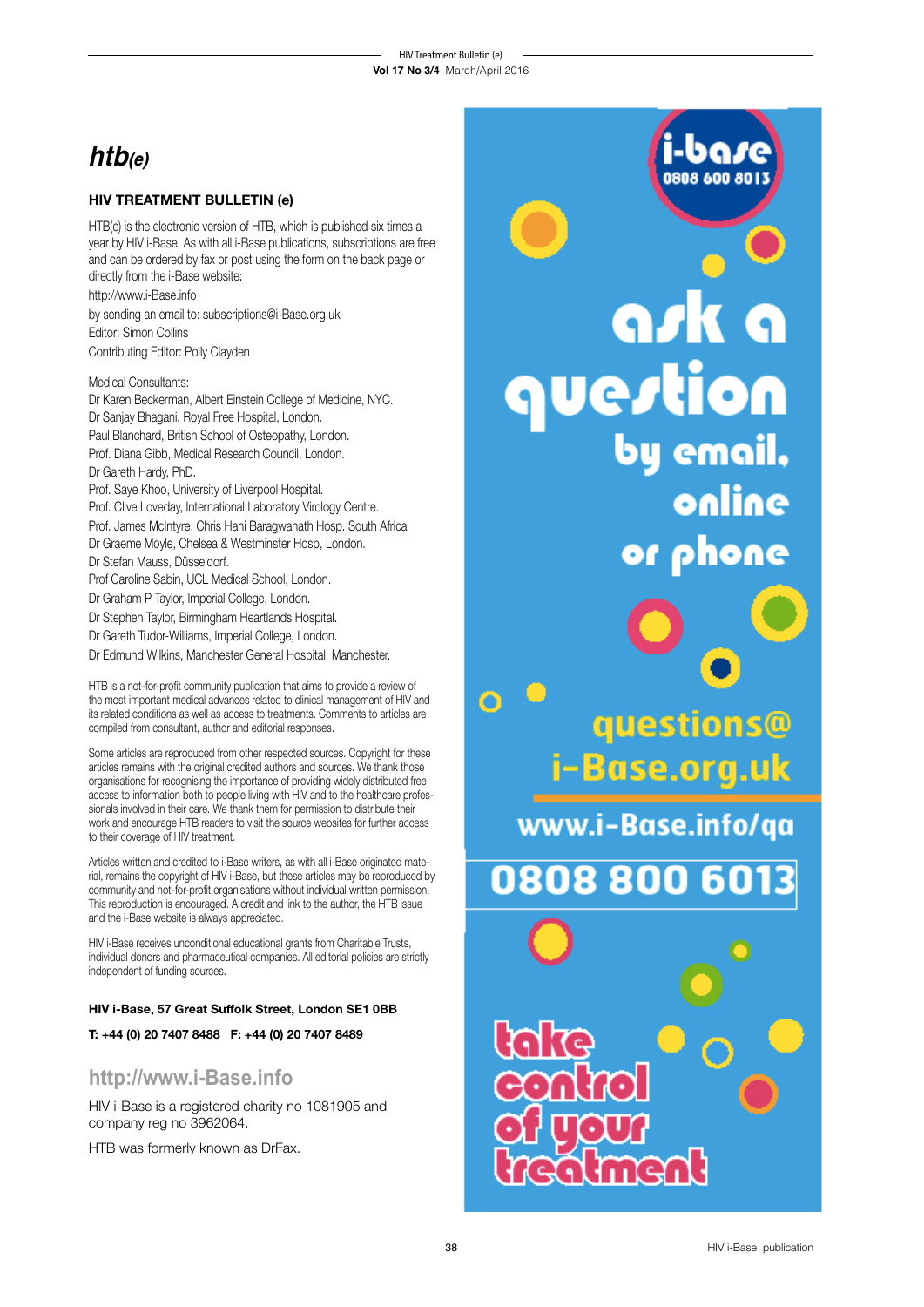

**All publications are free, including bulk orders, because any charge would limit access to this information to some of the people who most need it.** 

**However, any donation that your organisation can make towards our costs is greatly appreciated.**

STANDING ORDER DONATION **THANK YOU FOR YOUR SUPPORT** 

| Title:<br>Address               |                                                                                                                                                                                                                                                                                                                                                                                                                                 |                                                                                                                                                                                                                                                                                                                                                                                  |  |  |
|---------------------------------|---------------------------------------------------------------------------------------------------------------------------------------------------------------------------------------------------------------------------------------------------------------------------------------------------------------------------------------------------------------------------------------------------------------------------------|----------------------------------------------------------------------------------------------------------------------------------------------------------------------------------------------------------------------------------------------------------------------------------------------------------------------------------------------------------------------------------|--|--|
|                                 |                                                                                                                                                                                                                                                                                                                                                                                                                                 |                                                                                                                                                                                                                                                                                                                                                                                  |  |  |
| Email                           |                                                                                                                                                                                                                                                                                                                                                                                                                                 | $\qquad \qquad \qquad @$ $\qquad \qquad \qquad \qquad \qquad \qquad$                                                                                                                                                                                                                                                                                                             |  |  |
| Telephone (s)                   |                                                                                                                                                                                                                                                                                                                                                                                                                                 |                                                                                                                                                                                                                                                                                                                                                                                  |  |  |
|                                 |                                                                                                                                                                                                                                                                                                                                                                                                                                 |                                                                                                                                                                                                                                                                                                                                                                                  |  |  |
| Please pay HIV I-Base           |                                                                                                                                                                                                                                                                                                                                                                                                                                 |                                                                                                                                                                                                                                                                                                                                                                                  |  |  |
|                                 |                                                                                                                                                                                                                                                                                                                                                                                                                                 |                                                                                                                                                                                                                                                                                                                                                                                  |  |  |
|                                 |                                                                                                                                                                                                                                                                                                                                                                                                                                 |                                                                                                                                                                                                                                                                                                                                                                                  |  |  |
| Starting on                     | $\frac{1}{\sqrt{1-\frac{1}{2}}}\frac{1}{\sqrt{1-\frac{1}{2}}}\frac{1}{\sqrt{1-\frac{1}{2}}}\frac{1}{\sqrt{1-\frac{1}{2}}}\frac{1}{\sqrt{1-\frac{1}{2}}}\frac{1}{\sqrt{1-\frac{1}{2}}}\frac{1}{\sqrt{1-\frac{1}{2}}}\frac{1}{\sqrt{1-\frac{1}{2}}}\frac{1}{\sqrt{1-\frac{1}{2}}}\frac{1}{\sqrt{1-\frac{1}{2}}}\frac{1}{\sqrt{1-\frac{1}{2}}}\frac{1}{\sqrt{1-\frac{1}{2}}}\frac{1}{\sqrt{1-\frac{1}{2}}}\frac{1}{\sqrt{1-\frac{$ |                                                                                                                                                                                                                                                                                                                                                                                  |  |  |
| Signature                       |                                                                                                                                                                                                                                                                                                                                                                                                                                 | Date / / / / / (DD/MM/YY)                                                                                                                                                                                                                                                                                                                                                        |  |  |
|                                 | To: Manager: (Bank name, branch and address)                                                                                                                                                                                                                                                                                                                                                                                    |                                                                                                                                                                                                                                                                                                                                                                                  |  |  |
|                                 | Sort Code: 60-12-14. Account Number: 28007042)                                                                                                                                                                                                                                                                                                                                                                                  | Please complete the above and return to: HIV i-Base, 57 Great Suffolk Street, London SE1 0BB<br>(Our bank details for donations: NatWest, Kings Cross Branch, 266 Pentonville Road, London N1 9NA.                                                                                                                                                                               |  |  |
| <b>ONE-OFF DONATION</b>         |                                                                                                                                                                                                                                                                                                                                                                                                                                 |                                                                                                                                                                                                                                                                                                                                                                                  |  |  |
|                                 |                                                                                                                                                                                                                                                                                                                                                                                                                                 | I do not wish to make a regular donation at this time but enclose a one-off cheque in the sum of £                                                                                                                                                                                                                                                                               |  |  |
| <b>GIVE AS YOU EARN</b>         |                                                                                                                                                                                                                                                                                                                                                                                                                                 |                                                                                                                                                                                                                                                                                                                                                                                  |  |  |
|                                 | If your employer operates a Give-As-You-Earn scheme please consider giving to i-Base under this scheme. Our Give-<br>As-You-Earn registration number is 000455013. Our Charity registration number is 1081905                                                                                                                                                                                                                   |                                                                                                                                                                                                                                                                                                                                                                                  |  |  |
|                                 | Since many employers match their employees donations a donation through Give-As-You-Earn could double your<br>contribution. For more information on Give-As-You-Earn visit www.giveasyouearn.org                                                                                                                                                                                                                                |                                                                                                                                                                                                                                                                                                                                                                                  |  |  |
| <b>REFUNDS FROM THE TAX MAN</b> |                                                                                                                                                                                                                                                                                                                                                                                                                                 |                                                                                                                                                                                                                                                                                                                                                                                  |  |  |
| is extremely helpful.           |                                                                                                                                                                                                                                                                                                                                                                                                                                 | From April 2005 the Inland Revenue is operating a system whereby you can request that any refunds from them should<br>be paid to a charity of your choice from the list on their website. If you feel like giving up that tax refund we are part of this<br>scheme and you will find us on the Inland Revenue list with the code: JAM40VG (We rather like this code!) Any amount |  |  |
|                                 |                                                                                                                                                                                                                                                                                                                                                                                                                                 | However you chose to donate to i-Base,                                                                                                                                                                                                                                                                                                                                           |  |  |
|                                 |                                                                                                                                                                                                                                                                                                                                                                                                                                 | we would like to thank you very much for your support.                                                                                                                                                                                                                                                                                                                           |  |  |

REG IN ENGLAND WALES WITH LIMITED LIABILITY REG NO 3962064 CHARITY REG 1081905